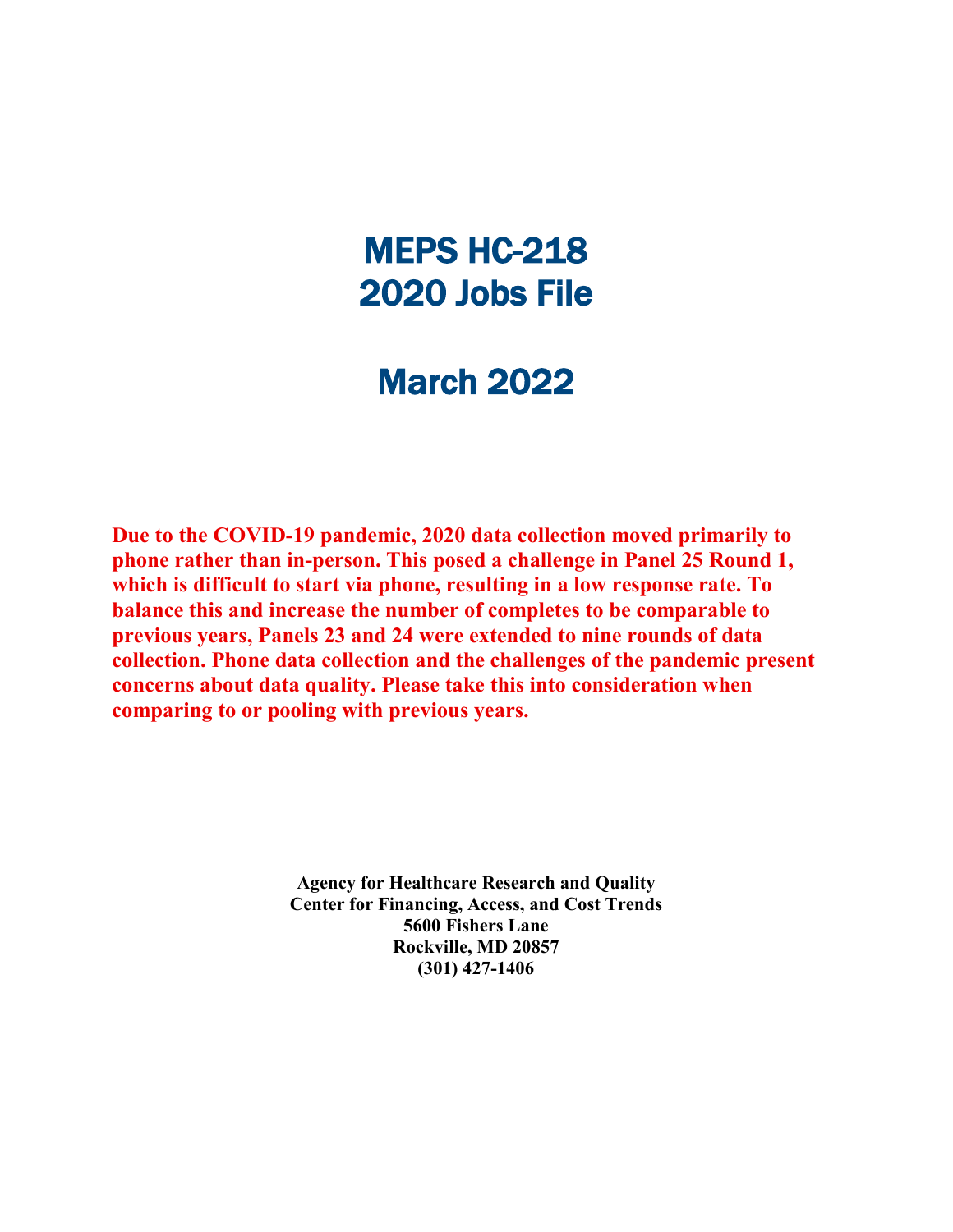# Table of Contents

| <b>Section</b> |                   |                                                      |                                                                                                                            | <b>Page</b>                                                                           |  |  |  |  |
|----------------|-------------------|------------------------------------------------------|----------------------------------------------------------------------------------------------------------------------------|---------------------------------------------------------------------------------------|--|--|--|--|
| A.             |                   |                                                      |                                                                                                                            | $A-1$                                                                                 |  |  |  |  |
| <b>B.</b>      |                   |                                                      |                                                                                                                            |                                                                                       |  |  |  |  |
|                | 1.0<br>2.0<br>3.0 |                                                      |                                                                                                                            | $B-1$<br>$B-1$<br>$B-2$                                                               |  |  |  |  |
| C.             |                   |                                                      |                                                                                                                            | $C-1$                                                                                 |  |  |  |  |
|                | 1.0               |                                                      |                                                                                                                            | $C-1$                                                                                 |  |  |  |  |
|                |                   | 1.1                                                  |                                                                                                                            | $C-2$                                                                                 |  |  |  |  |
|                | 2.0               |                                                      |                                                                                                                            | $C-6$                                                                                 |  |  |  |  |
|                | 3.0               | 2.1<br>2.2<br>2.3<br>2.4<br>2.5<br>2.6<br>2.7<br>3.1 | Variable Source and Naming Conventions<br>Discussion of Pandemic Effects on Quality of 2020                                | $C-6$<br>$C-22$<br>$C-23$<br>$C-23$<br>$C-23$<br>$C-23$<br>$C-24$<br>$C-24$<br>$C-24$ |  |  |  |  |
|                |                   | 3.2<br>3.3<br>3.4<br>3.5                             | The Impact of the Pandemic: Other Major<br>The Impact of the Pandemic: MEPS-HC<br>Data Quality Issues for MEPS for FY 2020 | $C-25$<br>$C-25$<br>$C-26$<br>$C-27$                                                  |  |  |  |  |
|                | 4.0               |                                                      |                                                                                                                            | $C-29$                                                                                |  |  |  |  |
|                |                   | 4.1                                                  |                                                                                                                            | $C-29$                                                                                |  |  |  |  |
|                |                   |                                                      |                                                                                                                            | $C-31$                                                                                |  |  |  |  |
| D.             |                   |                                                      |                                                                                                                            | $D-1$                                                                                 |  |  |  |  |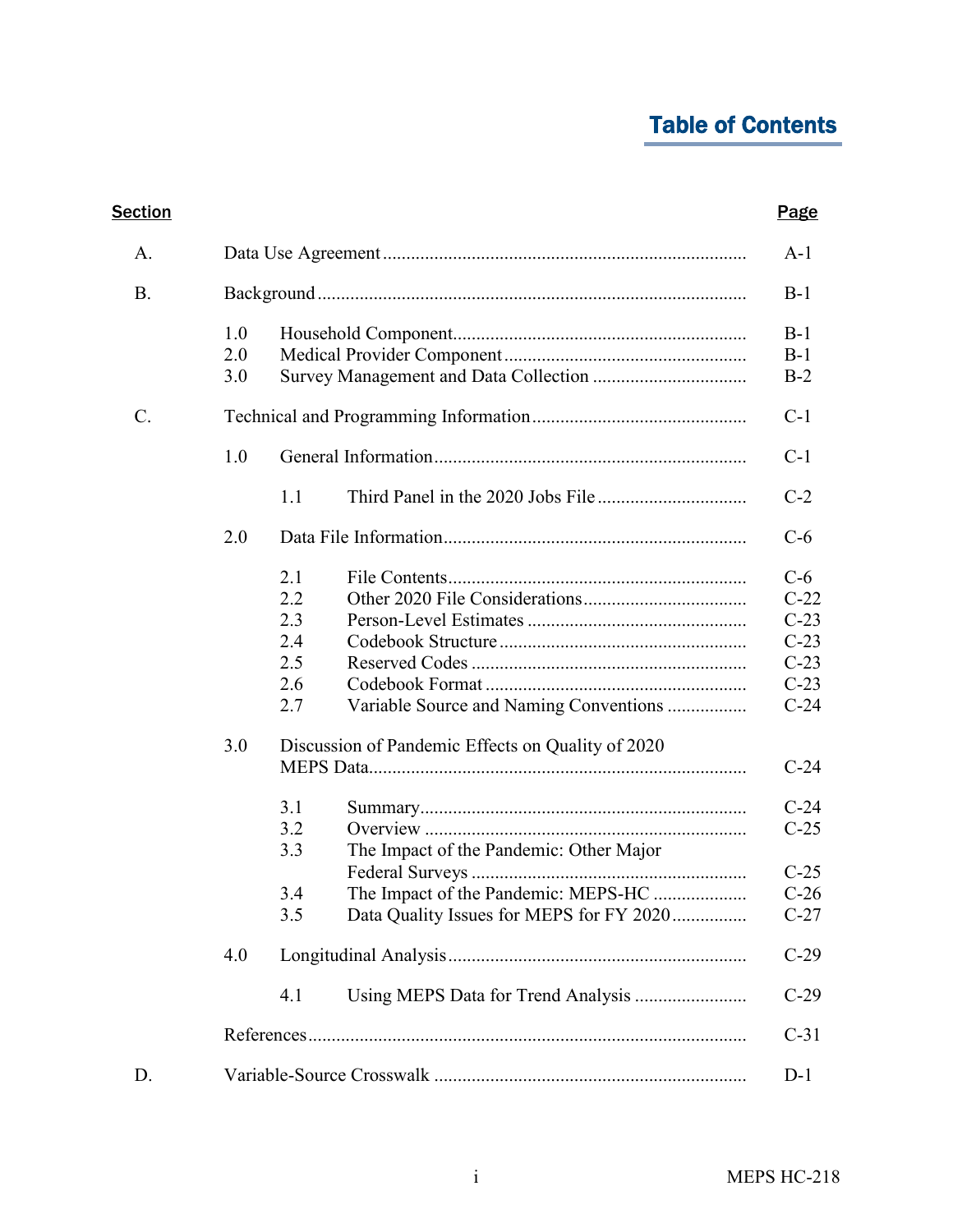## Contents (continued)

## **Appendices**

| $\overline{4}$ |  |
|----------------|--|
|                |  |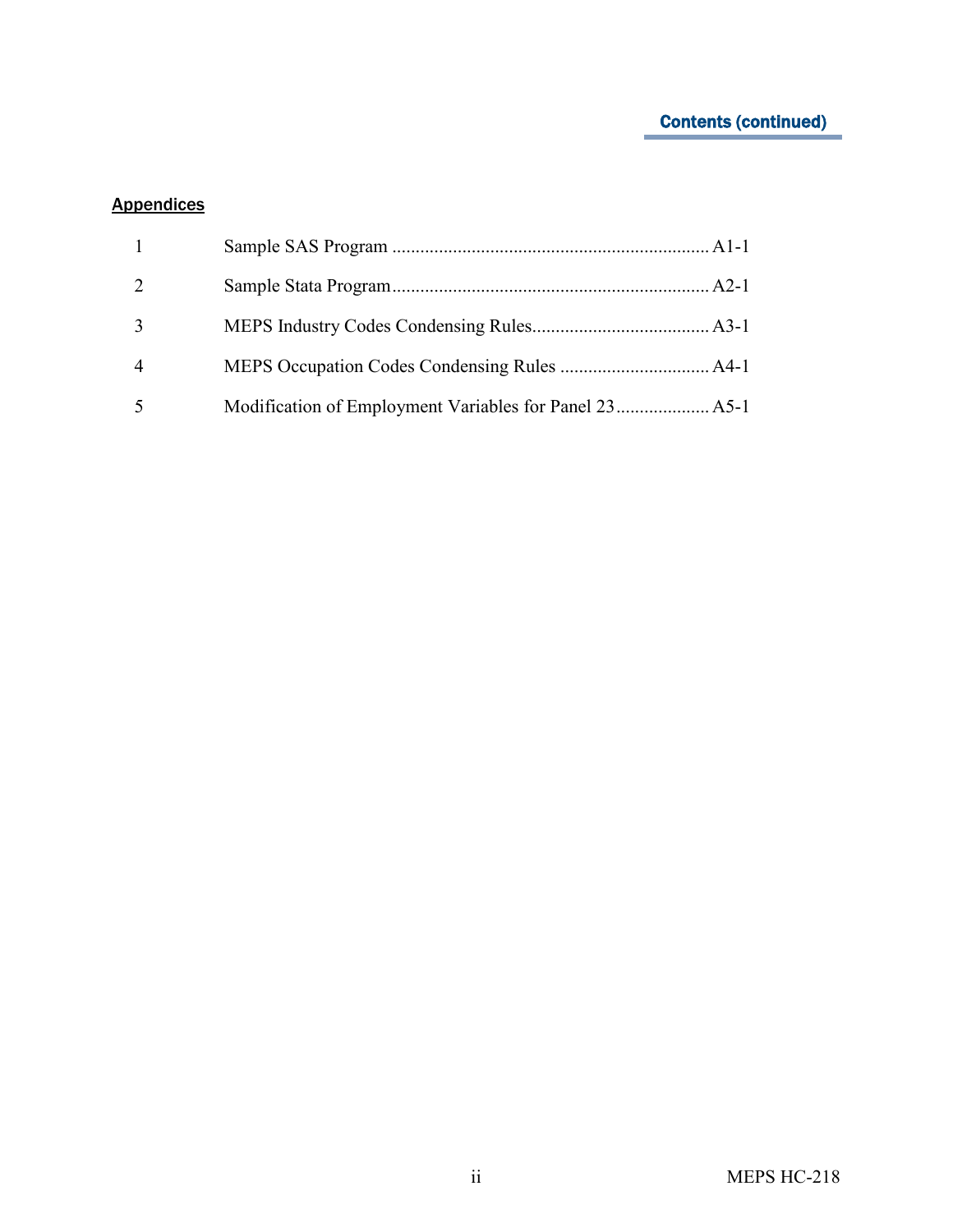# <span id="page-3-0"></span>A. Data Use Agreement

Individual identifiers have been removed from the micro-data contained in these files. Nevertheless, under Sections 308 (d) and 903 (c) of the Public Health Service Act (42 U.S.C. 242m and 42 U.S.C. 299 a-1), data collected by the Agency for Healthcare Research and Quality (AHRQ) and/or the National Center for Health Statistics (NCHS) may not be used for any purpose other than for the purpose for which they were supplied; any effort to determine the identity of any reported cases is prohibited by law.

Therefore in accordance with the above referenced Federal Statute, it is understood that:

- 1. No one is to use the data in this data set in any way except for statistical reporting and analysis; and
- 2. If the identity of any person or establishment should be discovered inadvertently, then (a) no use will be made of this knowledge, (b) the Director Office of Management AHRQ will be advised of this incident, (c) the information that would identify any individual or establishment will be safeguarded or destroyed, as requested by AHRQ, and (d) no one else will be informed of the discovered identity; and
- 3. No one will attempt to link this data set with individually identifiable records from any data sets other than the Medical Expenditure Panel Survey or the National Health Interview Survey. Furthermore, linkage of the Medical Expenditure Panel Survey and the National Health Interview Survey may not occur outside the AHRQ Data Center, NCHS Research Data Center (RDC) or the U.S. Census RDC network.

By using these data you signify your agreement to comply with the above stated statutorily based requirements with the knowledge that deliberately making a false statement in any matter within the jurisdiction of any department or agency of the Federal Government violates Title 18 part 1 Chapter 47 Section 1001 and is punishable by a fine of up to \$10,000 or up to 5 years in prison.

The Agency for Healthcare Research and Quality requests that users cite AHRQ and the Medical Expenditure Panel Survey as the data source in any publications or research based upon these data.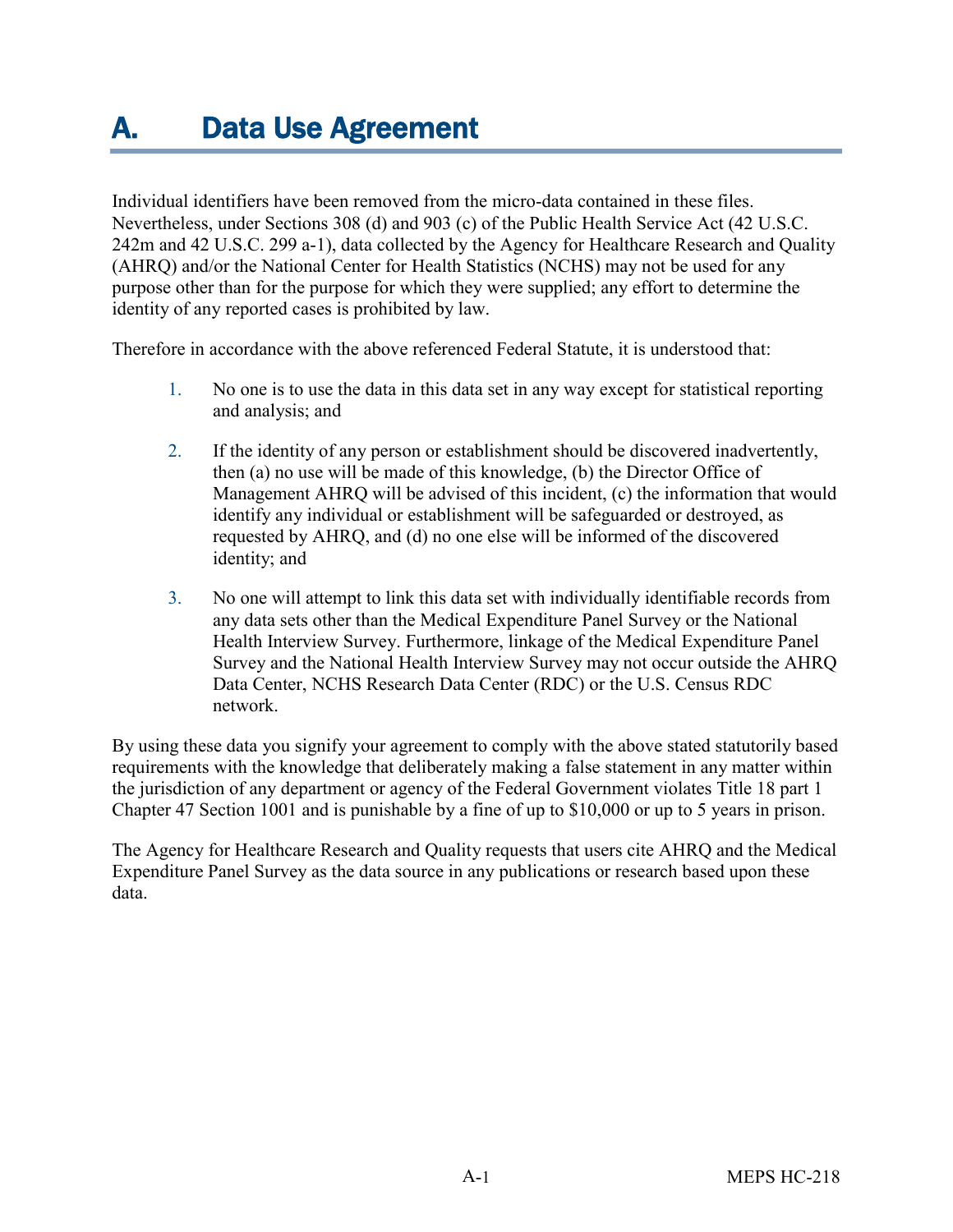# <span id="page-4-2"></span><span id="page-4-0"></span>1.0 Household Component

The Medical Expenditure Panel Survey (MEPS) provides nationally representative estimates of health care use, expenditures, sources of payment, and health insurance coverage for the U.S. civilian noninstitutionalized population. The MEPS Household Component (HC) also provides estimates of respondents' health status, demographic and socio-economic characteristics, employment, access to care, and satisfaction with health care. Estimates can be produced for individuals, families, and selected population subgroups. The panel design of the survey, which typically includes five rounds of interviews covering two full calendar years. In 2020, in order to increase the number of completed interviews, the panel design has been extended to include seven rounds of interviews covering three full calendar years. The panel design of MEPS provides data for examining person level changes in selected variables such as expenditures, health insurance coverage, and health status. Using computer assisted personal interviewing (CAPI) technology, information about each household member is collected, and the survey builds on this information from interview to interview. All data for a sampled household are reported by a single household respondent.

The MEPS HC was initiated in 1996. Each year a new panel of sample households is selected. Because the data collected are comparable to those from earlier medical expenditure surveys conducted in 1977 and 1987, it is possible to analyze long-term trends. Each annual MEPS HC sample size is about 15,000 households. Data can be analyzed at either the person or event level. Data must be weighted to produce national estimates.

The set of households selected for each panel of the MEPS HC is a subsample of households participating in the previous year's National Health Interview Survey (NHIS) conducted by the National Center for Health Statistics. The NHIS sampling frame provides a nationally representative sample of the U.S. civilian noninstitutionalized. In 2006, the NHIS implemented a new sample design, which included Asian persons in addition to households with Black and Hispanic persons in the oversampling of minority populations. NHIS introduced a new sample design in 2016 that discontinued oversampling of these minority groups.

# <span id="page-4-1"></span>2.0 Medical Provider Component

Upon completion of the household CAPI interview and obtaining permission from the household survey respondents, a sample of medical providers are contacted by telephone to obtain information that household respondents cannot accurately provide. This part of the MEPS is called the Medical Provider Component (MPC) and information is collected on dates of visits, diagnosis and procedure codes, charges and payments. The Pharmacy Component (PC), a subcomponent of the MPC, does not collect charges or diagnosis and procedure codes but does collect drug detail information, including National Drug Code (NDC) and medicine name, as well as amounts of payment. The MPC is not designed to yield national estimates. It is primarily used as an imputation source to supplement/replace household reported expenditure information.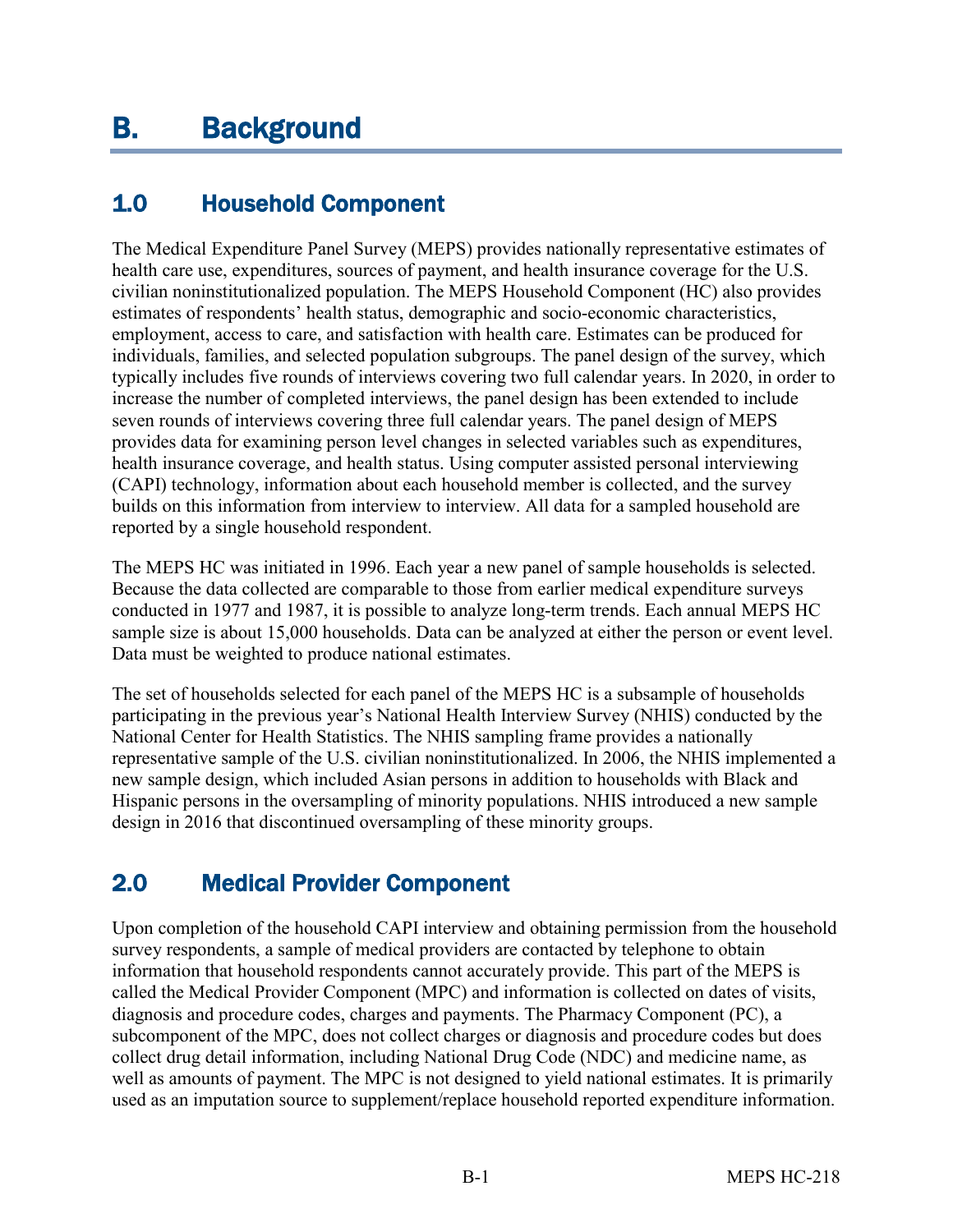## <span id="page-5-0"></span>3.0 Survey Management and Data Collection

MEPS HC and MPC data are collected under the authority of the Public Health Service Act. Data are collected under contract with Westat, Inc. (MEPS HC) and Research Triangle Institute (MEPS MPC). Data sets and summary statistics are edited and published in accordance with the confidentiality provisions of the Public Health Service Act and the Privacy Act. The National Center for Health Statistics (NCHS) provides consultation and technical assistance.

As soon as data collection and editing are completed, the MEPS survey data are released to the public in staged releases of micro data files and tables via the [MEPS website](https://meps.ahrq.gov/mepsweb/).

Additional information on MEPS is available from the MEPS project manager or the MEPS public use data manager at the Center for Financing, Access, and Cost Trends, Agency for Healthcare Research and Quality, 5600 Fishers Lane Rockville, MD 20857 (301-427-1406).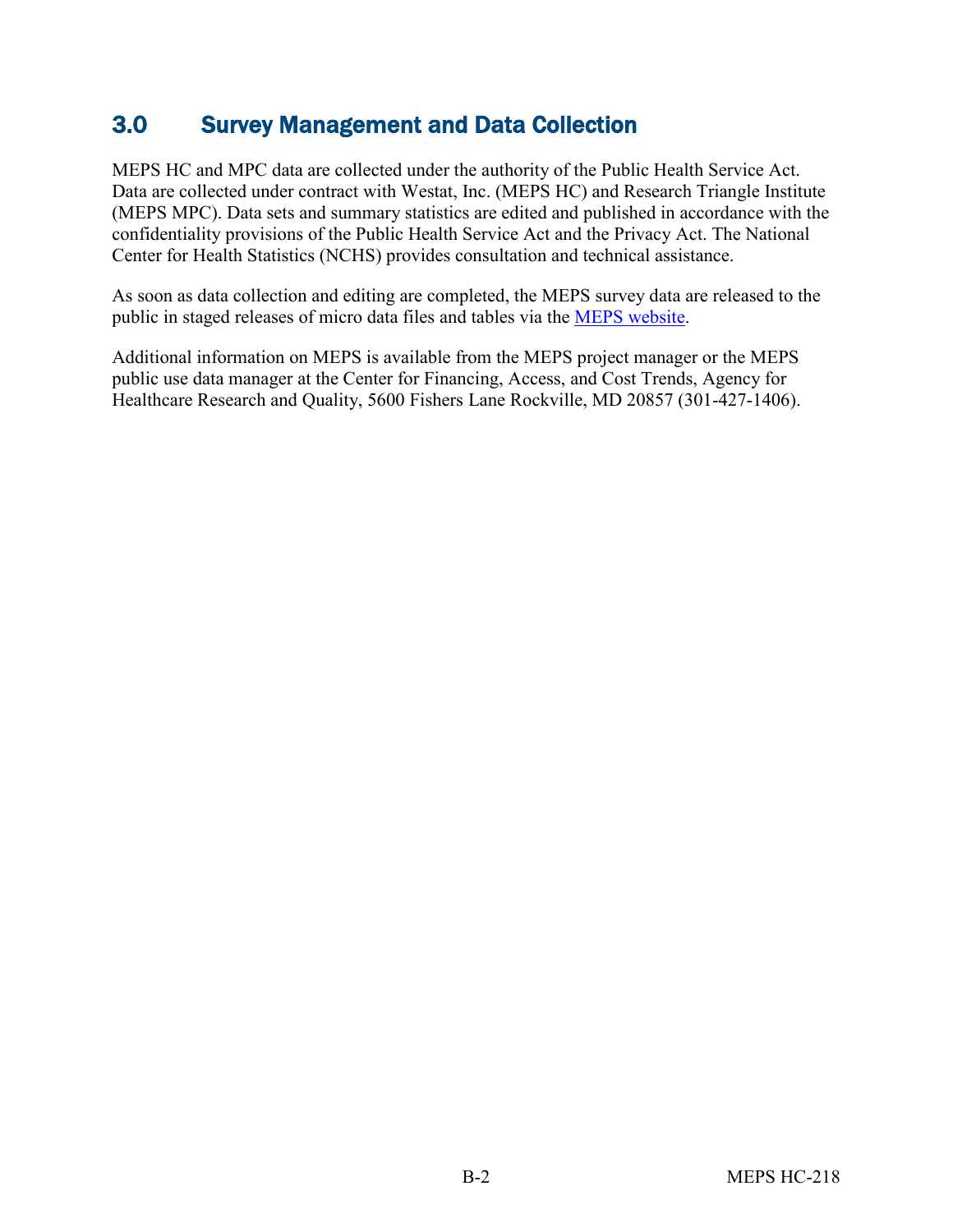# <span id="page-6-0"></span>C. Technical and Programming Information

Section C of this document offers a brief overview of the data provided in MEPS public use release HC-218, as well as the content and structure of the codebook, reserved code values, and variable naming conventions. It is followed by Section D containing the Variable-Source Crosswalk, Appendix 1 containing sample SAS program code, and Appendix 2 containing sample Stata program code. A copy of the survey instrument used to collect the information on this file is available on the [MEPS website.](https://meps.ahrq.gov/mepsweb/)

## <span id="page-6-1"></span>1.0 General Information

This file is being released as a research file and has undergone the standard quality control procedures usually performed on MEPS data files. The file includes a total of 47,776 records, with each record representing a unique job for a person by round. This file presents information about jobs starting on or before 12/31/2020 only. The 2021 Jobs file release will present information on Panel 23, Panel 24, and Panel 25 jobs starting in 2021.

In the Employment section, MEPS collects complete job-related information in the round in which a job is first reported. While they vary by job type (see Section 2.0), the data reported for a job in its first survey round may include earnings by type (gross salary, tips, etc.), start and stop dates, hours and weeks worked, establishment size and industry, occupation, presence of retirement and other benefits, self-employment versus other status, temporary or seasonal situations, and health insurance availability. Minimal data updates are available for later rounds in which the job continues.

This Full-Year Jobs file contains job records from three MEPS panels. The 2020 Jobs file provided in this release, MEPS HC-218, contains job-level information collected in Rounds 5 through 7 for Panel 23, Rounds 3 through 5 for Panel 24, and Rounds 1 through 3 for Panel 25 of the Medical Expenditure Panel Survey.

In order to obtain complete information for a job, users must note the round in which the job is first reported. This is because MEPS collects complete Jobs information in that round only, as noted above.

For the first year panel, in this case Panel 25, data from Rounds 1, 2, and 3 are included in the 2020 Jobs file. Complete information for any Panel 25 job is available, whether that job was first reported in Round 1, 2, or 3. This is the case for any first year panel (the panel that began its first year of interviewing in the given year) in a Full-Year Jobs file.

For the second year panel (the panel that continued with its second year of interviewing in the given year), in this case Panel 24, data from Rounds 3, 4, and 5 are included in this file. If the Round 3, 4, or 5 job continued from Round 1 or Round 2, users must look back to the Jobs file from the previous year (2019) to obtain complete information for the job.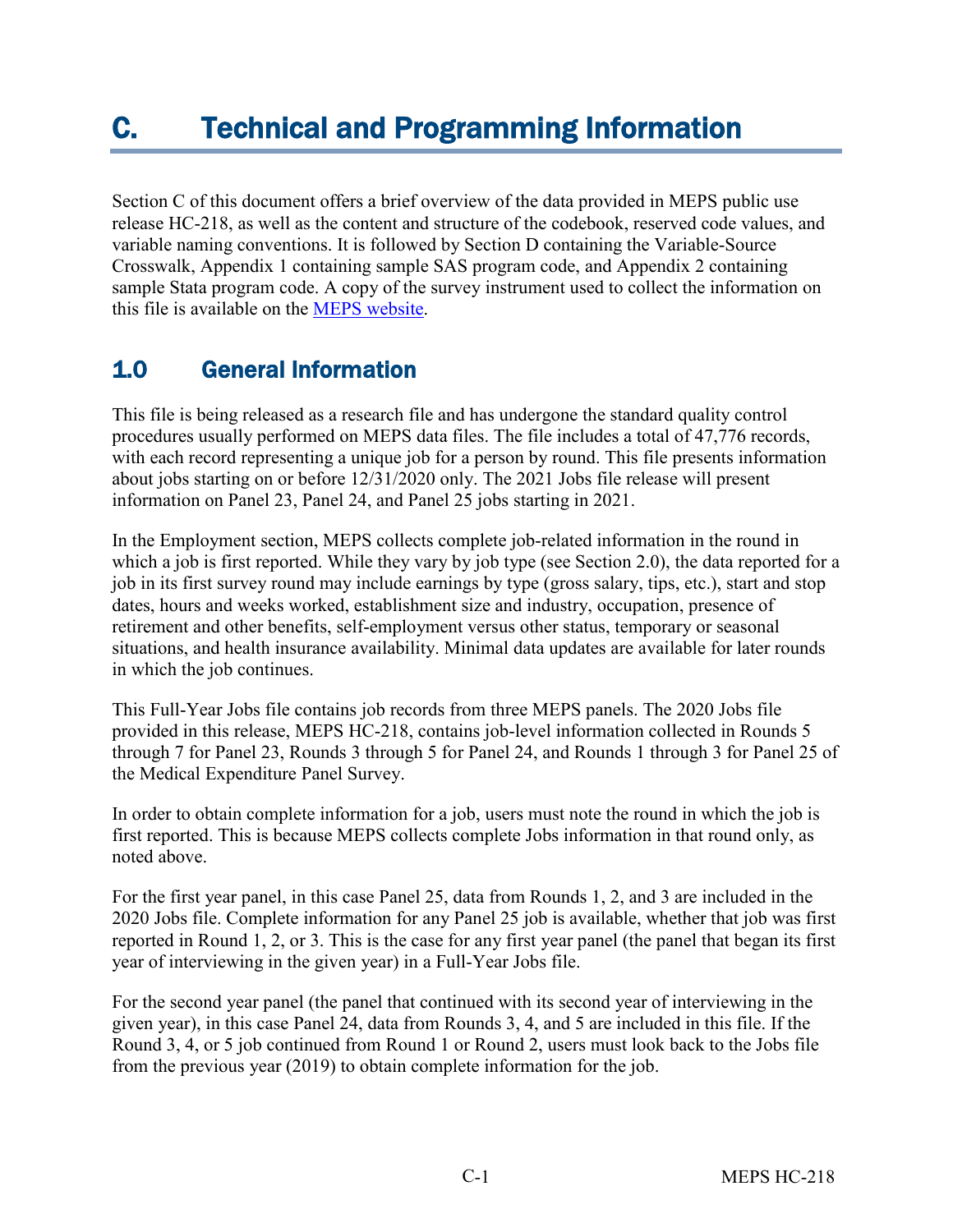For the third year panel (the panel that continued with its third year of interviewing in the given year), in this case Panel 23, data from Rounds 5, 6, and 7 are included in this file. If the Round 5, 6, or 7 job continued from Round 3 or Round 4, users must look back to the Jobs file from the previous year (2019) to obtain complete information for the job. If the Round 5, 6, or 7 job continued from Round 1 or Round 2, users must look back to the Jobs file from two years prior (2018) to obtain complete information for the job.

Note that in 2020, Panel 23 is a non-traditional cross-over year panel. Panel 23 Round 5 was collected as a traditional terminal panel, the Round 5 interview occurred in 2020 but questions are asked as of 12/31/2019. A traditional cross-over panel (like Panel 23 Round 3) would have the interview in 2020 and ask questions as of the interview date. To compensate, the new Panel 23 Round 6 interview asked questions as of 1/1/2020 (looking further back than the Round 5 interview date). As detailed below, in the Jobs file, adjustments were made so that the file could identify which jobs (and job characteristics) were relevant in the time period between 1/1/2020 and the Panel 23 Round 5 interview date. This allowed for the creation of Panel 23 Round 5 job records, and sometimes resulted in the deletion of Panel 23 Round 6 records (for example, if the Round 6 interview identified a job that ended between 1/1/2020 and Round 5 interview date). More details on this process will follow in Section 1.1.

Appendix 1 includes sample SAS code and Appendix 2 contains sample Stata code to assist users in obtaining this information. Users should note that, because of differences in sample composition between the current year and the previous year files (i.e., a person was included in the previous year's delivery but not the current year or vice versa), or because more accurate information was received in subsequent round comments following the delivery of the Jobs records in the previous year, there occasionally may not be a corresponding job in the previous year file.

Users should note that due to the job adjustment process, Panel 23 Round 5 records contained in the 2020 Jobs file may differ from those contained in the 2019 Jobs file. Specifically, Panel 23 Round 5 job records in the 2019 Jobs file represent jobs (and job characteristics) that occurred between the Round 4 interview and 12/31/2019. In the 2020 Jobs file, Panel 23 Round 5 jobs represent jobs (and job characteristics) that occurred between 1/1/2020 and the Panel 23 Round 5 interview date. Job details for the 2020 portion of Round 5 were collected using a combination of data collected at the Panel 23 Round 5 and Round 6 interviews.

## <span id="page-7-0"></span>1.1 Third Panel in the 2020 Jobs File

Due to the impact of the COVID-19 pandemic on MEPS collection methods and lower response rates in the 2020 calendar year, AHRQ extended fielding for Panel 23 persons to include two additional rounds, Round 6 and Round 7, that collected information about 2020. As a result, the 2020 MEPS includes three panels of data: Panel 25 Rounds 1, 2, and 3, Panel 24 Rounds 3, 4, and 5, and Panel 23 Rounds 5, 6 and 7.

The decision to extend Panel 23 to include additional rounds occurred after Panel 23 Round 5 was fielded. As a result, Round 5 was fielded as a traditional terminal round (where questions asked for information through 12/31/2019. Had the decision been made much earlier, Round 5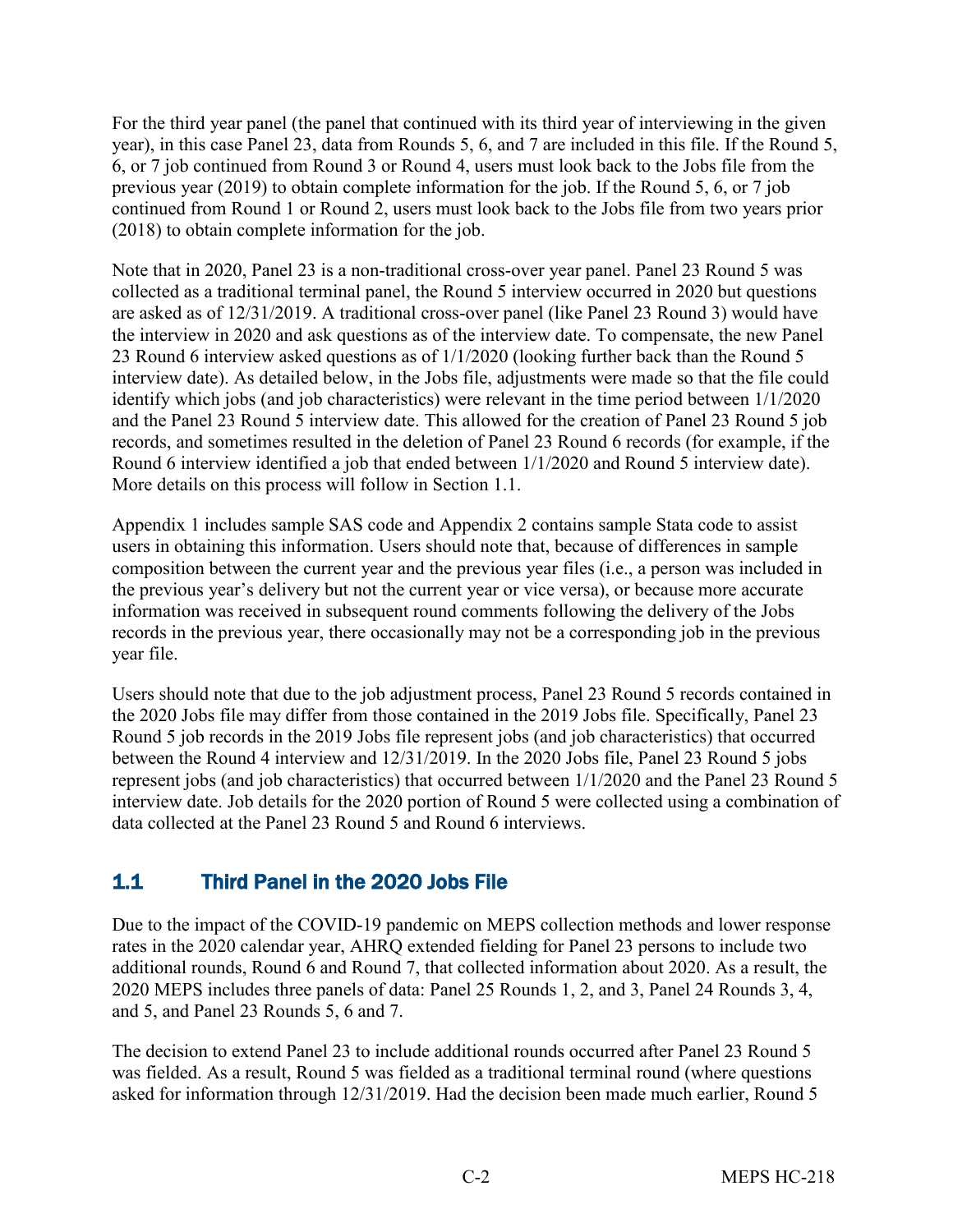would have been fielded as a cross-year round (similar to Round 3), where questions would have covered the events through 2020 up to the Round 5 interview date. Given this impromptu design decision, in order to capture data after 12/31/2019, the Panel 23 Round 6 reference period began on January 1, 2020 (not the Round 5 interview date) and ended anywhere from July through October 2020. This duration (7 to 10 months) exceeds a standard round length, which averages 6 months.

In order to create consistency in employment measures over time, job rosters and employment status were adjusted for FY 2020 public use files so that (a) Round 5 would represent employment for the time period between 1/1/2020 and the Round 5 interview date and (b) Round 6 would represent employment for the time period between the Round 5 interview date and the Round 6 interview date.

Appendix 5 also discusses additional MEPS rounds and extended fielding for Panel 23.

The adjustment lengthens Round 5 to resemble a standard Round 3 cross-year reference period and shortens Round 6 to resemble a standard Round 4 field period, as illustrated below. The adjustment process is further discussed after the description of the file contents and throughout this document. It is important to note that CAPI collected employment status for Panel 25 Round 3, Panel 24 Round 5, and Panel 23 Round 7 as of the interview date in 2021. As a result, adjustments discussed here for third year Panel 23, Round 5 will not be necessary in future data years.

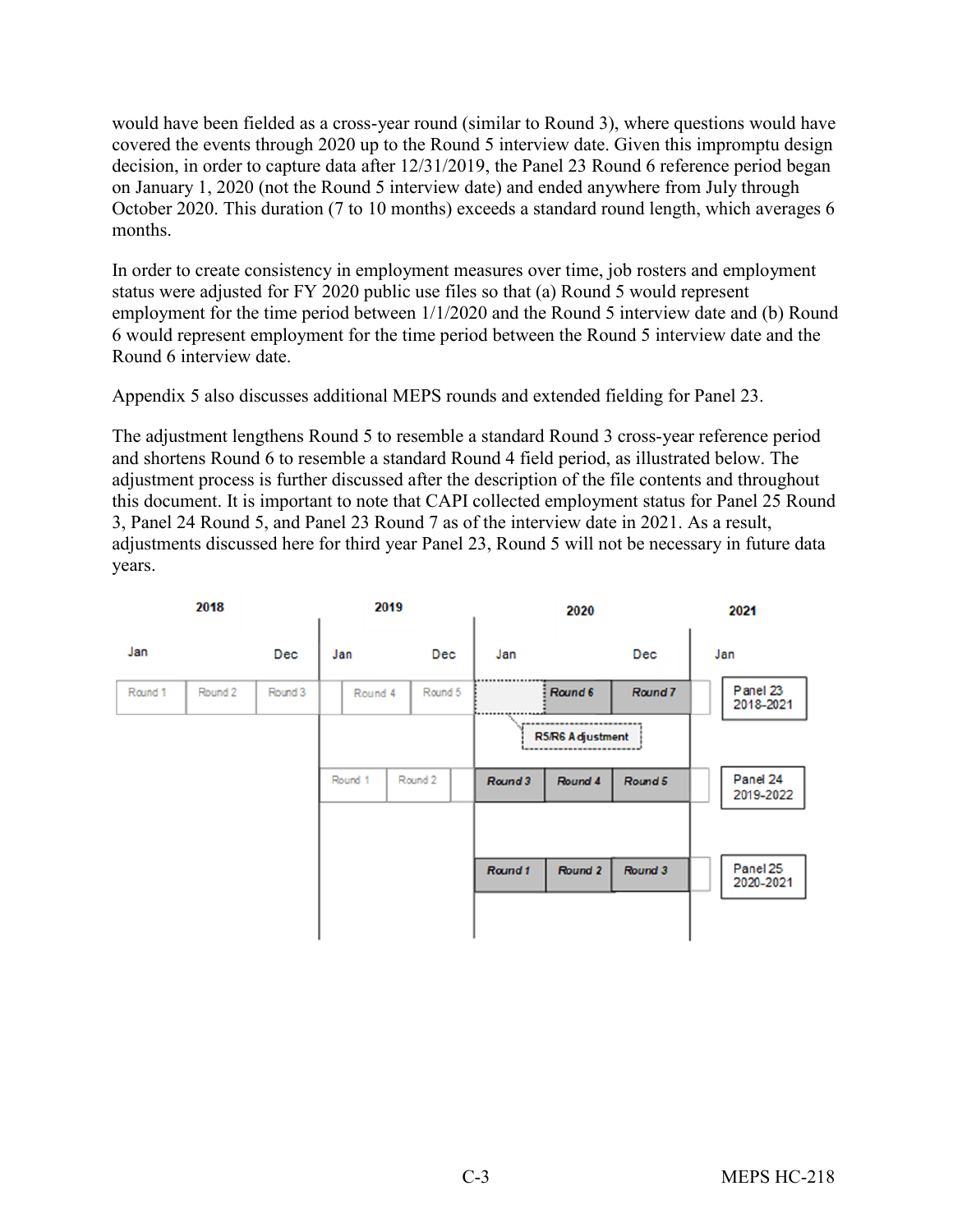#### Special 2020 Panel 23 Round 5 and Round 6 Job Roster Adjustment

#### Persons Eligible for Job Roster Adjustment

Any person who was part of a household in Round 6 and who had one or more Round 6 jobs that began or ended between January 1, 2020 and the Round 5 interview date was eligible for adjustment. In addition, a roster was adjusted if a person became 16 years of age between January 1, 2020 and the Round 5 interview date. Twenty-three persons had their age change from 15 to 16 and nine had a job requiring adjustment.

#### Number of Jobs and Persons Involved in Special Processing

Job rosters for 610 persons were evaluated for adjustment. These persons had 711 job records whose start and/or stop date was on or before the Round 5 interview date. Some persons had more than one job flagged for review. Of the 610 persons, 188 persons (with 289 job records) either had multiple jobs requiring adjustment or complex Round 5 and Round 6 rosters; these were evaluated and adjusted (described below). The remaining 422 job records were programmatically adjusted based on CAPI flow.

#### Job Roster Adjustments

The following describes rules for selecting a job for adjustment and the *typical* roster adjustment made:

- 1. New Panel 23 Round 6 current main job or current miscellaneous jobs where
	- a. the job start year is 2020, the job start month is positive and is less than the Round 5 interview month or
	- b. the job start year is 2020 and the job start month the same as the Round 5 interview month and the day is the same as or less than the Round 5 interview day (including unknown values) or
	- c. the job started before 2020

**Roster adjustment**: a new Round 5 job was created from the Round 6 job and the Round 6 job became a reviewed job. In some cases, a new Round 6 job became a new Round 5 miscellaneous job that changed to a main job in Round 6.

- 2. New Panel 23 Round 6 former main job and former miscellaneous jobs where
	- a. the job stop year is 2020, the stop month is positive, and the job stop month is less than the Round 5 interview month or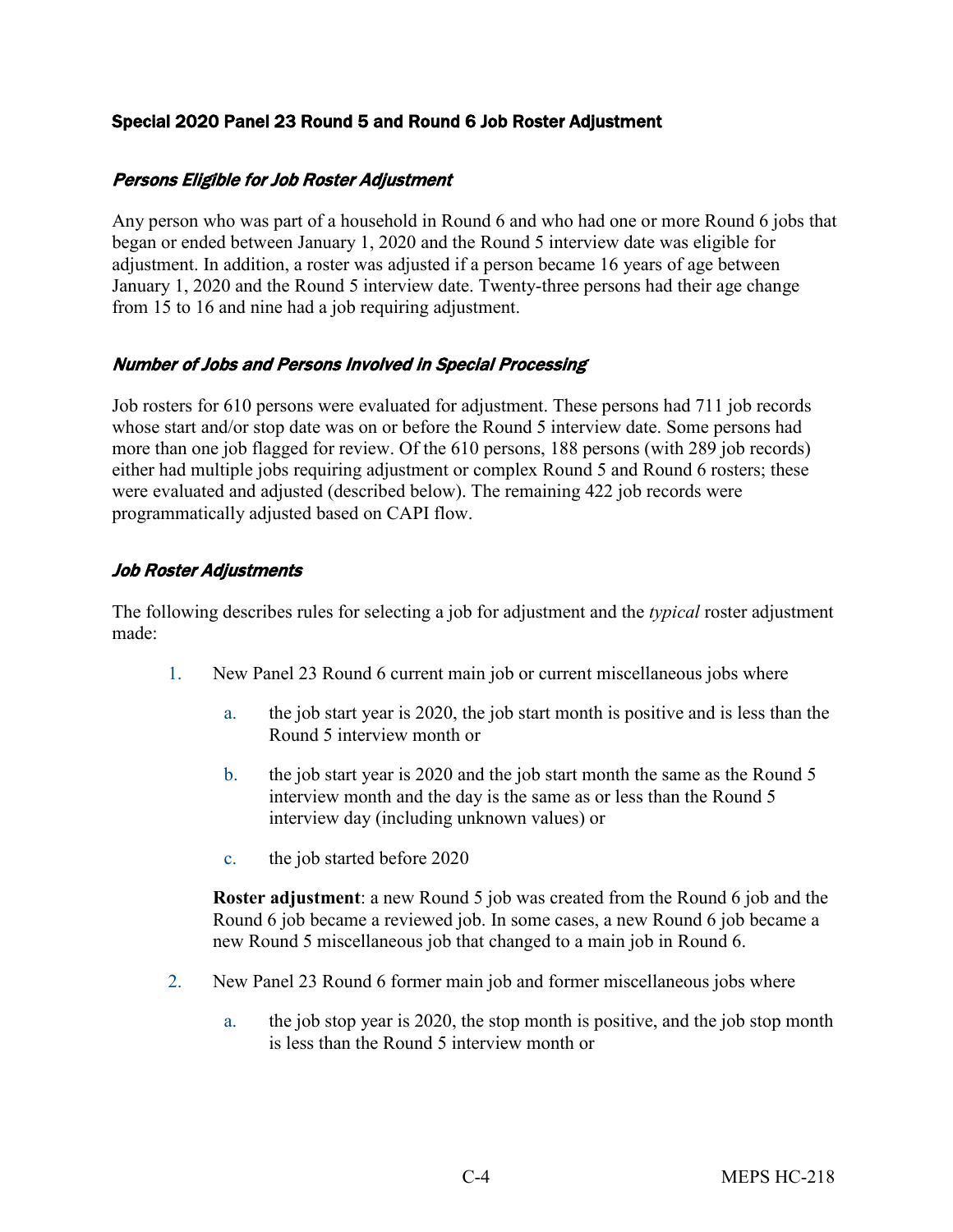- b. the job stop year is 2020, the job stop month is the same as the Round 5 interview month and the job stop day is the same as or less than the Round 5 interview day (including unknown values) or
- c. the job stop year is positive and less than 2020 or
- d. the job start year is 2020, the job start month is positive and is less than the Round 5 interview month or
- e. the job start year is 2020 and the job start month the same as the Round 5 interview month and the day is the same as or less than the Round 5 interview day (including unknown values) or
- f. the job started before 2020

**Roster adjustment**: either a new former Round 5 job was created from the Round 6 job and the Round 6 job was deleted or an existing Round 5 job became a former job and the Round 6 job was deleted. For some cases, a new Round 5 current main job was created and the Round 6 job became a reviewed job that ends in Round 6. In cases where a new Round 6 former main job could not be adjusted as the Round 5 current main job because a Round 5 current main job existed, the Round 6 job was retained as reported. No editing was performed in order to retain the more detailed information reported on a former main job.

- 3. New Panel 23 Round 6 last job outside of reference period job or retirement jobs reported at EM380 where
	- a. the job stop year is 2020, the stop month is positive, and the job stop month is less than the Round 5 interview month or
	- b. the job stop year is 2020, the job stop month is the same as the Round 5 interview month and the job stop day is the same as or less than the Round 5 interview day (including unknown values) or
	- c. the job stop year is positive and less than 2020

**Roster adjustment**: the Round 6 job became a Round 5 last job outside of reference period or retirement job. If a retirement job at the same establishment was reported in Round 5, no editing was performed and the Round 6 job was retained.

- 4. Reviewed Panel 23 Round 5 main or miscellaneous jobs that end in Round 6 where
	- a. the job stop year is 2020, the stop month is positive, and the job stop month is less than the Round 5 interview month or
	- b. the job stop year is 2020, the job stop month is the same as the Round 5 interview month and the job stop day is the same as or less than the Round 5 interview day (including unknown values) or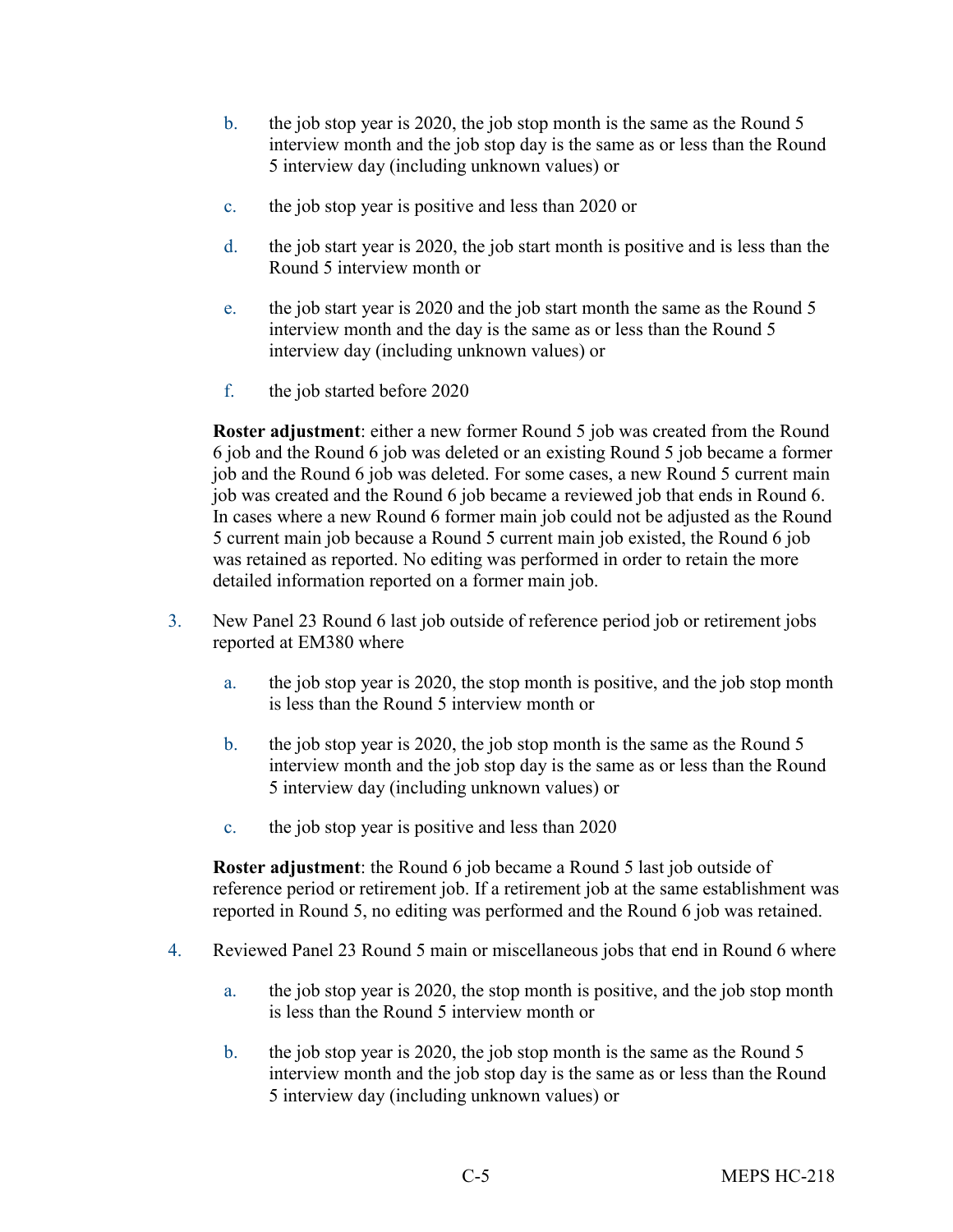c. the job stop year is positive and less than 2020

**Roster adjustment**: the Round 5 current job became a Round 5 former job and the Round 6 job was deleted.

In some cases, Round 7 job-level variables, such as CREATEQ, ORIGRND, and TYPECHGD, required adjustment.

#### Adjusted Job Flag

The constructed variable ADJR5 has been added to the 2020 Jobs file to flag those Panel 23 Round 5 and Round 6 jobs that were adjusted or created based on the interval between 1/1/2020 and the Round 5 interview data. ADJR5 is set as follows:

| /alue | Category                     |
|-------|------------------------------|
|       | <b>INAPPLICABLE</b>          |
|       | R5 AS REPORTED, NOT ADJUSTED |
|       | R5 REPORTED AND ADJUSTED     |
|       | R5 CREATED FROM R6 REPORT    |
|       | R6 REPORTED AND ADJUSTED     |

ADJR5 is set to a value of 1, 2 or 3 for all Panel 23 Round 5 jobs. ADJR5 is set to a value of 4 for Panel 23 Round 6 jobs that were part of the adjustment process. Otherwise, ADJR5 is set to "Inapplicable" (-1).

# <span id="page-11-0"></span>2.0 Data File Information

## <span id="page-11-1"></span>2.1 File Contents

Each record in the 2020 Jobs file represents one job reported by a person in a round. All persons age 16 and older in the MEPS are asked to report on jobs held. Depending on an individual's job history, these reported jobs may be held:

- at the interview date,
- in the round but prior to the interview date, or
- prior to the round.

Only those persons reporting a job in a round will have a record in the 2020 Jobs file.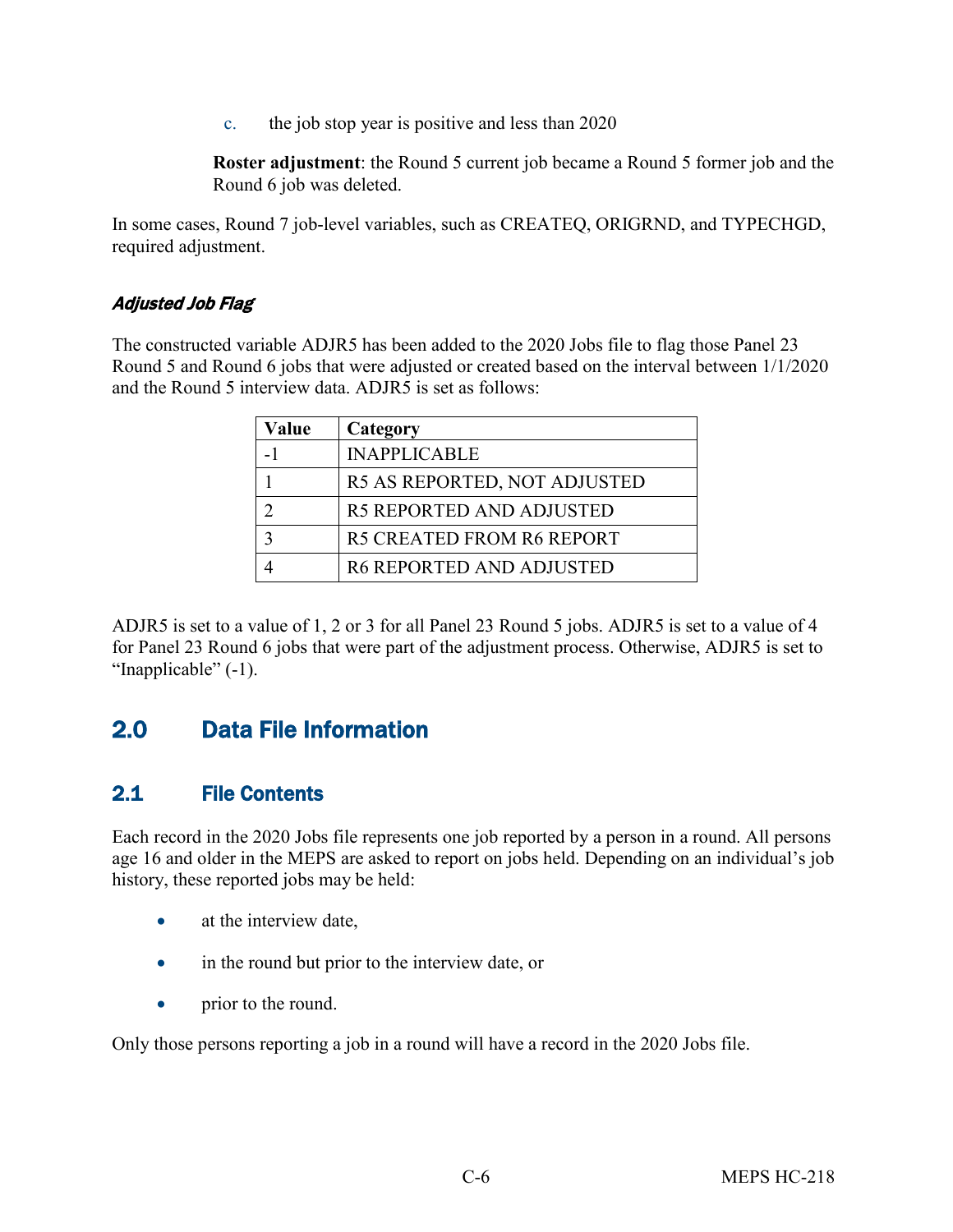#### Record Identifiers

The unique record identifier is the variable JOBSIDX, which is composed of a person identifier (DUID + PID), a round identifier (RN), and a job number (JOBNUM). A panel indicator (PANEL) is included on the file to distinguish Round 3 jobs held by Panel 24 persons from Round 3 jobs held by those in Panel 25, as well as Round 5 jobs held by Panel 23 persons from Round 5 jobs held by those in Panel 24. The DUID identifier in this data release includes a 2 digit code to identify the panel and, as a result, JOBSIDX includes a panel identifier via DUID. The variable OrigRnd indicates the round a job was created. Therefore, it may or may not contain the same value as RN.

Each identifier variable (JOBSIDX, DUID, DUPERSID) begins with the 2-digit panel number. This allows analysts to easily identify records delivered in a previous year Jobs file (when panel is used in conjunction with other variables, such as RN and OrigRnd). In addition, CAPI assigns a unique job number that *may not be used in subsequent rounds* on different jobs. This 3-byte number, JOBNUM, is unique to the *reporting unit* (RU) and is set to a value that corresponds with the RU in which a person's job was first reported (e.g. A RU is '1', B RU is '2', C RU is  $\mathcal{E}(3^{\circ}, \text{etc}).$ 

#### Initial Reporting Round

Most persons held only one job at the first interview date – their "Current Main Job." For persons who held more than one job at the round's interview date (a current job), respondents were asked to identify the main job. This job was classified as the "Current Main Job" and any other simultaneously held job was classified as a "Current Miscellaneous Job." The MEPS also obtained some information on any former job (Former Main Job or Former Miscellaneous Job) held in the reference period but not at the interview date. For those persons neither working at the interview date nor earlier in the reference period, limited information on the last job the person held was collected. Additionally, for those persons age 55 or older who were identified as having retired from a job, the MEPS obtained some job-level information (Retirement Job).

The variable SUBTYPE indicates the type of job record − current main (1), current miscellaneous (2), former main (3), former miscellaneous (4), last job outside reference period (5), or retirement job (6). When a job is initially reported, MEPS asks for detailed information about any "Current Main Job" and basic information about other job types. Refer to the questionnaire to see which information was asked for each job type. The following variable list identifies when a variable could be set based on the job SUBTYPE. Self-employed and wageearner status at a job also defines when a variable may be set. (Note: wage-earner is used to describe workers who are not self-employed.) The last column indicates if the variable is populated in the round in which the job is first reported (collection only), when the job is reviewed (review only), or both (collection and review).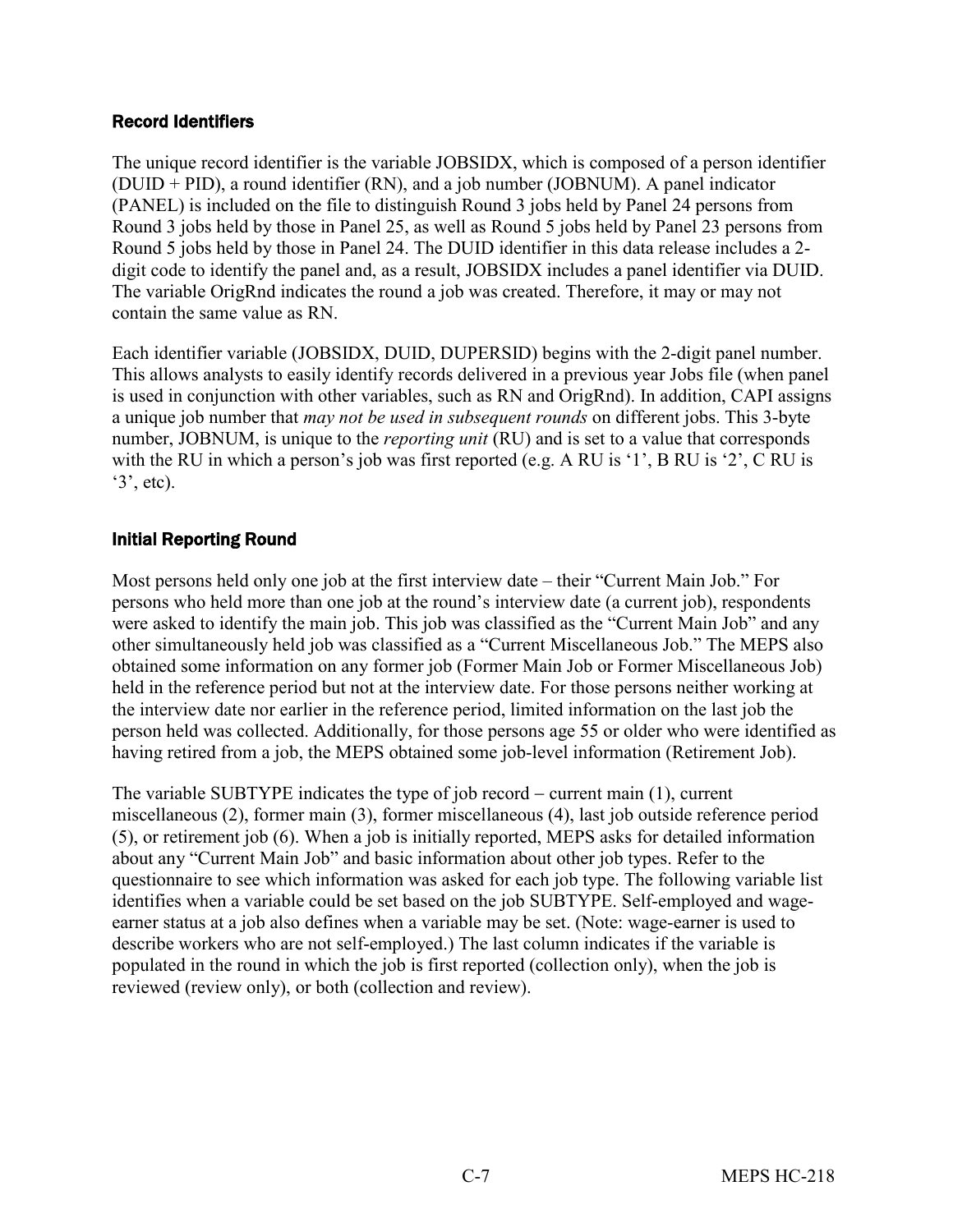## **Variables Set for Each SUBTYPE**

| Variable        | Self-Employed Jobs | Wage Earner Jobs | <b>Current Main</b> | <b>Current Miscellaneous</b> | Former<br>Main | <b>Former Miscellaneous</b>                | Reference Period<br>Last Job Outside | Retirement  | When Populated           |
|-----------------|--------------------|------------------|---------------------|------------------------------|----------------|--------------------------------------------|--------------------------------------|-------------|--------------------------|
| <b>JOBTYPE</b>  | $\mathbf X$        | $\mathbf X$      | $\mathbf X$         | $\mathbf X$                  | X              | $\mathbf X$                                | $\mathbf X$                          | $\mathbf X$ | collection<br>only       |
| <b>JSTRTM</b>   | $\mathbf X$        | $\mathbf X$      | X                   | $\mathbf X$                  | $\mathbf X$    | $\mathbf X$                                |                                      |             | collection<br>only       |
| <b>JSTRTY</b>   | X                  | $\mathbf X$      | $\mathbf X$         | $\mathbf X$                  | $\mathbf X$    | $\mathbf X$                                |                                      |             | collection<br>only       |
| <b>JSTOPM</b>   | X                  | X                |                     |                              | X              | X                                          | X                                    | X           | collection<br>and review |
| <b>JSTOPY</b>   | X                  | $\mathbf X$      |                     |                              | X              | X                                          | X                                    | X           | collection<br>and review |
| <b>RETIRJOB</b> | $\mathbf X$        | $\mathbf X$      |                     |                              |                |                                            |                                      | X           | collection<br>and review |
| <b>SUBTYPE</b>  | X                  | $\mathbf X$      | $\mathbf X$         | X                            | X              | $\mathbf X$                                | X                                    | $\mathbf X$ | collection<br>and review |
| <b>JOBHASHI</b> | X                  | $\mathbf X$      |                     | X                            | X              | $\mathbf X$                                | X                                    | X           | collection<br>only       |
| <b>NUMEMPS</b>  |                    | $\mathbf X$      | $\mathbf X$         |                              | $\mathbf X$    |                                            |                                      |             | collection<br>only       |
| ESTMATE1_M19    |                    | $\mathbf X$      | X                   |                              | X              |                                            |                                      |             | collection<br>only       |
| MORELOC         |                    | $\mathbf X$      | X                   |                              | $\mathbf X$    |                                            |                                      |             | collection<br>only       |
| <b>BUSINC</b>   | X                  |                  | $\mathbf X$         |                              | X              |                                            |                                      |             | collection<br>only       |
| <b>PROPRIET</b> | X                  |                  | X                   |                              | X              |                                            |                                      |             | collection<br>only       |
| TYPEEMPL        |                    | $\mathbf X$      | $\mathbf X$         |                              | $\mathbf X$    | x if not<br>self-<br>employed<br>& retired | X                                    | $\mathbf X$ | collection<br>only       |
| YLEFT_M18       |                    | $\mathbf X$      |                     |                              | $\mathbf X$    |                                            | $\mathbf X$                          |             | collection<br>only       |
| YNOBUSN_M18     | X                  |                  |                     |                              | $\mathbf X$    |                                            | $\mathbf X$                          |             | collection<br>only       |
| <b>HRSPRWK</b>  | $\mathbf X$        | X                | X                   | $\mathbf X$                  | $\mathbf X$    |                                            |                                      |             | collection<br>only       |
| HRS35WK         | X                  | X                | X                   |                              | X              |                                            |                                      |             | collection<br>only       |
| <b>SICKPAY</b>  |                    | $\mathbf X$      | X                   |                              | X              |                                            |                                      |             | collection<br>only       |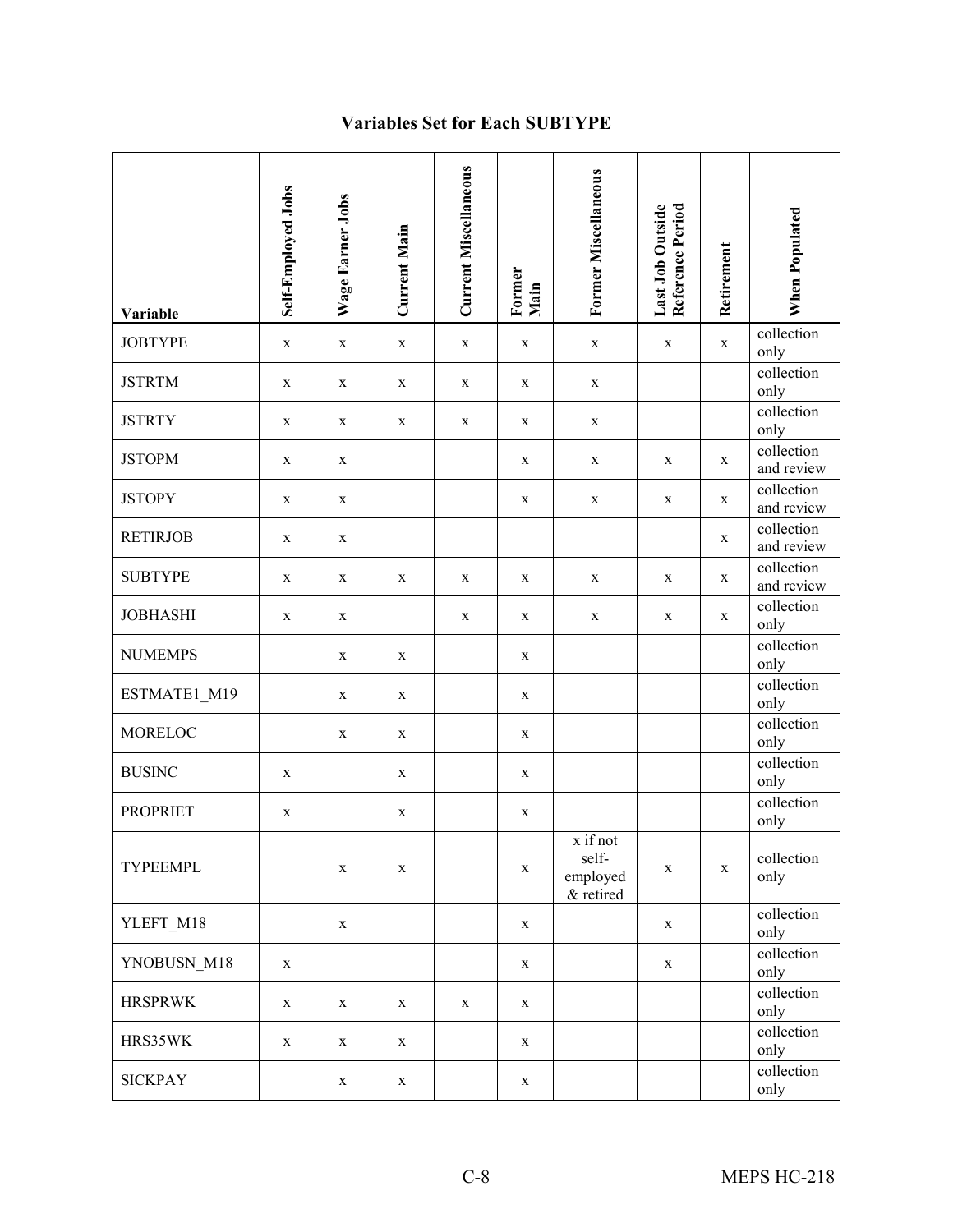| Variable        | Self-Employed Jobs | Wage Earner Jobs | Current Main | <b>Current Miscellaneous</b> | Former<br>Main | Former Miscellaneous | Reference Period<br>Last Job Outside | Retirement  | <b>When Populated</b>    |
|-----------------|--------------------|------------------|--------------|------------------------------|----------------|----------------------|--------------------------------------|-------------|--------------------------|
| <b>PAYDRVST</b> |                    | $\mathbf X$      | $\mathbf X$  |                              | $\mathbf X$    |                      |                                      |             | collection<br>only       |
| <b>PAYVACTN</b> |                    | $\mathbf X$      | $\mathbf X$  |                              | $\mathbf X$    |                      |                                      |             | collection<br>only       |
| <b>RETIRPLN</b> |                    | $\mathbf X$      | $\mathbf X$  |                              | $\mathbf X$    |                      |                                      |             | collection<br>only       |
| <b>SESNLJOB</b> | X                  | X                | X            | X                            | X              |                      |                                      |             | collection<br>only       |
| <b>TEMPJOB</b>  | X                  | X                | X            | X                            | X              |                      |                                      |             | collection<br>only       |
| <b>WKLYAMT</b>  | X                  | $\mathbf X$      |              | X                            |                |                      |                                      |             | collection<br>only       |
| <b>EMPLINS</b>  | $\mathbf X$        | $\mathbf X$      | $\mathbf X$  |                              |                |                      |                                      |             | collection<br>only       |
| <b>OFFRDINS</b> | $\mathbf X$        | $\mathbf X$      | $\mathbf X$  | X                            | X              | X                    | $\mathbf X$                          | $\mathbf X$ | collection<br>only       |
| <b>DIFFPLNS</b> | X                  | $\mathbf X$      | $\mathbf X$  | X                            | X              | X                    | X                                    | $\mathbf X$ | collection<br>only       |
| <b>ANYINS</b>   | X                  | X                | X            | X                            | X              | X                    | X                                    | X           | collection<br>only       |
| <b>INUNION</b>  | X                  | $\mathbf X$      | $\mathbf X$  | X                            | $\mathbf X$    | X                    | X                                    | X           | collection<br>only       |
| <b>PROVDINS</b> | X                  | $\mathbf X$      | X            | X                            | $\mathbf X$    | X                    | X                                    | X           | collection<br>only       |
| HHMEMBER_M18    | X                  |                  | X            | X                            | $\mathbf X$    | X                    | X                                    | $\mathbf X$ | collection<br>only       |
| TOTLEMP_M18     | X                  |                  | X            | X                            | X              | X                    | X                                    | X           | collection<br>and review |
| TotNumEmp       | $\mathbf X$        |                  | $\mathbf X$  | X                            | $\mathbf X$    | $\mathbf X$          | X                                    | X           | collection<br>only       |
| RvwTotNumEmp    | $\mathbf X$        |                  | X            | X                            |                |                      |                                      |             | review<br>only           |
| <b>SALARIED</b> |                    | $\mathbf X$      | X            |                              | $\mathbf X$    |                      |                                      |             | collection<br>and review |
| <b>HOWPAID</b>  |                    | $\mathbf X$      | X            |                              | $\mathbf X$    |                      |                                      |             | collection<br>and review |
| <b>DAYWAGE</b>  |                    | $\mathbf X$      | X            |                              | $\mathbf X$    |                      |                                      |             | collection<br>and review |
| <b>HRSPRDY</b>  |                    | $\mathbf X$      | $\mathbf X$  |                              | $\mathbf X$    |                      |                                      |             | collection<br>and review |
| <b>MAKEAMT</b>  |                    | $\mathbf X$      | $\mathbf X$  |                              | $\mathbf X$    |                      |                                      |             | collection<br>and review |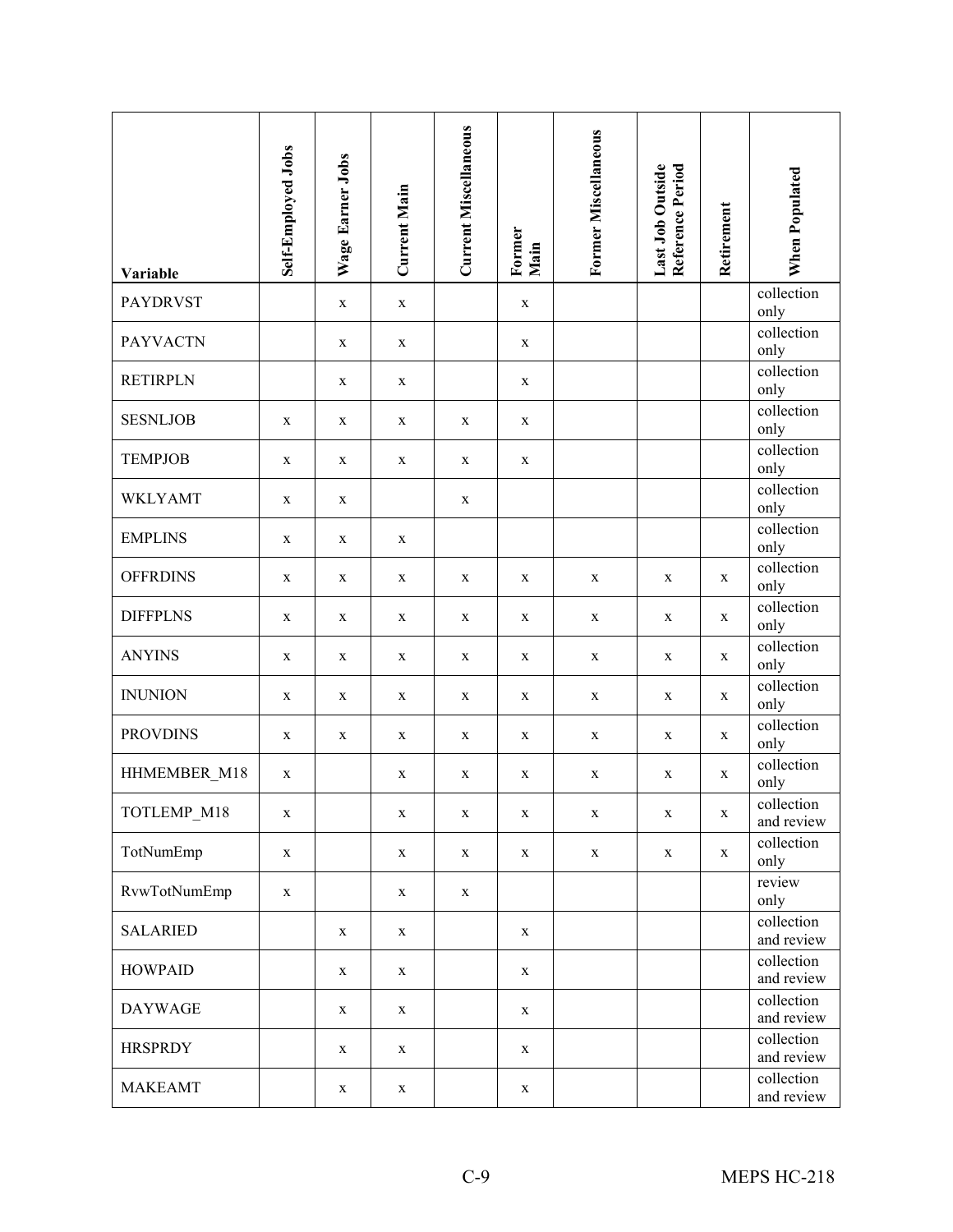| Variable        | Self-Employed Jobs | Wage Earner Jobs | <b>Current Main</b> | <b>Current Miscellaneous</b> | Former<br>Main | Former Miscellaneous | Reference Period<br>Last Job Outside | Retirement | When Populated           |
|-----------------|--------------------|------------------|---------------------|------------------------------|----------------|----------------------|--------------------------------------|------------|--------------------------|
| PERUNIT_M18     |                    | $\mathbf X$      | $\mathbf X$         |                              | $\mathbf X$    |                      |                                      |            | collection<br>and review |
| MORE10          |                    | $\mathbf X$      | $\mathbf X$         |                              | $\mathbf X$    |                      |                                      |            | collection<br>and review |
| MORE15          |                    | X                | X                   |                              | $\mathbf X$    |                      |                                      |            | collection<br>and review |
| <b>MOREMINM</b> |                    | X                | $\mathbf X$         |                              | $\mathbf X$    |                      |                                      |            | collection<br>and review |
| <b>GROSSPAY</b> |                    | X                | $\mathbf X$         |                              | X              |                      |                                      |            | collection<br>and review |
| <b>GROSSPER</b> |                    | $\mathbf X$      | $\mathbf X$         |                              | $\mathbf X$    |                      |                                      |            | collection<br>and review |
| <b>SALRYWKS</b> |                    | $\mathbf X$      | $\mathbf X$         |                              | $\mathbf X$    |                      |                                      |            | collection<br>and review |
| <b>HRSALBAS</b> |                    | $\mathbf X$      | $\mathbf X$         |                              | $\mathbf X$    |                      |                                      |            | collection<br>and review |
| <b>EARNTIPS</b> |                    | $\mathbf X$      | X                   |                              | $\mathbf X$    |                      |                                      |            | collection<br>and review |
| <b>EARNBONS</b> |                    | X                | X                   |                              | $\mathbf X$    |                      |                                      |            | collection<br>and review |
| <b>EARNCOMM</b> |                    | $\mathbf X$      | $\mathbf X$         |                              | X              |                      |                                      |            | collection<br>and review |
| TIPSUNIT_M18    |                    | X                | X                   |                              | X              |                      |                                      |            | collection<br>and review |
| <b>TIPSAMT</b>  |                    | X                | X                   |                              | $\mathbf X$    |                      |                                      |            | collection<br>and review |
| <b>BONSUNIT</b> |                    | X                | X                   |                              | X              |                      |                                      |            | collection<br>and review |
| <b>BONSAMT</b>  |                    | X                | $\mathbf X$         |                              | $\mathbf X$    |                      |                                      |            | collection<br>and review |
| <b>COMMUNIT</b> |                    | X                | $\mathbf X$         |                              | $\mathbf X$    |                      |                                      |            | collection<br>and review |
| <b>COMMAMT</b>  |                    | X                | X                   |                              | $\mathbf X$    |                      |                                      |            | collection<br>and review |
| <b>HRLYWAGE</b> |                    | $\mathbf X$      | $\mathbf X$         |                              | $\mathbf X$    |                      |                                      |            | collection<br>and review |
| <b>STILLAT</b>  | X                  | $\mathbf X$      | X                   |                              |                |                      |                                      |            | review<br>only           |
| MAIN_JOB        | X                  | X                | X                   |                              |                |                      |                                      |            | review<br>only           |
| <b>DIFFWAGE</b> |                    | $\mathbf X$      | X                   |                              |                |                      |                                      |            | review<br>only           |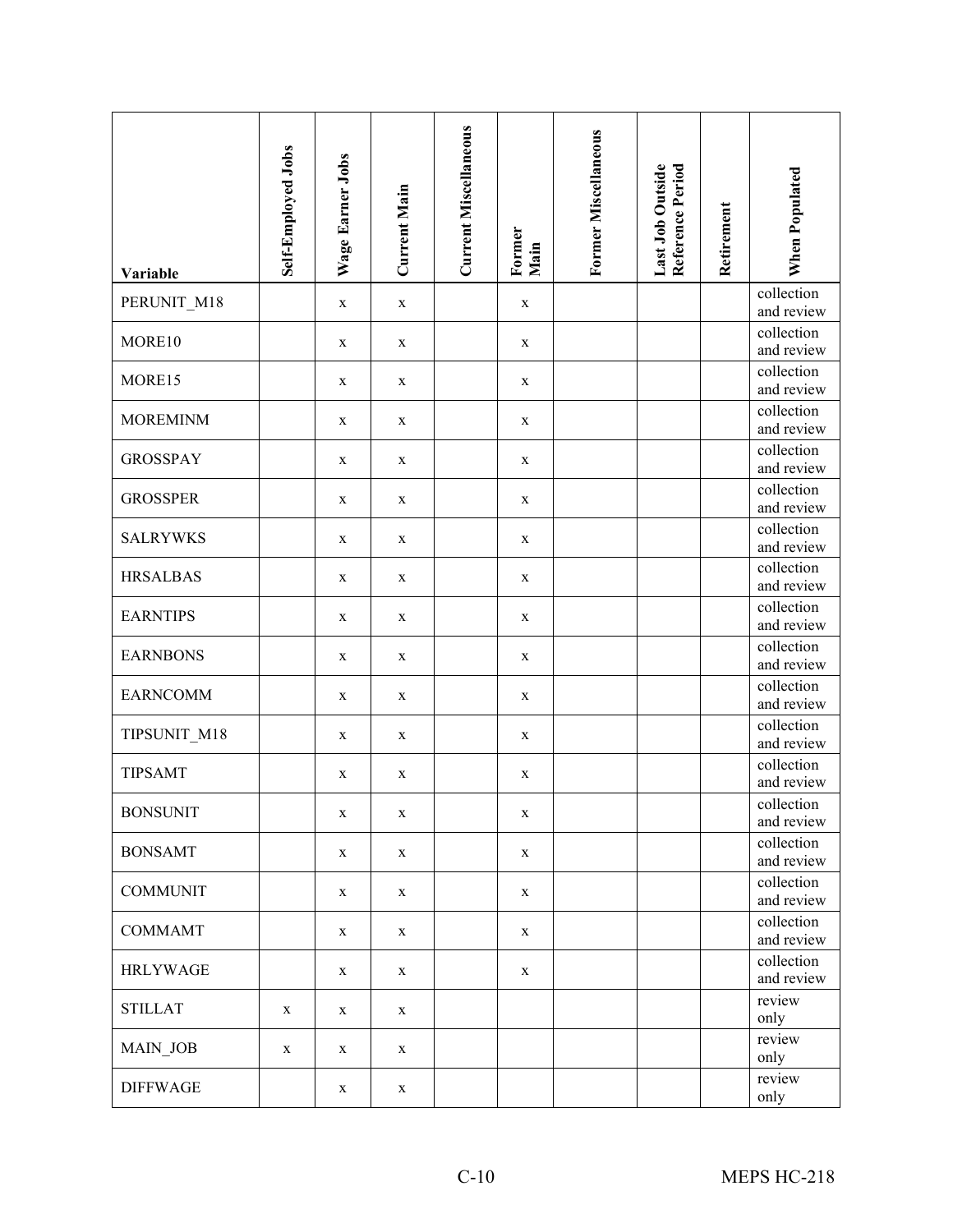| Variable        | Self-Employed Jobs | Wage Earner Jobs | <b>Current Main</b> | <b>Current Miscellaneous</b> | Former<br>Main | Former Miscellaneous | Reference Period<br>Last Job Outside | Retirement | When Populated |
|-----------------|--------------------|------------------|---------------------|------------------------------|----------------|----------------------|--------------------------------------|------------|----------------|
| StillWorkFTPT   | $\mathbf X$        | $\mathbf X$      | $\mathbf X$         |                              |                |                      |                                      |            | review<br>only |
| WhyChngPTToFT   | $\mathbf X$        | $\mathbf X$      | $\mathbf X$         |                              |                |                      |                                      |            | review<br>only |
| WhyChngFTToPT   | X                  | $\mathbf x$      | $\mathbf{X}$        |                              |                |                      |                                      |            | review<br>only |
| <b>STILLWRK</b> | $\mathbf X$        | $\mathbf X$      |                     | $\mathbf X$                  |                |                      |                                      |            | review<br>only |
| <b>OFFTAKEI</b> | X                  | $\mathbf x$      | $\mathbf X$         | $\mathbf X$                  |                |                      |                                      |            | review<br>only |
| <b>NOWTAKEI</b> | X                  | $\mathbf X$      | $\mathbf X$         | $\mathbf X$                  |                |                      |                                      |            | review<br>only |
| <b>ESTBTHRU</b> | $\mathbf X$        | $\mathbf X$      | $\mathbf X$         | $\mathbf X$                  |                |                      |                                      |            | review<br>only |
| <b>INSESTB</b>  | $\mathbf X$        | $\mathbf X$      | $\mathbf X$         | $\mathbf X$                  |                |                      |                                      |            | review<br>only |
| WHY_LEFT_M18    | $\mathbf X$        | $\mathbf X$      |                     |                              | $\mathbf X$    | $\mathbf X$          |                                      |            | review<br>only |

For last jobs outside of reference period and retirement jobs that ended more than two years prior to the beginning of the reference period, certain questions (HHMEMBER\_M18 and TOTLEMP\_M18) are not asked. The precise calculation of the two-year cut-off date is not possible for some persons due to allowed negative values on stop year, stop month, and reference period start month. Therefore, HHMEMBER\_M18 and TOTLEMP\_M18 may be collected for some jobs that ended more than two years prior to the reference period.

### Skip Patterns

Due to many skip patterns, it is recommended that users of the 2020 Jobs file become familiar with the Employment section in the MEPS questionnaire. To aid users, a crosswalk between variables and MEPS questionnaire numbers is provided in this release. The following examples of variables involved in skip patterns are presented to be illustrative; these examples do not represent the full range of variables affected by questionnaire skip patterns.

In one example of a skip pattern, the MEPS does not obtain job-related benefits such as vacation, sick leave, and pension information for self-employed jobs, so those variables are coded as "Inapplicable" (-1) for those types of jobs. Nor does the MEPS attempt to obtain wage, salary, and information regarding whether the job was in the private sector, federal or local government (TYPEEMPL) for the self-employed. So again, due to the skip pattern, TYPEEMPL is coded as "Inapplicable" (-1) for self-employed jobs.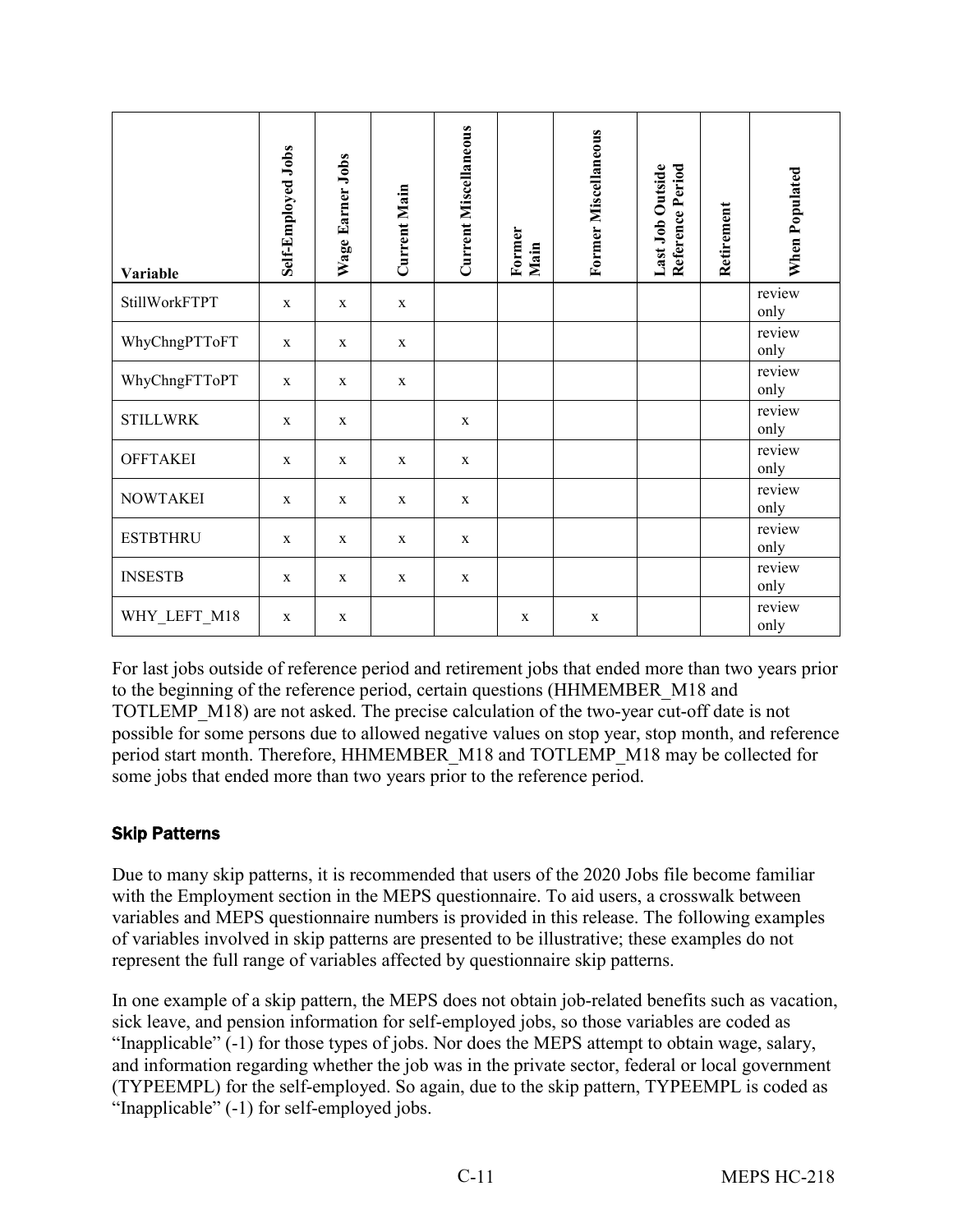Conversely, the questions relating to business organization type (BUSINC, PROPRIET) are asked only of the self-employed, so the skip pattern results in those variables being coded as "Inapplicable" (-1) for jobs performed by wage earners.

#### Job Updates and "Inapplicable" (-1) Values

The MEPS used dependent interviewing in Rounds 5, 6, and 7 for Panel 23, Rounds 3, 4, and 5 for Panel 24 and in Rounds 2 and 3 for Panel 25 (see Section RJ in the Employment section of the questionnaire). In these rounds, the MEPS asked about current main and current miscellaneous jobs held at the previous round interview date to determine whether the jobholder continued to work at these jobs. For other job types (former, last, or retirement) reported in the previous round, MEPS does not ask any follow-up questions. These jobs, by definition, are no longer held by the person and therefore are not included on the file except in the round they are first reported.

With dependent interviewing, if a person still held a Current Main Job from the previous round, the MEPS asked whether the job was still the main job. For most jobholders, it was reported that they still worked at the same job and it was still their main job. If, in a subsequent interview, a job was no longer held, it was designated as a former job for that follow-up round. It is also possible, although unusual, for a job to change from main to miscellaneous (or vice versa) in a round subsequent to the initial report.

If job status remained the same for a continuing job (either main or miscellaneous), the MEPS asked only a subset of the employment questions as a review. Because the MEPS asked only this subset of questions if job status for a person did not change in later rounds, many job-level variables on the subsequent round's job records are coded as "Inapplicable" (-1); the complete information for a continued job is located on the record for the job in the first round in which it was reported. Thus, it is important to determine whether a job continues from the previous round when working with the job records. In rounds where this applies, the variables STILLAT (for jobs that were current main in the previous round) and STILLWRK (for jobs that were current miscellaneous in the previous round) indicate whether a person still holds the job at the subsequent round interview date. The variable SUBTYPE on the subsequent round record indicates whether the job is main or miscellaneous in that subsequent round. Note that if a Panel 24 job included in this 2020 file is continued from a Round 1 or 2 job or a Panel 23 job included in this 2020 file is continued from a Round 3 or 4 job (in the 2019 file), much of the information will be contained in the 2019 Jobs file (HC-211). Likewise, if a Panel 23 job included in this 2020 file is continued from a Round 1 or Round 2 job (in the 2018 file), much of the information will be contained in the 2018 Jobs file (HC-203).Use that file to obtain the desired job characteristics. Appendix 1 provides a sample SAS program showing how to do this, and Appendix 2 provides a sample Stata program showing how to do this. Both sample programs take into account the addition of the third panel.

Any new job reported in a round following the initial interview is collected the same way as in the first interview round.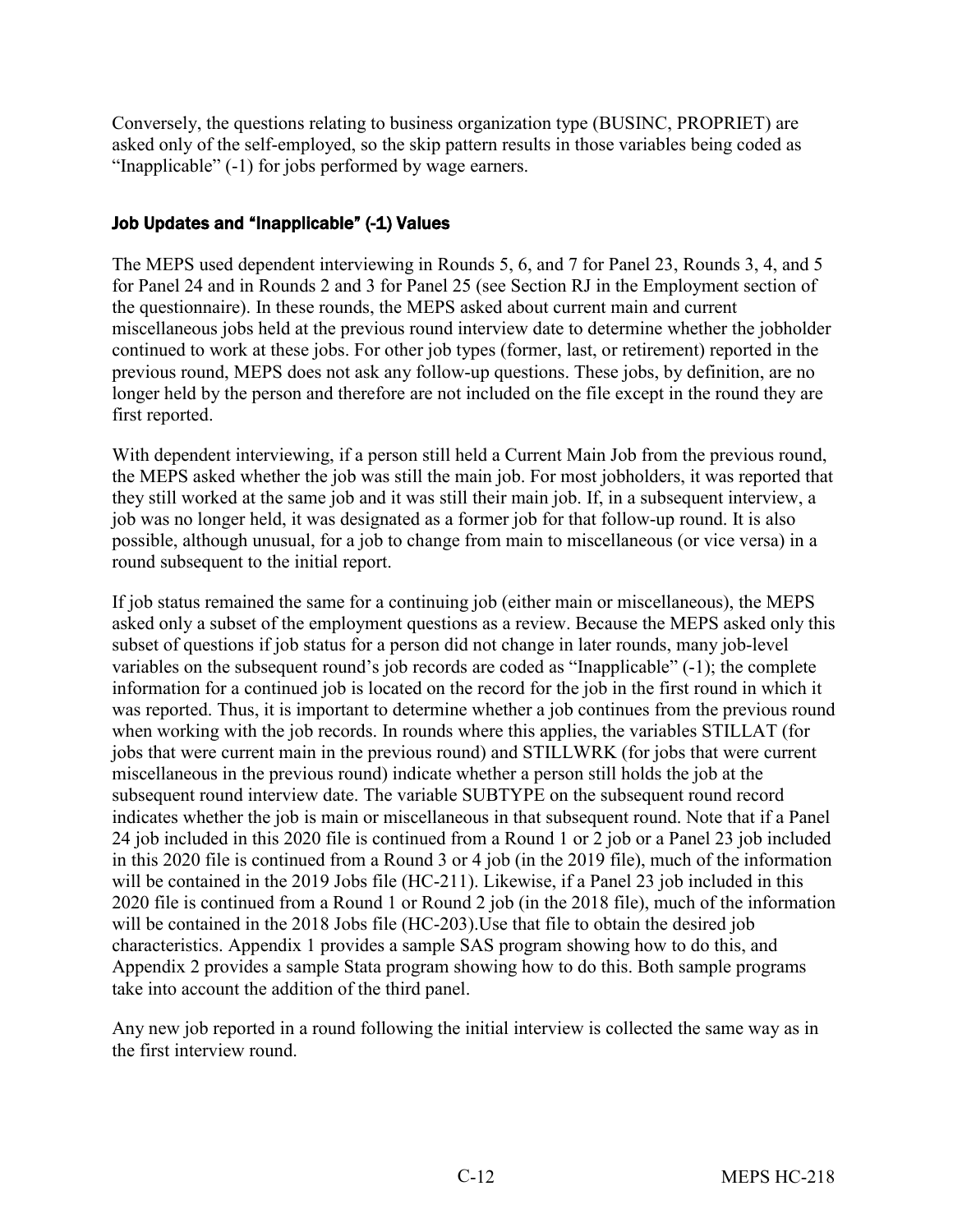Variables that relate only to the review of a job reported in a previous round (DIFFWAGE, ESTBTHRU, INSESTB, MAIN\_JOB, NOWTAKEI, OFFTAKEI, STILLAT, StillWorkFTPT, STILLWRK, RvwTotNumEmp, WHY\_LEFT\_M18, WhyChngPTToFT, WhyChngFTToPT) were not asked in Round 1, and these variables are coded as "Inapplicable" (-1) on a Jobs record for the round in which the job is initially reported.

Another type of job update pertains to situations where a reviewed current miscellaneous job becomes the current main job in the round. The flag variable TYPECHGD indicates if a job changed from a current miscellaneous job to a current main job. For these types of jobs, questions asked when the job was first reported as a current miscellaneous job are not re-asked, with three exceptions.

- 1. Responses to either EM540 or EM620 (typical hours worked per week) are used to populate the variable HRSPRWK. When originally reported, the current miscellaneous job was asked EM620 (but not asked EM540). As a current main job, it will now be asked EM540 instead of EM620. Consequently, there may be different values on HRSPRWK between rounds.
- 2. Responses to either EM560 or EM630 (whether job is temporary) are used to populate the variable TEMPJOB. When originally reported, the current miscellaneous job was asked EM630 (but not asked EM560). As a current main job, it will now be asked EM560 instead of EM630. Consequently, there may be different values on TEMPJOB between rounds.
- 3. Responses to either EM570 or EM640 (whether job is seasonal) are used to populate the variable SESNLJOB. When originally reported, the current miscellaneous job was asked EM640 (but not asked EM570). As a current main job, it will now be asked EM570 instead of EM640. Consequently, there may be different values on SESNLJOB between rounds.

### Exceptions to the "Inapplicable" (-1) Rule

Unlike the situation explained above for most variables on the file, for certain variables a value other than "Inapplicable" (-1) does not necessarily mean that a job is newly reported. For a small subset of variables, previous round variables are carried forward to the next round, even if there have been no updates to the variables since they were originally reported. There are two distinct situations in which this special treatment is used, due to internal processing needs.

The first type of exception occurs when questions related to the affected variables are skipped over as "Inapplicable" (-1) during the interview in rounds subsequent to the one in which the job was initially reported, but have their originally reported response carried forward from round to round. This group includes the following 14 variables: EMPLINS, HRSPRWK, HRS35WK, JOBTYPE, JSTRTY, JSTRTM, MORELOC, NUMEMPS, OFFRDINS, PROVDINS, TYPEEMPL, JOBHASHI, HRSALBAS, and RETIRJOB. Note that HRSALBAS and RETIRJOB may also be updated in subsequent rounds.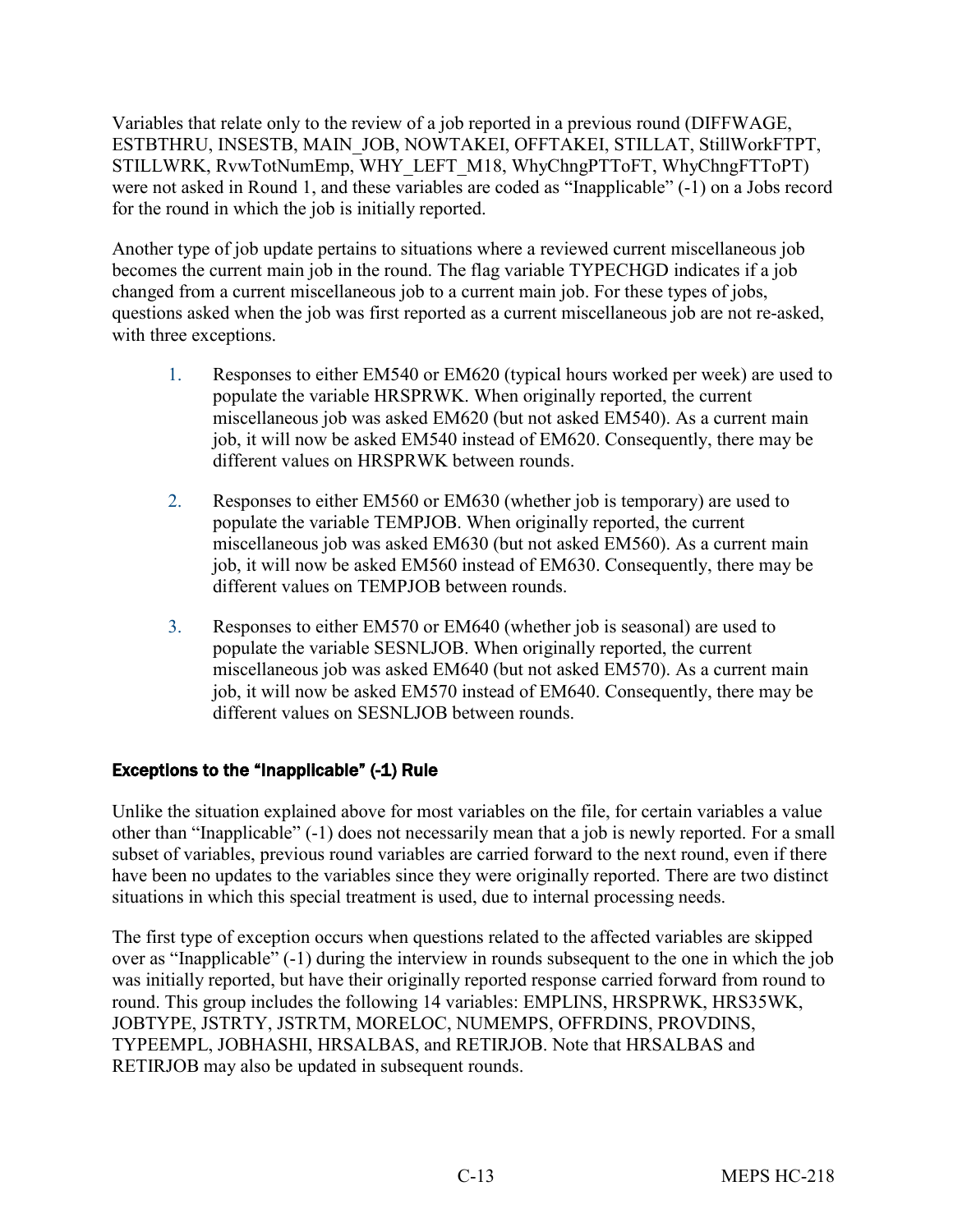The second type of exception occurs for certain questions that are asked during the review of a job in rounds following the round in which the job was initially reported. If there is no change based on the review, the value for the affected variable is copied forward from the previous round. If there is a change, the variable is updated to reflect the new information. These five variables are: JSTOPY, NOWTAKEI, OFFTAKEI, SUBTYPE, and TOTLEMP\_M18.

Variables related to earnings (such as HRLYWAGE, GROSSPAY, SALARIED) are treated similarly to the five variables just discussed. In the review section, the MEPS attempted to obtain information regarding changes in wages for the same job from round to round. If there were no wage changes (indicated by the DIFFWAGE variable), then the most recent round's information was carried forward. If changes were recorded, then the relevant variables were updated. For every new job reported for a person, the MEPS attempted to obtain current wage information.

#### Top-Coding, Bottom-Coding, Editing, and Confidentiality

#### Outlier Wage Editing on Current Main Jobs

In most years, wage information on current main job records is logically edited for consistency using established rules and guidance from AHRQ. However, in 2020 the typical wage outlier editing process was not performed. In typical years, outliers are checked for persons who report a wage change and the new reported wage (a) is substantially different from prior wage (change  $\geq$ =100%), (b) is no different than prior wage, (c) is low in value (\$0 < wage < \$1) or, (d) has a value higher than prior year's top code value. There are numerous sources for these types of errors, including keystroke or respondent error.

In a typical year, approximately 100 wages are reviewed per panel, resulting in approximately 50 wage edits (overall). Users should keep in mind that such edits were not performed in 2020 when using the wage variables, especially when comparing 2020 to other data years. To help users identify cases that would have been reviewed (but not necessarily edited) in this process, the 2020 Population Characteristics Public Use file data includes wage outlier flag variables, OUTFLAGrr. These round-specific wage outlier flag variables OUTFLAG31, OUTFLAG42, and OUTFLAG53 indicate that a person's updated wage at the current main job would have been programmatically selected for review during the 2020 wage outlier editing process (but not necessarily edited). The flag is constructed prior to wage imputation, consistent with the timing of full year wage outlier review. A wage is selected for review if one (and only one) of the following is true:

- 1. A wage is greater than 0 and less than 1 (Low).
- 2. A wage where the absolute change between any other wage is more than 100% (i.e., wage more than doubled) (Subst Diff).
- 3. An "updated" wage shows no difference in the calculated wage amount (No wage change).
- 4. A wage is greater than the previous year wage top code value (High).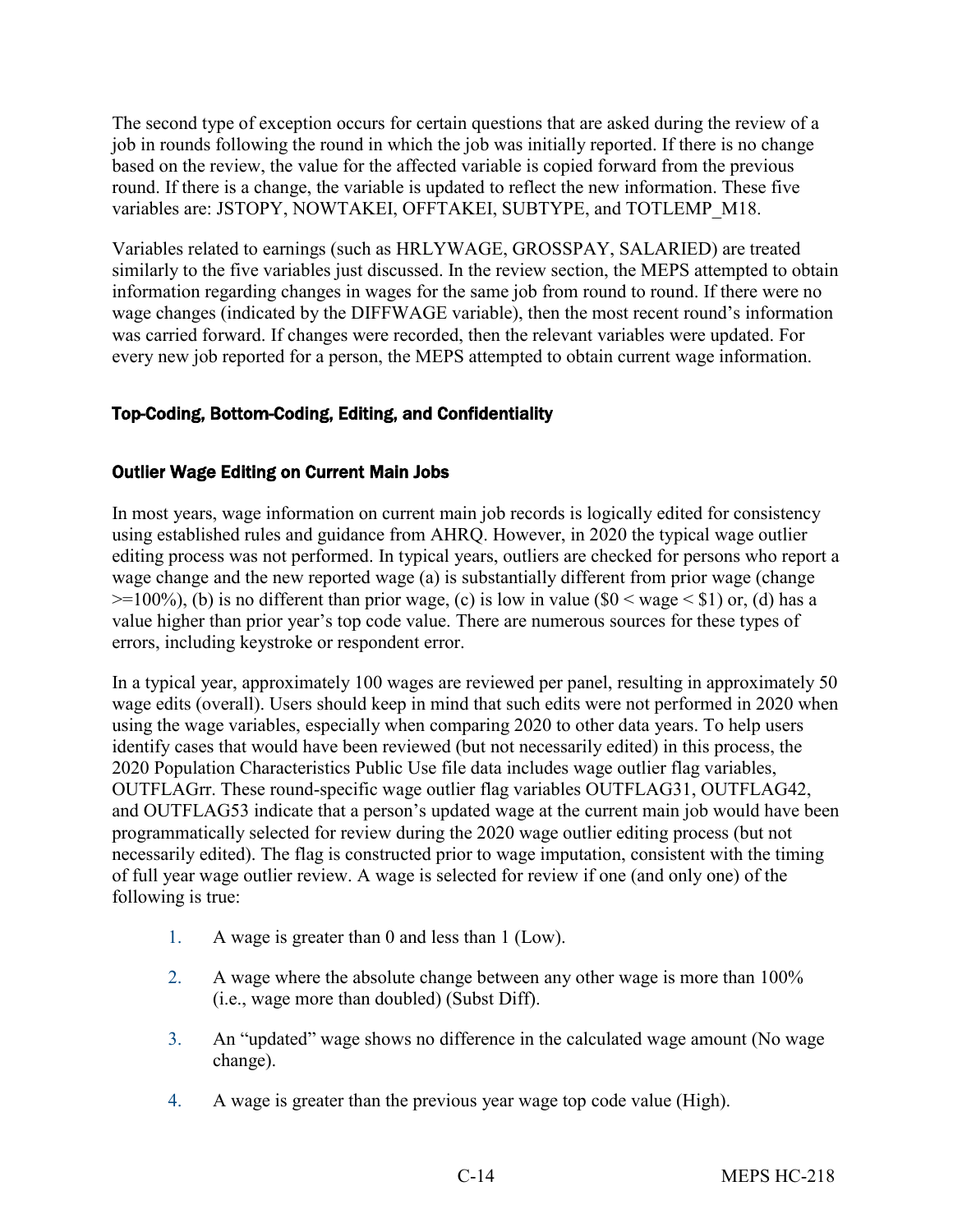Sometimes, a person's wages can meet several conditions. In some cases, the OUTFLAG31, OUTFLAG42, and OUTFLAG53 will be set to a value that represents a combination, for example, values 5 or 6:

- 5. A wage meets the conditions for both (a) greater than 0 and less than 1 (category 1, Low) and (b) absolute change in wage is more than 100% (category 2, Subst Diff).
- 6. A wage meets the conditions for both (a) greater than previous year wage top code (category 4, High) and (b) absolute change in wage is more than 100% (category 2, Subst Diff).

In other cases those cases are given a default value based on whether they are a high wage or low wage. Specifically, in rare circumstances, a person may have a mix of "updated" wage with no difference in calculated wage amount (category 3 – no wage change) with either of the following categories: low wage (category 1 - low) or high wage (category 4 - high). OUTFLAG is set to either "Low wage outlier" (1) or "High wage outlier" (4) respectively for these cases.

The values for the OUTFLAG variables are shown below.

| Value          | <b>Description</b>          |
|----------------|-----------------------------|
| -1             | Inapplicable                |
| 1              | Low wage outlier            |
| $\overline{2}$ | Substantial difference      |
| 3              | No wage change outlier      |
| $\overline{4}$ | High wage outlier           |
| 5              | Subst diff and low outlier  |
|                | Subst diff and high outlier |

Users should also keep in mind that many of the high wage outlier amounts identified in OUTFLAG have wages that are subsequently top coded, as described below.

Note that the wage outlier flag is included on the 2020 Population Characteristics Public Use file only. Users of the 2020 Jobs file can link to the 2020 Population Characteristics Public Use file through the variable DUPERSID, as described in Section 2.3 (Person-Level Estimates).

#### Wage Top-Coding

For reasons of confidentiality, earnings variables on the 2020 Jobs file were top-coded. The earnings variables include HRLYWAGE, BONSAMT, COMMAMT, TIPSAMT, DAYWAGE, WKLYAMT, GROSSPAY, and MAKEAMT. A value of "TOP CODED" (-10) for one of these variables on a record indicates that the variable had a positive value and that the hourly rate for that earnings variable for the record was greater than or equal to \$103.36. The process by which the top-code value for the Jobs file is derived incorporates the wage top-code process used in the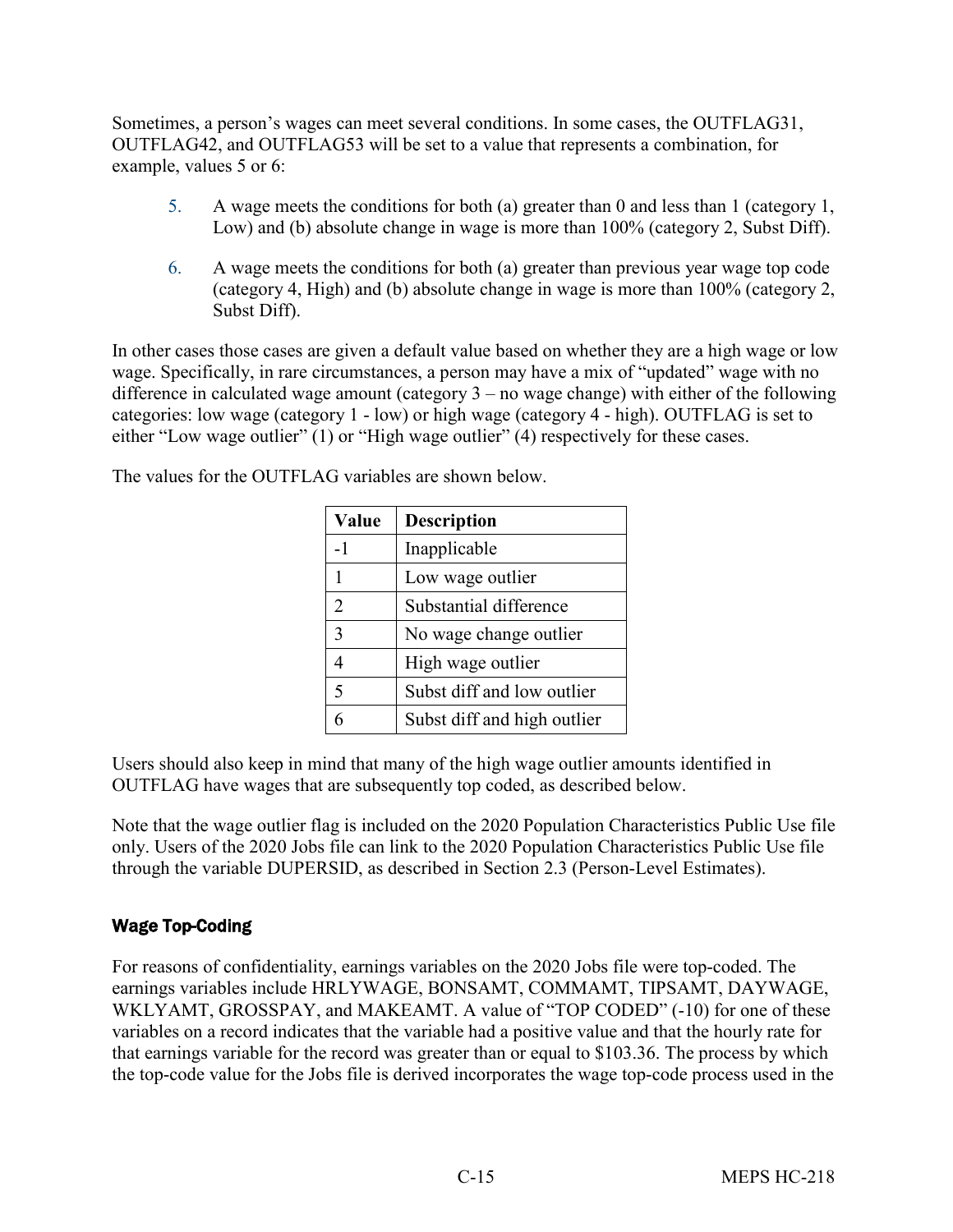2020 Population Characteristics Public Use file top-coding process. The purpose of top-coding is to ensure confidentiality for each person across files.

In addition to using wages from the first report of a current main job, updated wages from that job reported in any subsequent round are also included in deriving the wage top-code value. On the 2020 Population Characteristics Public Use file, any person who has a wage for any job in any round that is greater than or equal to the top-code value will have all wages for all jobs topcoded, regardless of round. Any person whose wages are top-coded on the 2020 Population Characteristics Public Use file also has *all* wages on *all* jobs top-coded in the 2020 Jobs file.

Moreover, because other jobs where wages are reported are included in the 2020 Jobs file but not summarized in the 2020 Population Characteristics Public Use file (i.e., newly reported former main jobs and current/former miscellaneous jobs), and these wages may exceed the current year top-code value, wages for these jobs and all jobs belonging to the same jobholder are top-coded on the 2020 Jobs file. In turn, the wages of these persons are top-coded in the 2020 Population Characteristics Public Use file as well.

Note that there are also some jobs where respondents indicate that a supplemental wage, such as a commission, tip, or bonus, is greater than or equal to the wage top-code value but, at that same job, base wage such as the annual salary is not. For these cases, only the tips, commissions, or bonus amounts were top-coded on the job where they are greater than or equal to the wage topcode value (note, these supplemental wages only reside on the 2020 Jobs file). All other wage amounts for all jobs for these persons were left as reported. (This applies to wages and jobs on both the 2020 Population Characteristics Public Use and 2020 Jobs files.)

Beginning in 2020, wages are also top-coded to -10 on the Jobs file for two situations where wages were formerly reset to "Cannot Be Computed" (-15) in prior year Jobs files. These situations are:

- 1. If wages at a current main job were imputed on the Full Year Population Characteristics file to a value less than the top code value but calculated on the Full Year Jobs file greater than or equal to the top code value, or
- 2. If wages at a current main job that changes to a current miscellaneous job are greater than or equal to the top code value. Note that wages earned through a miscellaneous job are not reported on the Full Year Population Characteristics file.

#### Additional Wage Information

To improve the quality of wage reports, CAPI prompts the respondent to confirm wages reported in the Employment Wage section if a wage amount falls outside a specified wage range. Ranges vary depending on the unit of pay as follows:

| <b>Unit of Pay</b> | <b>Wage Range</b>         |
|--------------------|---------------------------|
| Per year           | $$5,000.00 - $200,000.00$ |
| Per month          | $$375.00 - $20,000.00$    |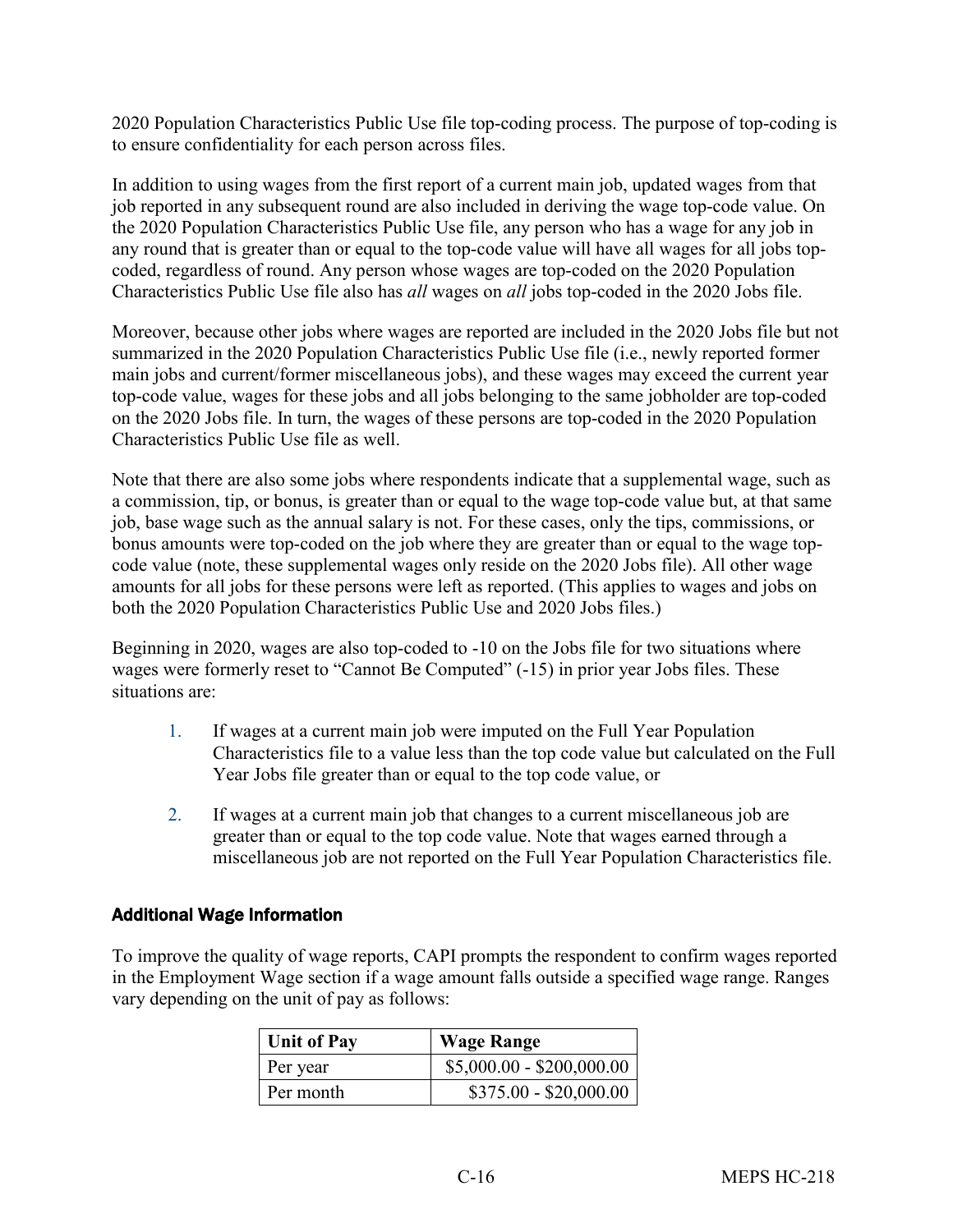| <b>Unit of Pay</b> | <b>Wage Range</b>      |
|--------------------|------------------------|
| Per 2-week period  | $$150.00 - $10,000.00$ |
| Per week           | $$75.00 - $5,000.00$   |
| Per day            | $$10.00 - $750.00$     |
| Per hour           | $$1.00 - $125.00$      |

To calculate the hourly rate for earnings types not reported on an hourly basis, the number of hours per week worked and in some cases the number of weeks worked were used in conjunction with the various amounts. These hours and weeks are included on the file along with the reported earnings amounts, but not the calculated hourly rates. (Earnings variables were not reconciled with income data collected elsewhere in the MEPS.)

#### Establishment Size Information

The establishment size variable for the self-employed is TOTLEMP\_M18. In addition, two variables are available containing the individual responses collected at RJ110 and EM740 (number of employees at a self-employed job). They are RvwTotNumEmp (establishment size at continuing self-employed job) and TotNumEmp (establishment size at newly reported selfemployed job), respectively.

The establishment size for wage-earners can be found in NUMEMPS (establishment size at nonself-employed job); this value is collected at EM430 (number of employees). Respondents who did not know the actual establishment size (NUMEMPS) are asked in question EM440 to choose approximate establishment size from a number of size ranges. These responses are used to create the variable ESTMATE1 M19. The categorical values available to respondents in EM440 are as follows.

| Value          | Category     |
|----------------|--------------|
| $-1$           | Inapplicable |
| $-7$           | Refused      |
| $-8$           | Don't Know   |
| $\overline{2}$ | $2 - 9$      |
| $\overline{3}$ | $10 - 25$    |
| $\overline{4}$ | 26-49        |
| 5              | 50-100       |
| 6              | 101-500      |
| $\overline{7}$ | 501-1,000    |
| 8              | 1001-5,000   |
| 9              | $5001+$      |

The value "Cannot Be Computed" (-15) is not an allowed value for ESTMATE1 M19.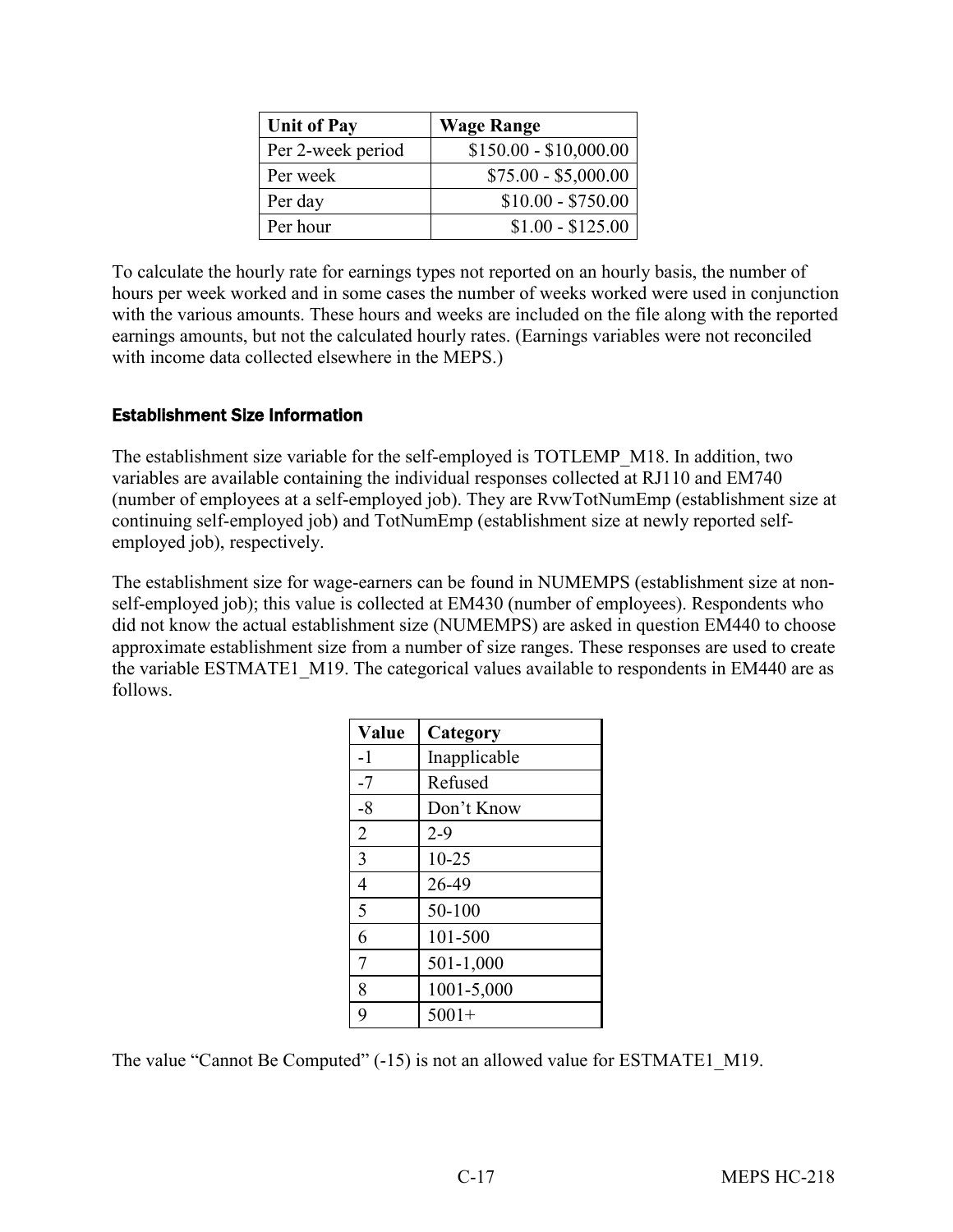In 2019, the constructed variable ESTMATE1\_M18 contained a second coding schema for categorical values available to respondents in EM440 prior to Panel 24 Round 3 and Panel 23 Round 5. As of 2020, ESTMATE1 M18 is no longer delivered in this file.

For confidentiality reasons, NUMEMPS, TOTLEMP\_M18, RvwTotNumEmp and TotNumEmp were top coded to "-10 # OF EMP  $> = 13,000$ " for establishment sizes greater than or equal to 13,000 employees.

### Job Start/Stop Year

In addition to top coding wages and establishment size, the start year of job (JSTRTY) and the stop year of job (JSTOPY) are bottom-coded. This is done because a person's age may be calculated using the job start or stop year and that age may indicate that the jobholder is older than 85 years, the age top-code value. This value is calculated by taking the current delivery year (e.g. 2020), subtracting the age top-code value (i.e. 85 years of age), then adding back 15 (i.e. the age of a person in the year before entering the work force as defined in MEPS). For the 2020 Jobs file, the bottom code value for the job start and stop year on jobs reported in Panel 25 Round 1, Round 2, or Round 3, Panel 24 Round 4 or Round 5, and Panel 23 Round 6 or Round 7 is 1950. For Jobs that began in Panel 24 Round 1, Round 2 or Round 3, or Panel 23 Round 4 or Round 5, JOBSIDX were delivered in the 2019 Jobs file. These records may retain the 2019 bottom code value of 1949. For Jobs that began in Panel 23 Round 1, Round 2 or Round 3, JOBSIDX were delivered in the 2018 Jobs file. These records may retain the 2018 bottom code value of 1948.

#### Temporary and Seasonal Jobs

Two variables on the file pertain to the temporary and seasonal nature of a person's main or miscellaneous job. The variable TEMPJOB indicates whether a main or miscellaneous job is temporary (i.e., is a current main job for a limited amount of time or until the completion of a project). The variable SESNLJOB indicates either that a main or miscellaneous job is available only during certain times of the year or that the individual is working throughout the entire year at that job. Teachers and other school personnel who work only during the school year are considered to work year round. These questions are asked of newly reported jobs only. These variables are set to "-1 INAPPLICABLE" for all subsequent rounds. These questions are not asked of newly reported former miscellaneous jobs, last jobs outside of reference period, and retirement jobs.

#### Reason No Longer at Place of Employment

In cases where a former job is newly reported, questions are asked regarding why the person is no longer at that place of work. For wage earners, this information is found in YLEFT\_M18. For self-employed persons, this information is collected in YNOBUSN M18.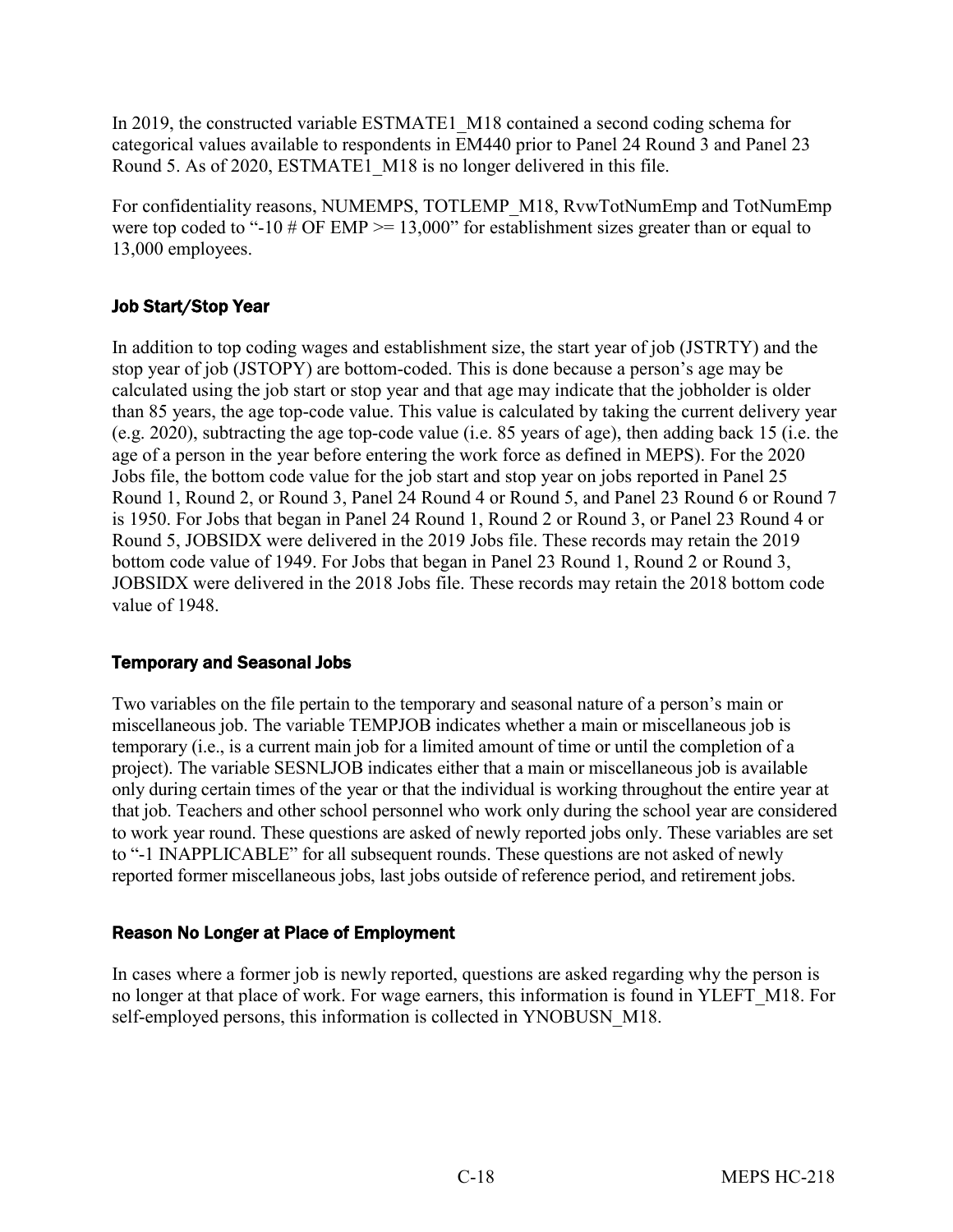It is important to note that the retirement job classification in the variable SUBTYPE is independent of any retirement response in the following variables:

- YNOBUSN M18, which relates to the question why a person no longer has a selfemployed business;
- WHY LEFT M18, which relates to the question why a person left a job in the current round.

### Health Insurance Data

Questions about employment-related health insurance are asked both when any type of job is newly reported and when any continuing job is reviewed. For main jobs, either newly reported or changing from miscellaneous, the variable that indicates whether insurance is held through that establishment is EMPLINS. For all non-main jobs, the variable JOBHASHI indicates whether insurance is held through that establishment.

For a newly reported job, depending on whether employment-related insurance is held or not, there may be follow-up information gathered which is contained in the following variables:

- OFFRDINS, which notes whether health insurance is offered through the job in cases where the jobholder reports that they do not hold health insurance through the job;
- DIFFPLNS, which notes whether a choice of health insurance plans is available for cases where the jobholder reports that health insurance is either offered or held through the job;
- ANYINS, which notes whether health insurance coverage through the job is available to any other employees at the establishment in cases where the jobholder does not hold health insurance through the job and is not offered health insurance coverage through the job.

For a continuing job, when no health insurance was held through the job in the round in which the job was first reported but health insurance was offered through the job, the question RJ70 OFFTAKEI is asked in later rounds to determine whether the employee now holds the health insurance that is offered through the job. (Note: if health insurance through this job was reported as being held via RJ70 in the prior round, RJ70 is not asked in the current round.)

Similarly, the insurance status question RJ80 (NOWTAKEI) is asked to determine whether health insurance is now held through the job in the following cases:

- insurance through the job ended in a prior round or
- insurance coverage was never reported through the job and the person was not offered insurance through the job in the round a job was first reported or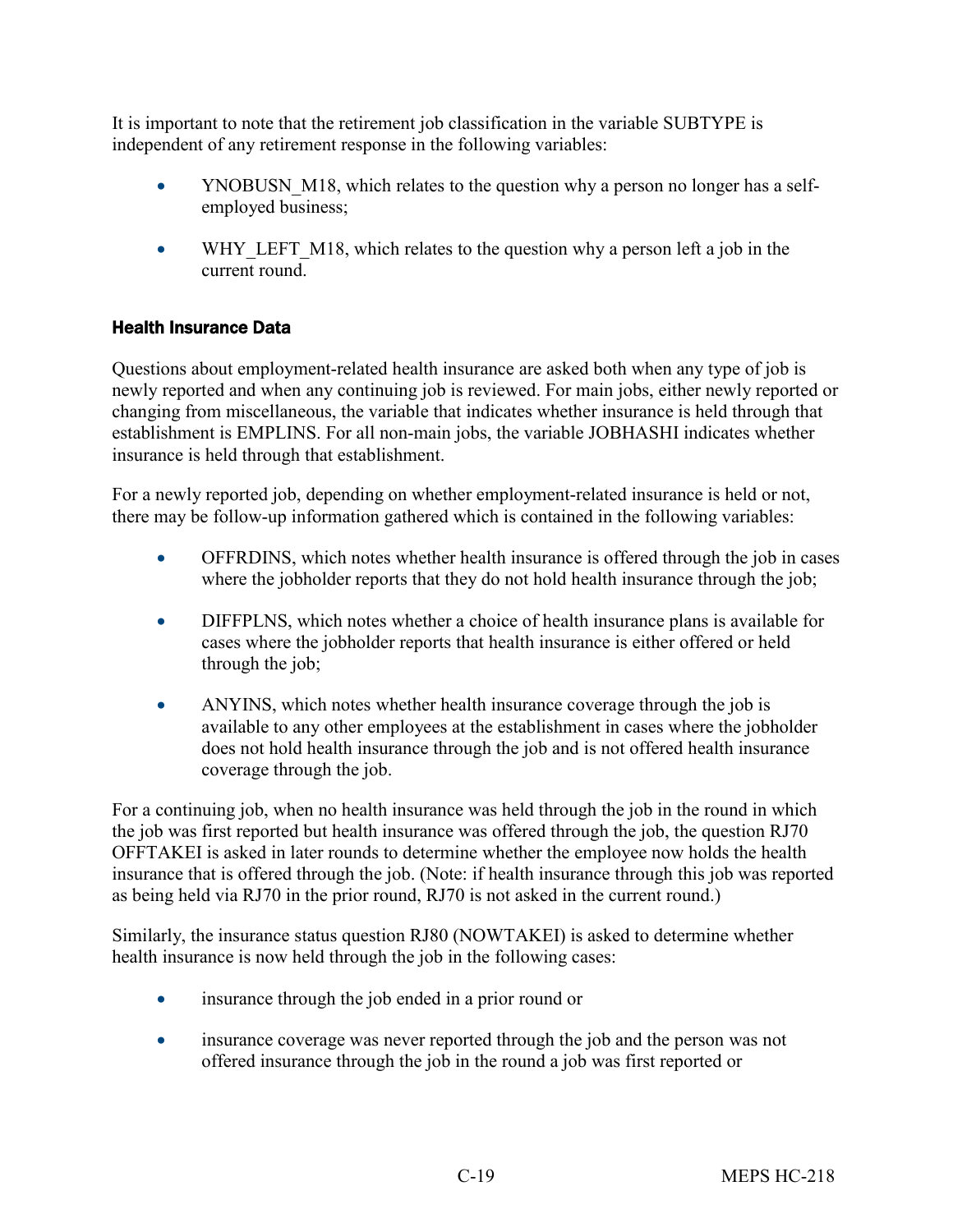• the respondent disavows coverage through the job in the Health Insurance section that was previously indicated in the Employment section of the interview

MEPS then includes several clarifying questions regarding health insurance availability at an employer. Where the person does not report, does not know, or refuses to indicate the insurance coverage status through the job at RJ70 or reports no insurance coverage through the job at RJ80, the respondent is asked if the person was offered insurance through the job at RJ90 (ESTBTHRU).

Lastly, when a respondent indicates that the jobholder of a reviewed job neither holds insurance through the job nor was offered health insurance at the job, the respondent is asked if *any other* employees were offered health insurance through the job at RJ100 (INSESTB).

In some cases, respondents will indicate in the Health Insurance section that health insurance reported in the Employment section was either wholly or partially reported in error. This is referred to as insurance being "disavowed." If newly reported health insurance through the job is disavowed in the Health Insurance section, follow-up questions (HX21, HX22, HX23) regarding whether health insurance is offered at the job, whether more than one plan is available, and whether health insurance is offered to any employees are asked in the Health Insurance section. This information is used in an editing process whereby responses in the Health Insurance section are transferred into the Employment or Review of Jobs sections. As a result, the disavowal process may result in a change to values originally collected in the Employment or Review of Jobs section (wherever the health insurance was initially reported). The complete list of variables potentially impacted includes: EMPLINS, JOBHASHI, OFFRDINS, DIFFPLNS, ANYINS, and PROVDINS, collected in the Employment section, and NOWTAKEI, OFFTAKEI, ESTBTHRU, and INSESTB, collected in the Review of Jobs section. In some cases, a disavowal may result only in a change to the value of PROVDINS.

Health insurance through an employer can be disavowed in MEPS based on a respondent's answer to one of four questions (HX14, HX15, HX20, HP70). To help users understand the source of the disavowal, the variable HIDISAVW indicates which of the following questions resulted in the disavowal. HIDISAVW will include only one source among these options. Please note, however, that it is possible for a respondent to disavow one source of coverage at HX15 and then later disavow the second source of coverage at HP70. In these cases, HIDISAVW will be set to HP70.

- 1. HX14 This question is asked if both employer and union coverage are reported at EM710 (PROVDINS) to determine if there is 1 ONE PLAN, 2 TWO PLANS, or if 3 INSURANCE WAS REPORTED IN ERROR. HIDISAVW = HX14 indicates that  $H<sub>X14</sub> = 3$  and that there is neither insurance coverage through the employer nor insurance coverage through the union and that updates were made to the insurance variables collected in the Employment section (EMPLINS, JOBHASHI, OFFRDINS, DIFFPLNS, ANYINS, NOWTAKEI, OFFTAKEI, ESTBTHRU, INSESTB, PROVDINS) during the disavowal clean-up process.
- 2. HX15 This question is asked if, at HX14, the respondent indicates 1 ONE PLAN  $(HX14 = 1)$ . At  $HX15$ , the respondent must select either insurance coverage through the employer or insurance coverage through the union. Depending on which of these are chosen (employer or union) the other source of coverage was disavowed. For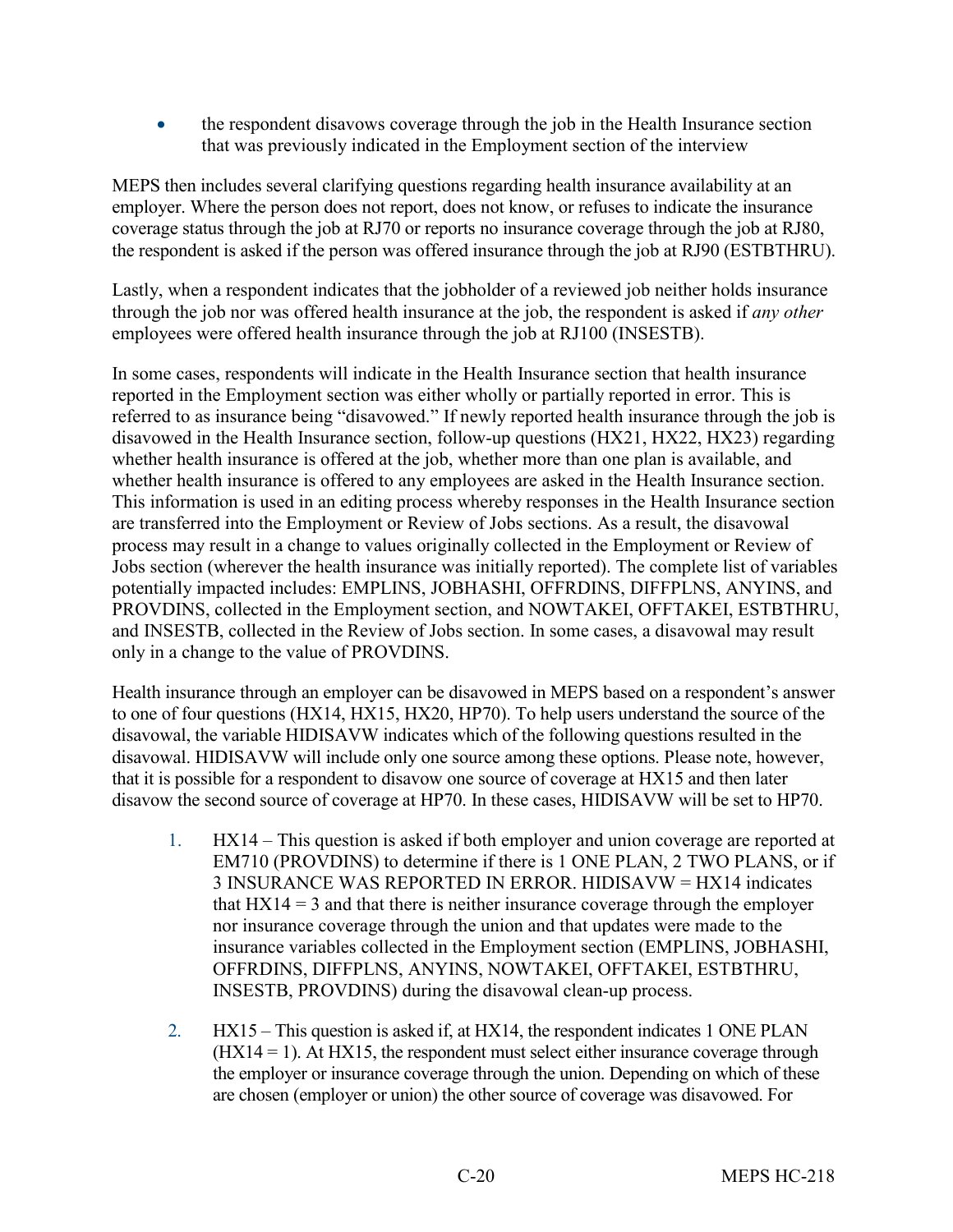example, if  $HX14 = 1$  and  $HX15 =$  employer, the insurance coverage through the union will be disavowed. The originally reported value of  $PROVDINS = 3$ , both employer and union, will be edited to  $PROV<sub>DINS</sub> = 1$ , employer only. Conversely, if HX15 = union, the insurance coverage through the employer will be disavowed, and the originally reported value of PROVDINS = 3 will be edited to PROVDINS = 2, union only.

- 3. HX20 This question is asked if either insurance coverage through the employer only or insurance coverage through the union only are reported at EM660 ((EMPLINS or JOBHASHI=1) and INUNION $\le$ 1) or EM710 (PROVDINS = 1) EMPLOYER ONLY or 2 UNION ONLY). If the respondent volunteers that the job-related insurance coverage reported at HX20 was in error, the insurance coverage reported in the Employment or Review of Jobs section is removed during the disavowal clean-up process.
- 4. HP70 This question is asked of private health insurance coverage through a job that was reported in the Employment section. The respondent is asked to verify that the jobholder is the policyholder of the job related insurance coverage. If the response is NO, REFUSED, DON'T KNOW, the job-related insurance coverage is removed during the disavowal clean-up process.

For Panel 23 persons who underwent adjustment of Round 5 and/or Round 6 jobs variables, health insurance variables EMPLINS, JOBHASHI, OFFTAKEI, and NOWTAKEI reflect insurance status as of the adjusted end reference period date.

### Industry and Occupation Coding

Industry and occupation codes were assigned by professional coders at the Census Bureau based on verbatim descriptions provided by respondents during the survey interview. The codes are determined at a detailed 4-digit level and then collapsed into broader groups on the file to ensure the confidentiality of the records. INDCODEX contains industry information and OCCCODEX contains occupation information. Appendices 3 and 4 contain crosswalks between the detailed and collapsed codes for industry and occupation.

With the 2010 file, the Census Bureau began using 2007 Industry and 2010 Occupation codes, which were developed for the Bureau's Current Population Survey and American Community Survey. These updated coding schemes incorporate minor changes from the 2003 industry and occupation codes used for the 2002-2009 files; therefore, INDCODEX and OCCCODEX for 2010 and later files will be comparable to those variables on the 2002-2009 files. (Industry and occupation variables for pre-2002 files are not comparable to those for later files.)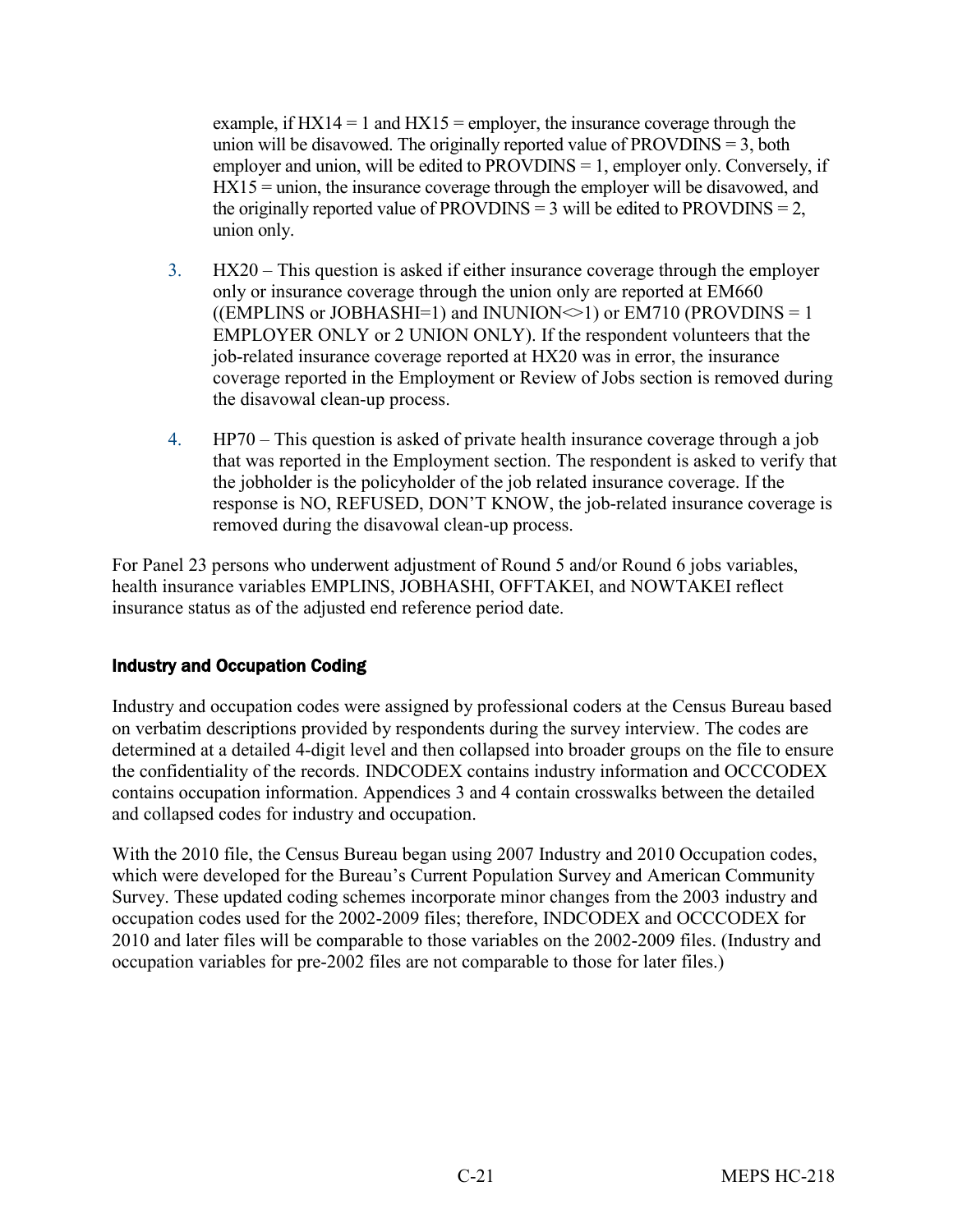## <span id="page-27-0"></span>2.2 Other 2020 File Considerations

#### Round-to-Round Changes to Job Rosters

COVID-19 greatly impacted response rates, increasing the likelihood that job characteristics of MEPS job holders vary more than typical MEPS round-to-round changes. Jobholder gender, race, educational attainment, industry, occupation, establishment size, and job place flexibility all impact employment stability more so since the advent of COVID-19.

Users should also note that non-responding households in Panel 25 produced a higher drop-off in jobs reviewed in Round 2 than in prior first year panels. For instance, between Round 1 and Round 2, there was a 54% drop-off in job records in Panel 25, 14% more than the drop-off seen in Panel 24 between Round 1 and 2, and 15% more than the drop-off seen in Panel 23 between Round 1 and Round 2. For these reasons, it will be important for users to compare jobholder and job characteristics in their analysis. Moreover, since over 80% of all jobs in a panel are reported in the first round of the survey, given the low response rates in Round 1 and drop-off of reviewed jobs in Round 2, COVID-19 will have a sustained impact on Panel 25 employment data more so than in any other panel.

#### Questions where Respondents Note COVID-19 Impacts

Users of the 2020 Jobs file may find it helpful to know where in Employment sections field interviewers documented COVID-related impacts from respondent comments:

- temporary increase or reduction in hours worked (EM540 HRSPRWK, EM550) HRS35WK, RJ40 StillWorkFTPT, RJ50/RJ55 WhyChngFTToPT/PTToFT)
- layoffs (RJ110 WHY\_LEFT\_M18, EM520 YLEFT\_M18, RJ10 STILLAT, RJ60 STILLWRK, RJ20 MAIN\_JOB, RJ40 StillWorkFTPT, RJ50/RJ55 WhyChngFTToPT/PTToFT, RJ120\_01 JSTOPM, RJ120\_03 JSTOPY)
- wage changes (both wage reduction and bonuses or other 'special' pay obtained for work during the COVID pandemic)
- impact on benefits (EM580 SICKPAY, EM590 PAYDRVST, EM600 PAYVACTN, EM610 RETIRPLN)
- impact on health insurance (EM660 EMPLINS and JOBHASHI, EM670 OFFRDINS, RJ70 OFFTAKEI, RJ80 NOWTAKEI, RJ90 ESTBTHRU, RJ100 INSESTB)
- temporary and/or seasonal nature of employment (EM560 TEMPJOB, EM570) SESNLJB)
- number of employees at establishment (EM430 NUMEMPS, EM740 TotNumEmp, RJ110 RvwTotNumEmp)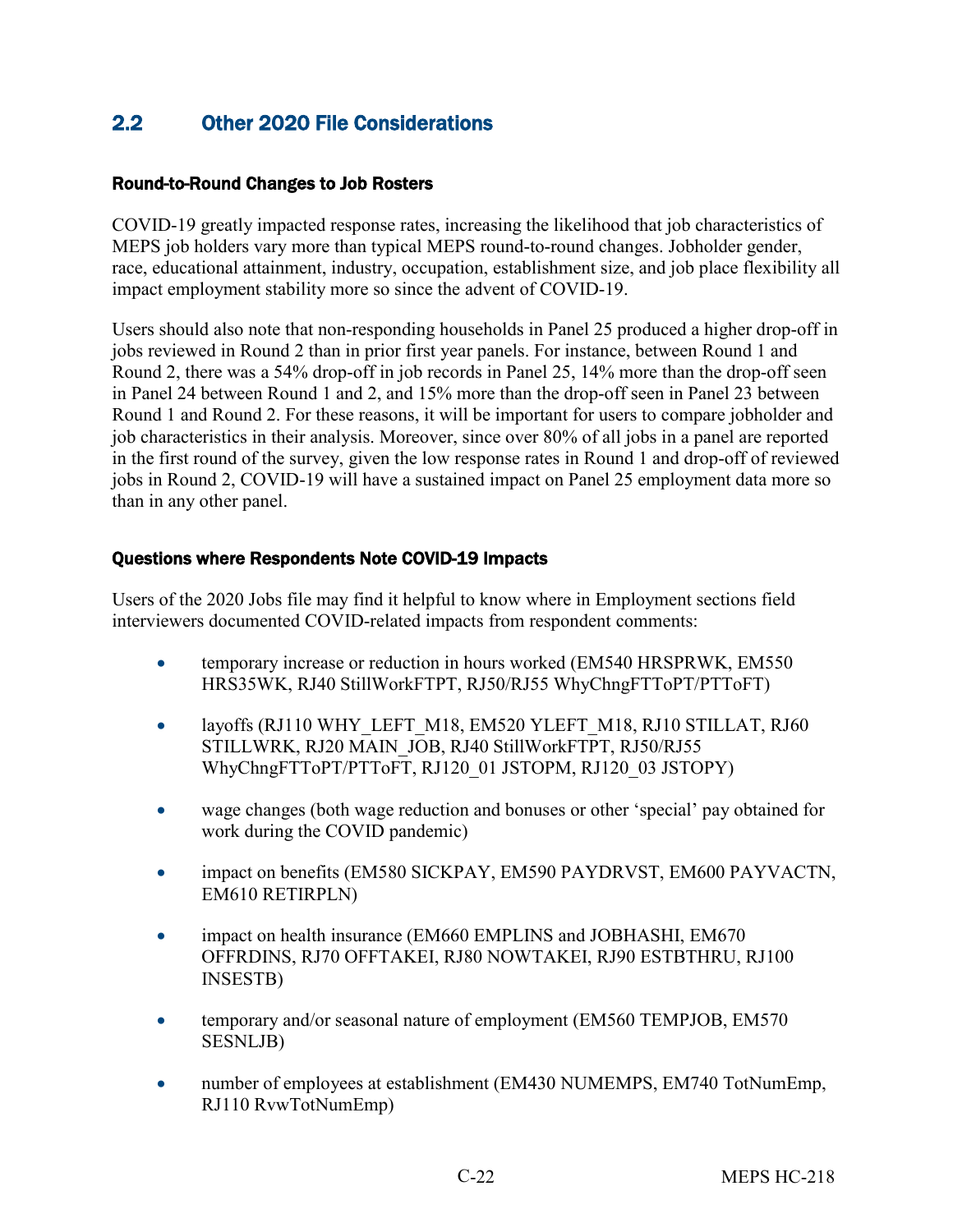## <span id="page-28-0"></span>2.3 Person-Level Estimates

This 2020 Jobs file does not include any weights necessary to extrapolate this data to the U.S. population. To make person-level estimates, link to any of the 2020 MEPS files and use the person-level weight for the appropriate panel. The link should be made through the variable DUPERSID. Note that not all persons in the MEPS have positive weights and job records; only those persons who have either a positive person-level or family-level weight in the 2020 Population Characteristics Public Use file are included in the 2020 Jobs file.

## <span id="page-28-1"></span>2.4 Codebook Structure

For each variable on the 2020 Jobs file, an unweighted frequency is provided in the accompanying codebook file.

## <span id="page-28-2"></span>2.5 Reserved Codes

| Value |                           | <b>Definition</b>                                                                                    |
|-------|---------------------------|------------------------------------------------------------------------------------------------------|
| $-1$  | <b>INAPPLICABLE</b>       | Question was not asked due to skip pattern                                                           |
| $-7$  | <b>REFUSED</b>            | Question was asked and respondent refused to answer<br>question                                      |
| $-8$  | DK                        | Question was asked and respondent did not know<br>answer or the information could not be ascertained |
| $-10$ | <b>TOP CODED</b>          | Variable was top-coded for confidentiality, as<br>described above                                    |
| $-15$ | <b>CANNOT BE COMPUTED</b> | Value cannot be derived from data                                                                    |

The following reserved code values are used:

The value -15 (CANNOT BE COMPUTED) assigned to MEPS constructed variables in cases where there is not enough information from the MEPS instrument to calculate the constructed variable. "Not enough information" is often the result of skip patterns in the data or from missing information resulting from MEPS responses of -7 (REFUSED) or -8 (DK). Note that reserved code -8 includes cases where the information from the question was "not ascertained" or where the respondent chose "don't know".

## <span id="page-28-3"></span>2.6 Codebook Format

This codebook describes an ASCII dataset (with related SAS, SPSS, R, and Stata programming statements and data user information), although the data are also provided in a SAS data set, SAS transport file, Stata data set, and Excel file. The file contains 84 variables and has a logical record length of 269 with an additional 2-byte carriage return/line feed at the end of each record. The following codebook items are provided for each variable: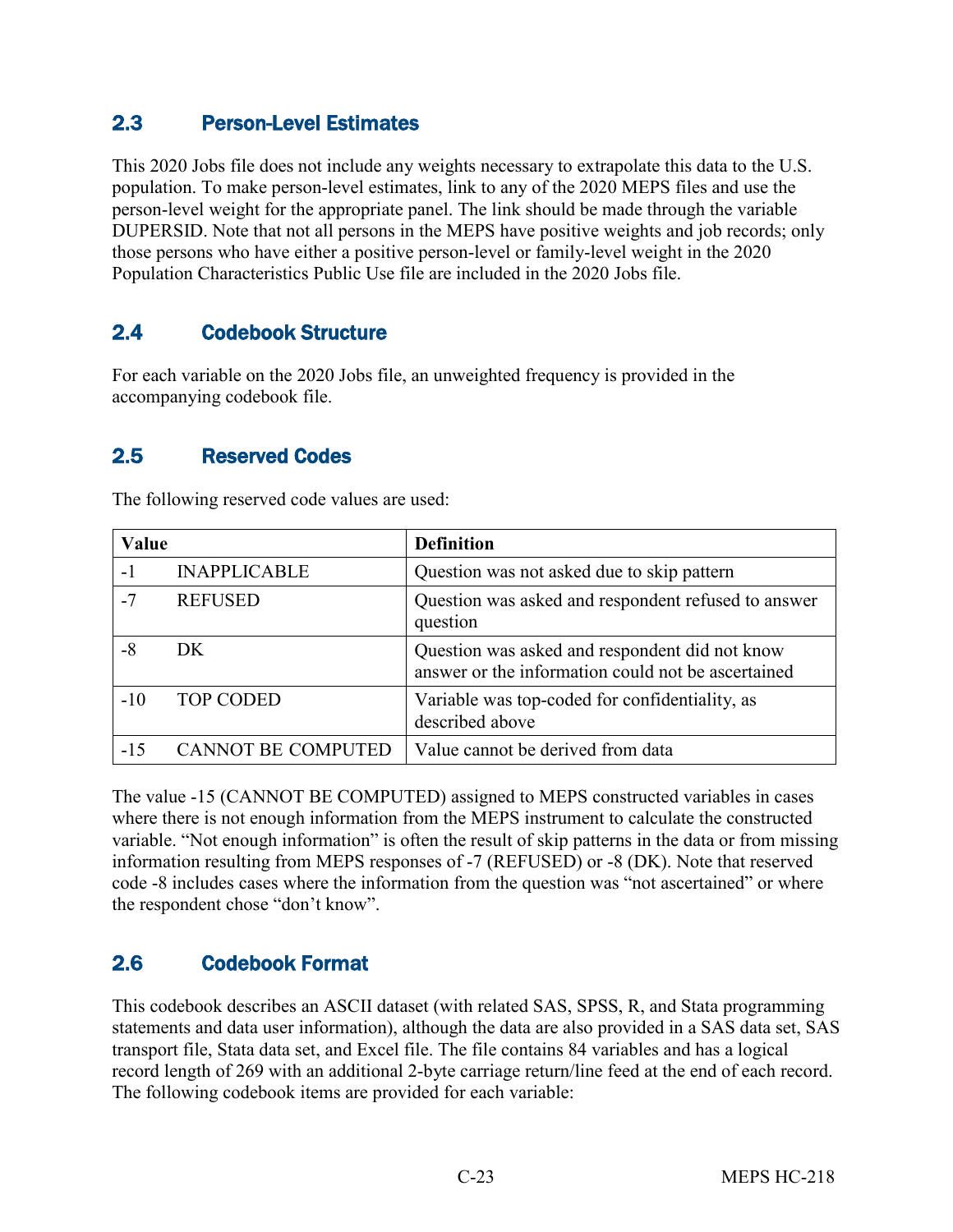| <b>Identifier</b> | <b>Description</b>                                                        |
|-------------------|---------------------------------------------------------------------------|
| Name              | Variable name                                                             |
| Description       | Variable descriptor                                                       |
| Format            | Number of bytes                                                           |
| Type              | Type of data: numeric (indicated by NUM) or character (indicated by CHAR) |
| <b>Start</b>      | Beginning column position of variable in record                           |
| End               | Ending column position of variable in record                              |

## <span id="page-29-1"></span>2.7 Variable Source and Naming Conventions

Beginning in 2018, as variable collection, universe, or categories are altered, the variable name will be appended with " Myy" to indicate in which year the alterations took place. Details about these alterations can be found throughout this document.

In general, variable names reflect the content of the variable. Due to system changes, variable names are no longer restricted to 8 characters. Variables contained on this file were derived from the questionnaire itself or from the CAPI. The source of each variable is identified in Section D. Variable-Source Crosswalk. Sources for each variable are indicated in one of two ways:

- 1. Variables derived from CAPI or assigned in sampling are so indicated as "CAPI Derived" or "Assigned in Sampling," respectively;
- 2. Variables that come from one or more specific questions have those questionnaire sections and/or question numbers listed in the "Source" column.

## <span id="page-29-0"></span>3.0 Discussion of Pandemic Effects on Quality of 2020 MEPS **Data**

## <span id="page-29-2"></span>3.1 Summary

Data collection for in-person sample surveys in 2020 presented real challenges after the onset of the COVID-19 pandemic at a national level in mid-March of that year. After major modifications to the standard MEPS study design, it was possible to collect data safely, but there were naturally concerns about the quality of the data after such modifications. Preliminary evaluations of survey estimates based on the sample weights established for the FY 2020 Population Characteristics PUF suggest that useful estimates can be obtained from the data provided on this PUF. However, such evaluations are continuing as part of the development of the FY 2020 Consolidated PUF to be released later in 2022, and there may be updates to the variables appearing on the FY 2020 Population Characteristics PUF as a result.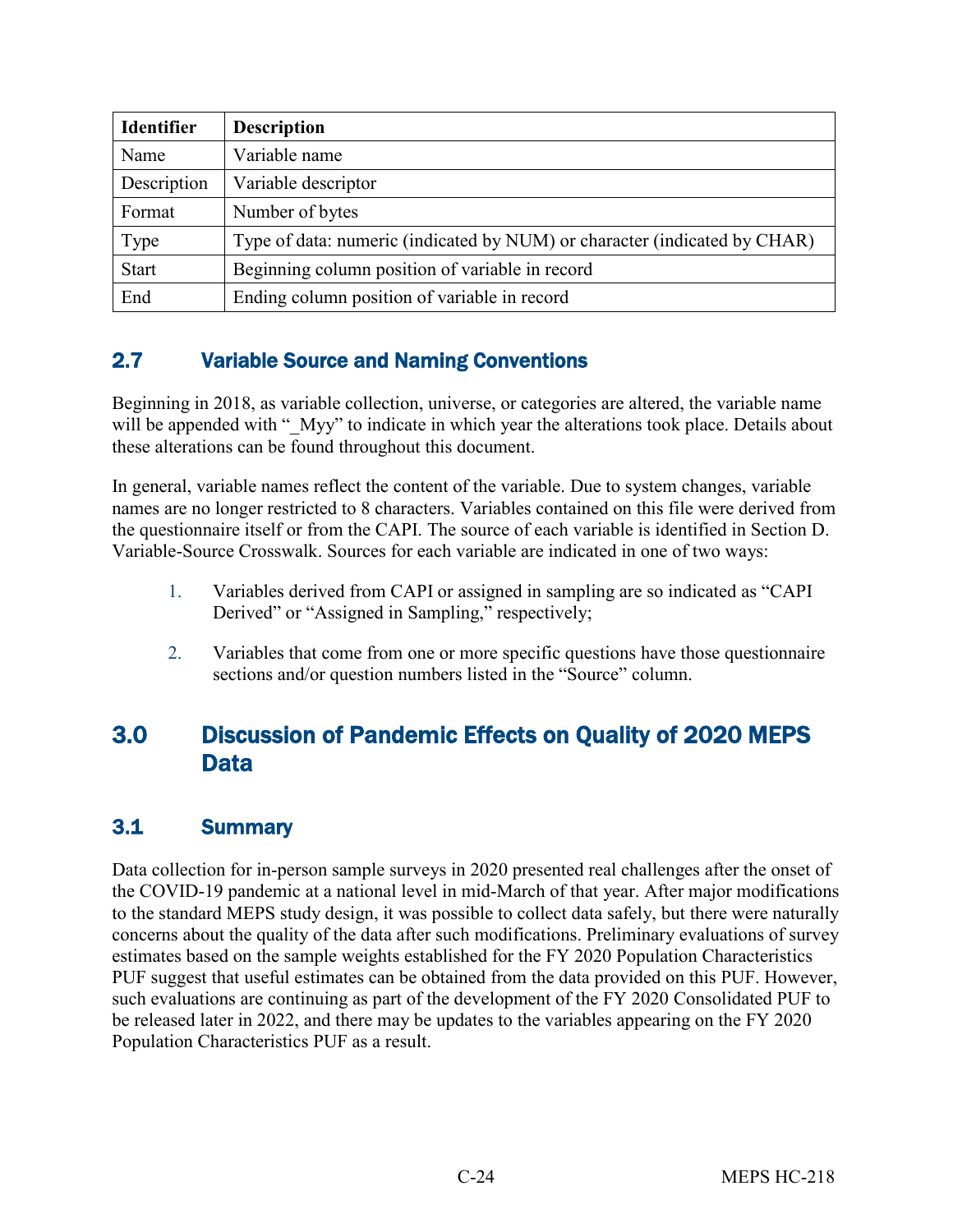## <span id="page-30-1"></span>3.2 Overview

The onset of the COVID-19 pandemic in 2020 had a major impact on the MEPS Household Component (MEPS-HC) as it did for most major federal surveys and, of course, American life generally. The following discussion describes 1) the general impact of the pandemic on three major federal surveys (the effects on two of which also affect MEPS); 2) modifications to the MEPS sample design and field operations in 2020 due to the pandemic; and 3) potential data quality issues in the FY 2020 MEPS data related to the COVID-19 pandemic.

## <span id="page-30-0"></span>3.3 The Impact of the Pandemic: Other Major Federal Surveys

Many important federal surveys were collecting data when the pandemic became national in scope in March 2020. Among them were the Current Population Survey (CPS), the American Community Survey (ACS), and the National Health Interview Survey (NHIS). The ACS and the NHIS field fresh samples each year. The CPS includes rotating panels, meaning some of the sampled households fielded had participated in prior years while others were fresh. Two of these surveys have important roles in MEPS. CPS subgroup estimates serve as raking control totals in the MEPS weighting process while the Round 1 households fielded for MEPS are selected annually as a subsample from the set of NHIS responding households from the prior year.

All three of these surveys have reported bias concerns resulting from the data collected in 2020 being of lower than usual quality. In fact, the ACS decided not to release a standard database for single year 2020 due to the uncertain quality of the 2020 data, while the CPS and the NHIS released data but included reports discussing concerns about bias. All three surveys have reported evidence of nonresponse bias, specifically, that households in higher socio-economic levels were relatively more likely to respond and the sample weighting was unable to fully compensate for this. As a result, analysts have been cautioned about the accuracy of survey estimates and the ability to compare resulting estimates to estimates obtained in the years prior to the pandemic. For instance, in the documentation for the Current Population Survey, 2021 Annual Social and Economic (ASEC) Supplement, in Appendix G (beginning on page G-6) the impact of the pandemic on survey estimates is discussed. The two following statements appear at the beginning and end of the section:

*Data users should exercise caution when comparing estimates for data years 2019 and 2020 from the reports or from the microdata files to those from previous years due to the effects that the coronavirus (COVID-19) had on G-9 interviewing and response rates. Interviewing for the March 2020 CPS began on March 15, 2020.* 

*…* 

*Using administrative data, Census Bureau researchers have documented that there are more (and larger) differences between respondents and nonrespondents in 2020 and 2021 than in earlier years. Of particular interest for the estimates in the ASEC reports are the differences in median income and*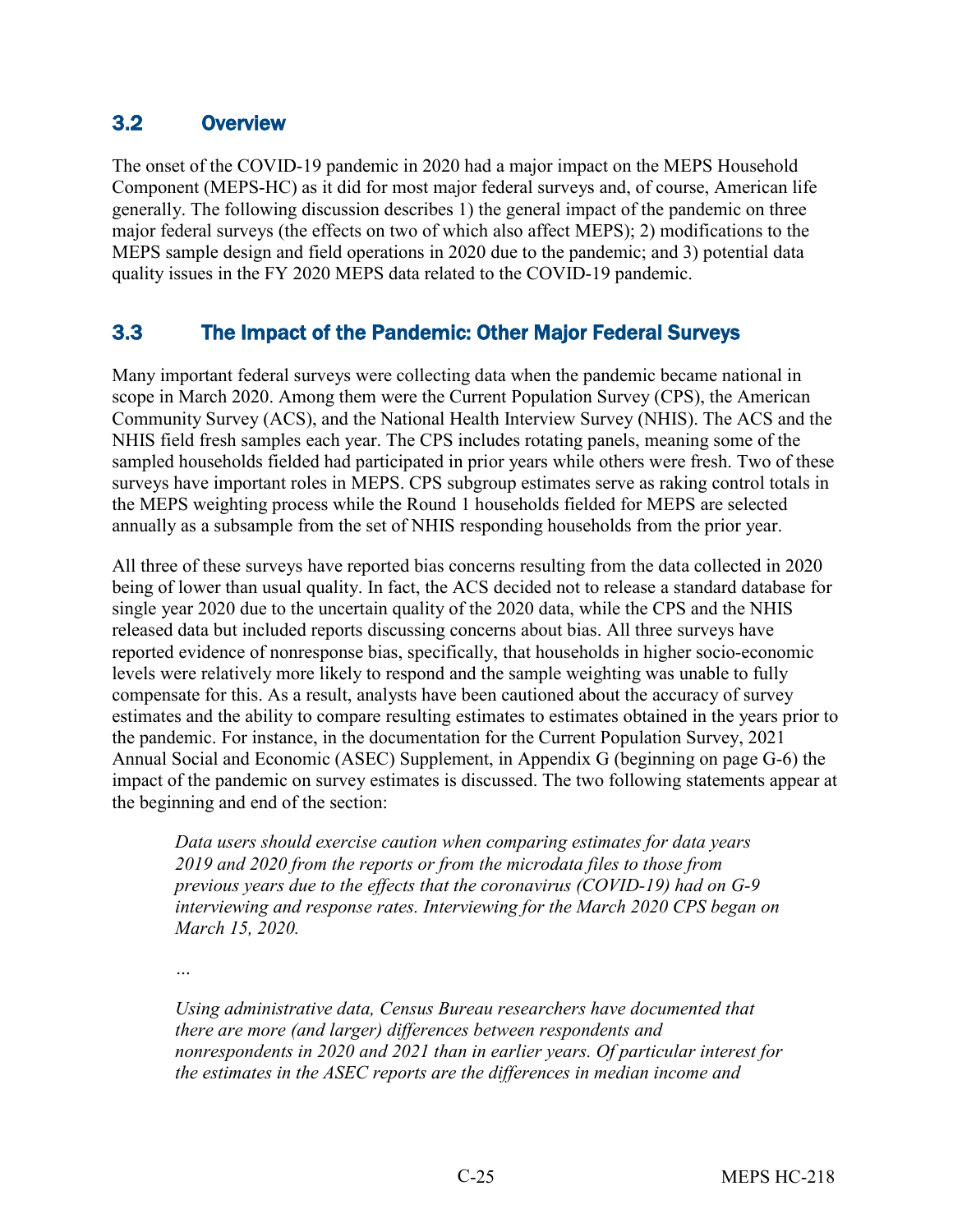*educational attainment, indicating that respondents in 2020 and 2021 had relatively higher income and were more educated than nonrespondents.* 

The full document, [2021 Annual Social and Economic Supplement \(census.gov\)](https://www2.census.gov/programs-surveys/cps/techdocs/cpsmar21.pdf), is available on the Census Bureau web site.

The quality of CPS data is of particular importance to MEPS as CPS estimates serve as the control totals for the raking component of the MEPS weighting process. These control totals are based on the following demographic variables: age, sex, race/ethnicity, region, MSA status, educational attainment, and poverty status. The CPS estimates used in the development of the FY 2020 MEPS PUF weights that were based on the variables of age, sex, race/ethnicity, region, and MSA status were evaluated by the Census Bureau and determined to be of high quality. However, similar evaluations of the corresponding CPS estimates associated with educational attainment and poverty status found that these estimates suffered from bias, as reported in the documentation quoted above. For the MEPS FY 2020 Population Characteristics PUF weights, an approach based on a regression model to incorporate educational attainment was developed that appears quite acceptable. The use of poverty status in some form for the FY 2020 Consolidated PUF weights is still under consideration.

A set of references discussing the fielding of these three surveys during the pandemic and resulting bias concerns can be found in the References section.

## <span id="page-31-0"></span>3.4 The Impact of the Pandemic: MEPS-HC

To set the stage, for the MEPS-HC, face-to-face interviewing ceased due to the COVID-19 pandemic on March 17, 2020. At that time, there were two MEPS panels in the field for which 2020 data were being collected: Round 1 of Panel 25 and Round 3 of Panel 24. The sampled households for Panel 25 were being contacted and asked to participate in MEPS for the first time while those from Panel 24 had already participated in MEPS for two rounds. A third MEPS panel was also in the field in early 2020, Round 5 of Panel 23, collecting data for the last portion of 2019.

In developing a plan for how best to resume MEPS data collection, the primary issues were how to do so safely for both sampled household members and interviewers and the potential impact on data quality. Telephone data collection, although not the preferred method of data collection in general for MEPS-HC, was the natural option because it did not require in-person contact with respondents and could be implemented relatively quickly. Telephone numbers for Panel 24 were readily available as they had been routinely collected during earlier rounds. Telephone numbers were also generally available for Panel 25 Round 1 households from the NHIS data collection effort. However, the impact of changing to telephone on both response rates and data quality was expected to be larger for Panel 25 Round 1. Round 1 response rates are always the lowest of the five rounds, telephone survey response rates are typically lower than those for in-person surveys, and Round 1 respondents are new to the task of keeping track of health care events and are not expected to report them as reliably as previous MEPS participants who have been encouraged to keep records of health care events for the next interview.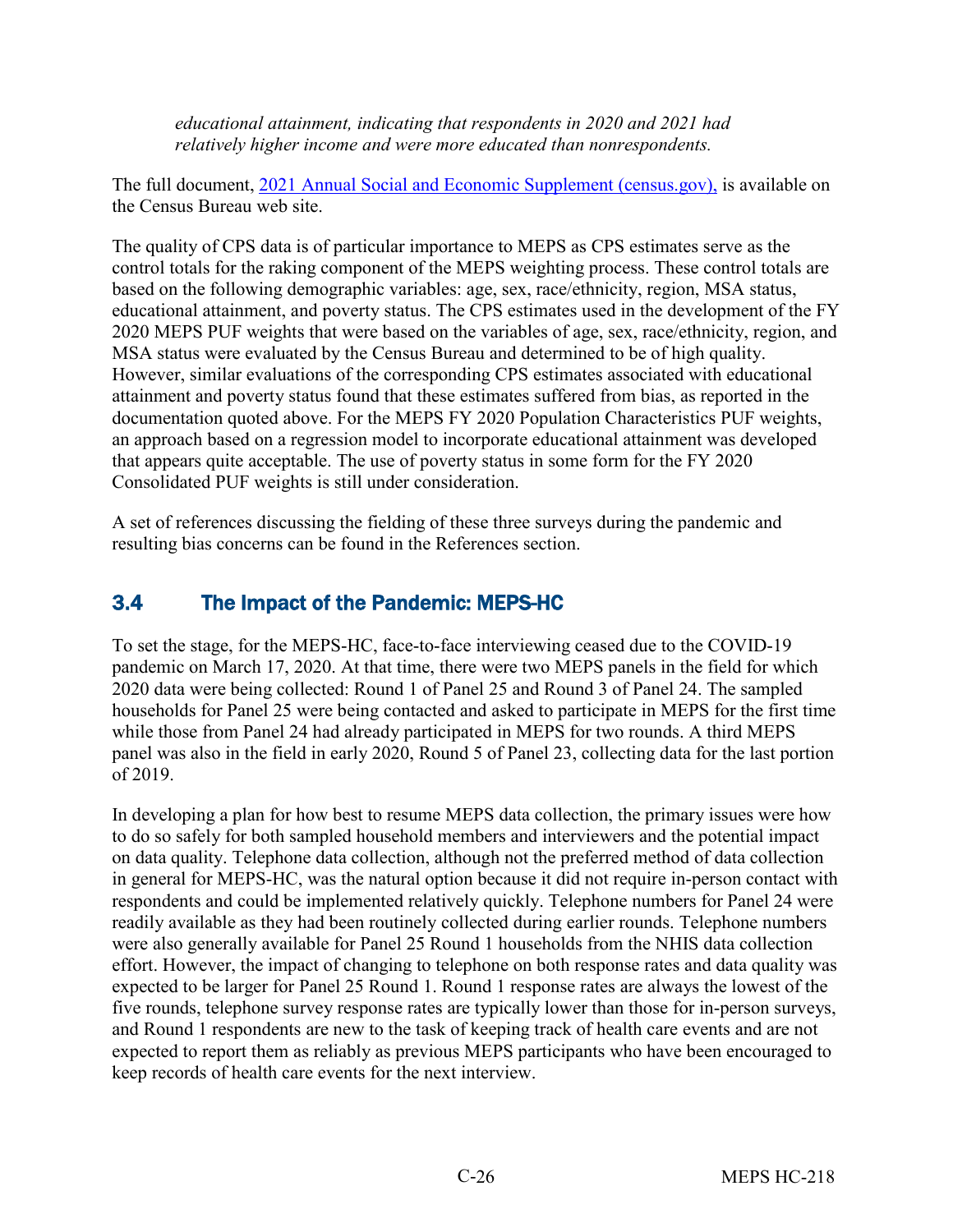Moreover, at the time in-person interviewing stopped in mid-March 2020 completion rates for Panels 23 and 24 were substantially higher than those for Panel 25, as the older panels typically begin data collection earlier in the calendar year and take less effort to complete than the new panel. Weighted analyses show, if each panel were to represent the full MEPS target population individually, Panel 23 in-person interviews would represent about 72 percent of the MEPS target population, with Panel 24, about 61 percent; and Panel 25 about 53 percent.

With all this in mind, there were important data quality concerns related to Panel 25 resulting in a decision to change the MEPS-HC study design to mitigate the potential impact on FY 2020 data. It was decided to field Panel 23 for at least one more year, asking Panel 23 respondents if they would be open to further participation in MEPS in newly added Rounds 6 and 7. Extending Panel 23 was meant to both offset the decrease in the number of cases in the FY 2020 data related to lower expected sample yields for Panel 25 and to improve data quality by retaining a set of participants who were familiar with MEPS.

These changes necessitated operational changes, including: interviewer training to support telephone work, training and distribution of personal protective equipment (PPE) for COVID-19 safety for limited in-person contact, developing a respondent website for show cards and other materials, and adding a fall Panel 23 Round 6 interview covering all 2020 events from January 1, 2020 to the date of the interview.

## <span id="page-32-0"></span>3.5 Data Quality Issues for MEPS for FY 2020

An article by Zuvekas and Kashihara (2021) provides useful background information on how the MEPS study design was modified in 2020 in response to the pandemic and mentions analyses undertaken to examine potential impacts on data quality. Such analyses continue into 2022 to gain a more complete understanding of any data quality issues prior to the release of health care events and expenditure data on the Full Year 2020 Consolidated PUF scheduled for later in 2022.

One set of analyses has focused on comparing preliminary (not finalized) data on health care events between panels. These comparisons have served as a tool to help assess survey estimates based on the Full Year 2020 Population Characteristics PUF data and weights. The strategy has been to compare event estimates between panels, based on the weights developed for each of the three individual panels. Following is an explanation of this strategy.

For these analyses, data from Panel 24 are considered the least affected by MEPS study design changes (i.e., shifting from in-person to telephone interviewing, extending participation) in response to COVID-19. Thus, Panel 24 is regarded as the panel whose estimates would most accurately reflect the behavior of the MEPS target population both at the time of the onset of the pandemic and over the course of 2020. This assessment was based on a number of considerations. Panel 24 had reference periods that were of the usual length for MEPS Rounds 3 and 4, unlike Panel 23, which in Round 6 had to report on events going back to January 1, 2020. Panel 24 Round 3 response rates were only slightly lower than Round 3 response rates for previous panels, unlike the much lower-than-usual Panel 25 Round 1 response rates, and Panel 24 respondents were familiar with MEPS after having previously participated in the two prior rounds, unlike Panel 25 respondents who were new to MEPS.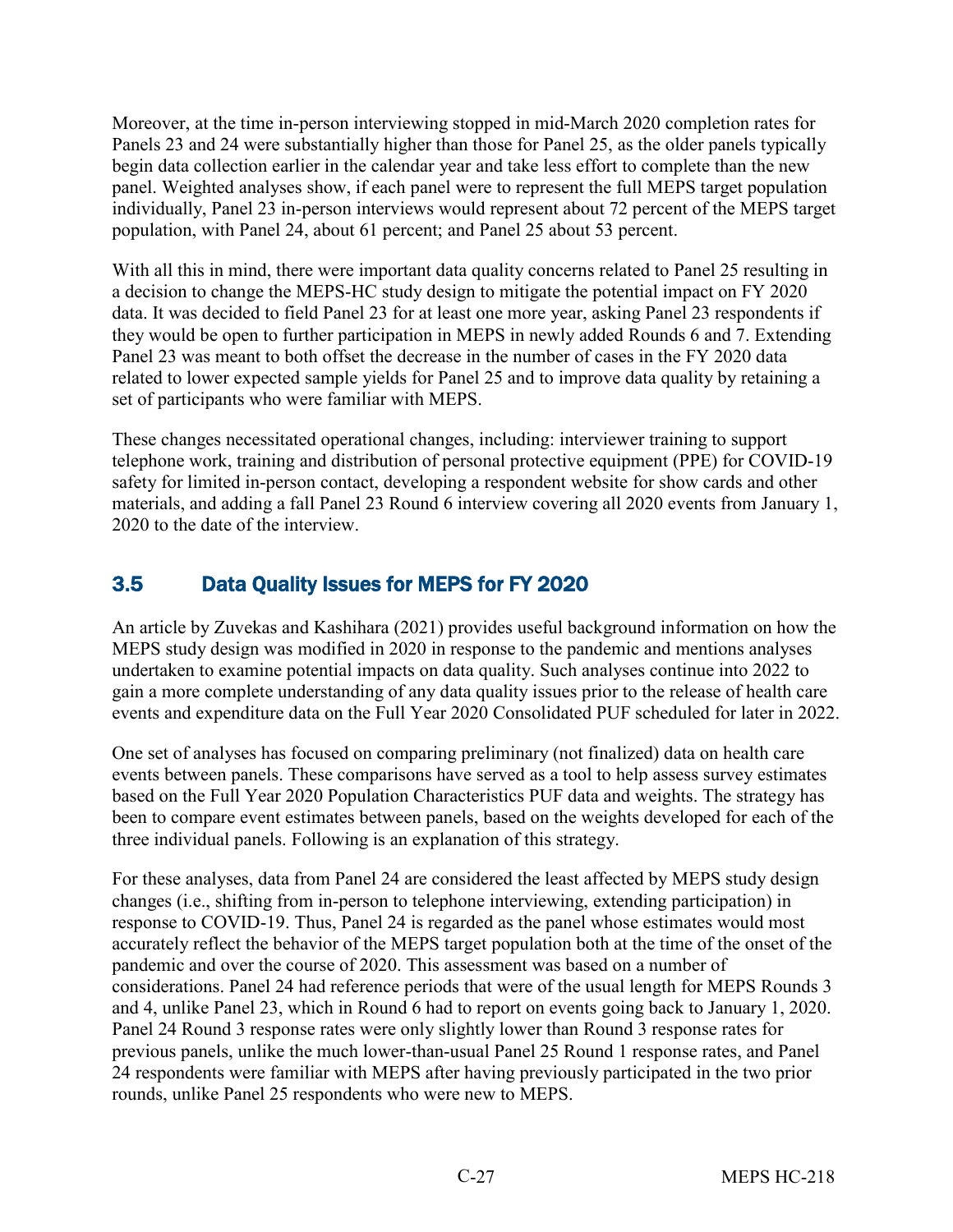While using the Panel 24 data alone for this FY 2020 PUF was an option, including the data from the other two panels increases precision of the estimates and provides more power to detect differences. Typically there are not differences in health care utilization between panels in a data year, and so any differences in event estimates between Panel 24 and Panel 23 or between Panel 25 and Panel 24 may point to bias concerns arising from the challenges of collecting data in 2020. As discussed below, such bias concerns do arise.

Comparisons of Panel 24 with Panel 23 health care events data indicate that the longer-thanusual reference period for Panel 23 Round 6 may have resulted in recall issues for respondents. Round 6 was initially fielded in the late summer and early fall of 2020, and because the Round 5 reference period ended December 31, 2019, the recall period for health care events and related information extended back to January 1, 2020, much longer than for typical MEPS rounds. There is evidence that events of a less memorable nature such as dental visits and office-based physician visits occurring in early 2020 were under-reported. This evidence was obtained through both the examination of data related to reported events early in 2020 as well as statistical comparisons of Panel 23 estimates of the mean number of events for 2020 to corresponding estimates for Panel 24.

Comparisons of Panel 25 with Panel 24 health care events data show evidence that Panel 25 estimates overstate the mean number of events for several event types. As noted by Zuvekas and Kashihara, nonresponse bias for Panel 25 (the sample with no previous MEPS experience) mirrors that reported for the CPS, the ACS, and the NHIS, where participants with higher socioeconomic status (as measured by higher education levels) contributed disproportionately to preliminary Panel 25 survey estimates of the mean number of events. The authors expected that nonresponse and raking adjustments associated with educational attainment would serve to reduce this source of bias. Nevertheless, while the educational attainment variable played a more prominent role than in prior years in the nonresponse adjustment component of the MEPS weighting process and was used in the raking component as well, the bias was not fully eliminated. Age group comparisons suggest that the disproportionate contributions are most evident for events associated with those in the age range 18-64.

With evidence of bias leading to an overestimate of events for some event types in Panel 25 and an underestimate in Panel 23, the question remained what the combined effect would be on the estimates. A further analysis compared estimates based on the three panels pooled together using the Full Year 2020 Population Characteristics PUF weight with the estimates based only on Panel 24 data and weights and found them to be similar. Using the same approach, comparisons were made for health insurance estimates (some private, only public, no health insurance) with the same results. The results also held true when the age ranges 0-17, 18-64, and 65 or older were considered separately.

Based on these analyses, the weights for the FY 2020 Population Characteristics PUF should serve a useful purpose for the development of preliminary estimates and analyses while further assessments of the MEPS weights and data quality are made.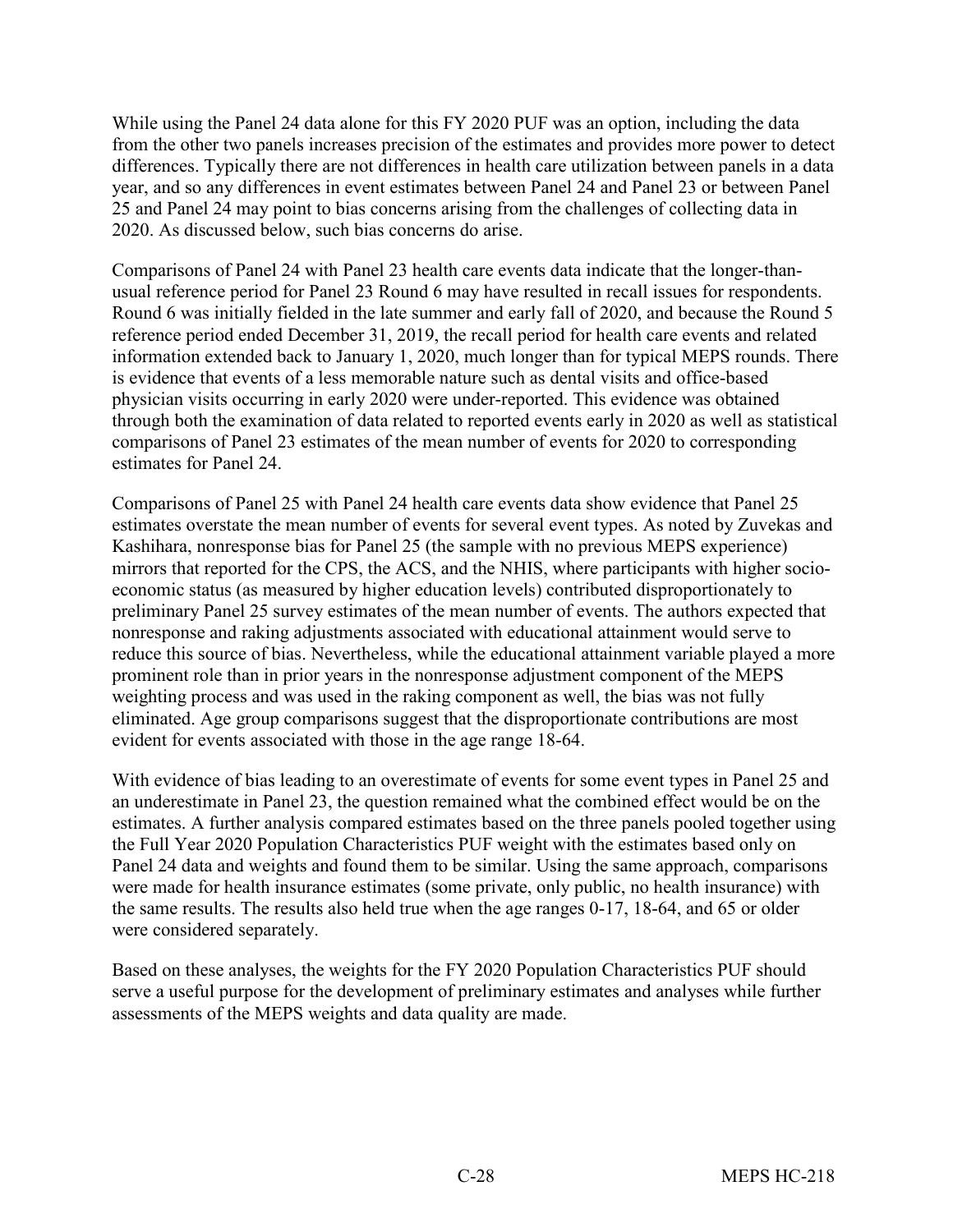# <span id="page-34-0"></span>4.0 Longitudinal Analysis

Panel-specific longitudinal files are available for downloading in the data section of the MEPS website. For all three panels (Panel 23, Panel 24, and Panel 25), the longitudinal file comprises MEPS survey data obtained in Rounds 1 through 5 of the panel and can be used to analyze changes over a two-year period. In addition, for Panel 23 a file representing a three-year period will also be established. Variables in the file pertaining to survey administration, demographics, employment, health status, disability days, quality of care, health insurance, and medical care use and expenditures were obtained from the MEPS full-year Consolidated files from the years covered by that panel. For more details or to download the data files, please see Longitudinal [Weight Files.](https://meps.ahrq.gov/mepsweb/data_stats/more_info_download_data_files.jsp)

## <span id="page-34-1"></span>4.1 Using MEPS Data for Trend Analysis

First, of course, we note that there are uncertainties associated with 2020 data quality for reasons discussed in Section 3.5. Preliminary evaluations of a set of MEPS estimates of particular importance suggest that they are of reasonable quality. Nevertheless, analysts are advised to exercise caution in interpreting these estimates, particularly in terms of trend analyses since access to health care was substantially affected by the COVID-19 pandemic as were related factors such as health insurance and employment status for many people. Further evaluations of data will be undertaken as part of the effort in developing the Full Year 2020 Consolidated PUF.

In terms of other factors to be aware of, MEPS began in 1996, and the utility of the survey for analyzing health care trends expands with each additional year of data; however, it is important to consider a variety of factors when examining trends over time using MEPS. Tests of statistical significance should be conducted to assess the likelihood that observed trends are not attributable to sampling variation. The length of time being analyzed should also be considered. In particular, large shifts in survey estimates over short periods of time (e.g., from one year to the next) that are statistically significant should be interpreted with caution unless they are attributable to known factors such as changes in public policy, economic conditions, or MEPS survey methodology.

With respect to methodological considerations, in 2013 MEPS introduced an effort focused on field procedure changes such as interviewer training to obtain more complete information about health care utilization from MEPS respondents with full implementation in 2014. This effort likely resulted in improved data quality and a reduction in underreporting starting in the 2014 full year files and have had some impact on analyses involving trends in utilization across years. The implementation of a new NHIS sample design in 2016 could also potentially affect trend analyses. The new NHIS sample design is based on more up-to-date information related to the distribution of housing units across the U.S. As a result, it can be expected to better cover the full U.S. civilian, noninstitutionalized population, the target population for MEPS, as well as many of its subpopulations. Better coverage of the target population helps to reduce the potential for bias in both NHIS and MEPS estimates.

Another change with the potential to affect trend analysis involved modifications to the MEPS instrument design and data collection process, particularly in the events sections of the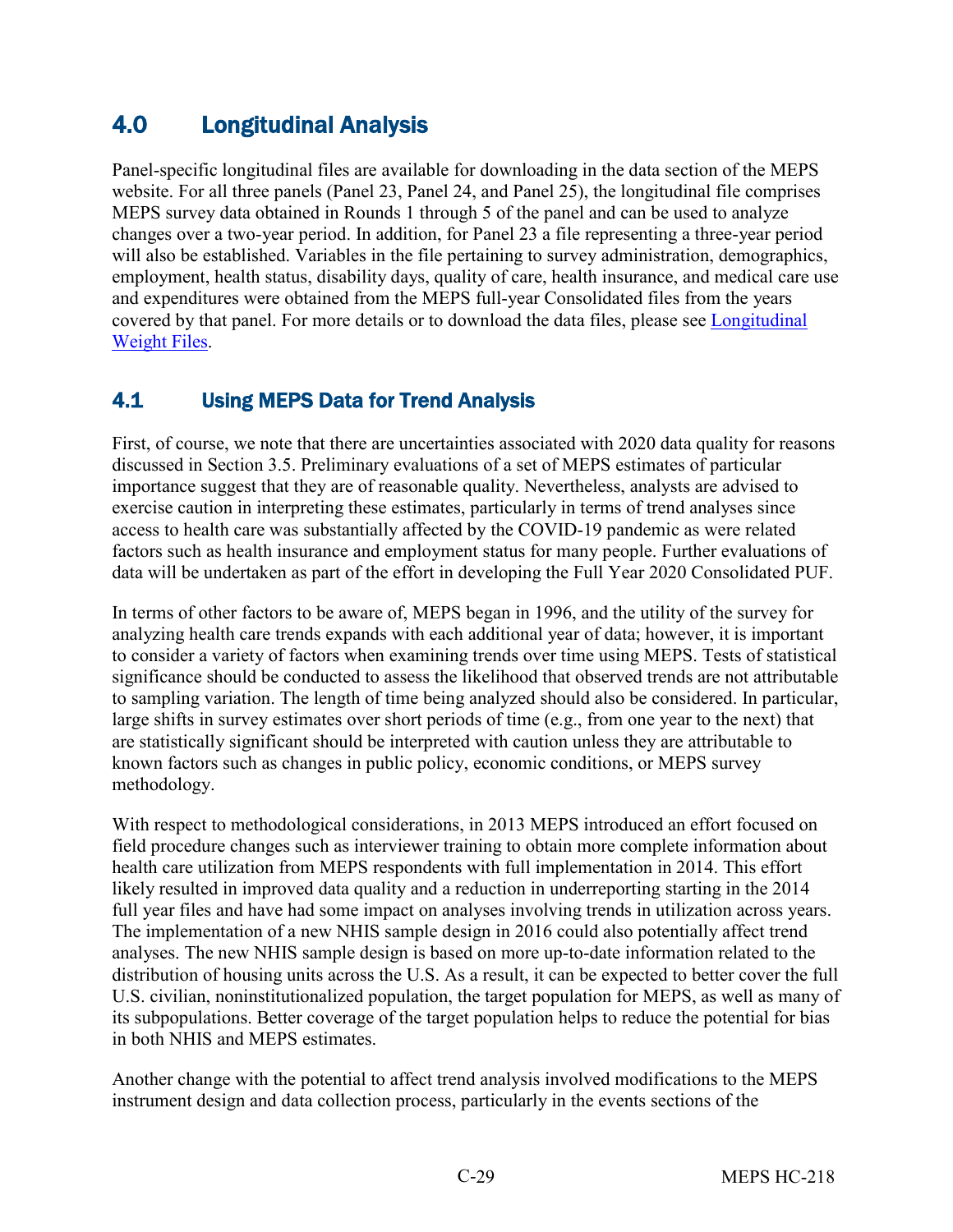instrument. These were introduced in the Spring of 2018 and thus affected data beginning with Round 1 of Panel 23, Round 3 of Panel 22, and Round 5 of Panel 21. Since the Full Year 2017 PUFs were established from data collected in Rounds 1-3 of Panel 22 and Rounds 3-5 of Panel 21, they reflected two different instrument designs. In order to mitigate the effect of such differences within the same full year file, the Panel 22, Round 3 data and the Panel 21 Round 5 data were transformed to make them as consistent as possible with data collected under the previous design. The changes in the instrument were designed to make the data collection effort more efficient and easy to administer. In addition, expectations were that data on some items, such as those related to health care events, would be more complete with the potential of identifying more events. Increases in service use reported since the implementation of these changes are consistent with these expectations. **Data users should be aware of possible impacts on the data and especially trend analyses for these data years due to the design transition.**

Process changes, such as data editing and imputation, may also affect trend analyses. For example, users should refer to Section 2.5.11 in the 2020 Consolidated Public Use file (HC-224) and, for more detail, the documentation for the prescription drug file (HC-220A) when analyzing prescription drug spending over time.

As always, it is recommended that data users review relevant sections of the documentation for descriptions of these types of changes that might affect the interpretation of changes over time before undertaking trend analyses.

Analysts may also wish to consider using techniques to smooth or stabilize analyses of trends using MEPS data such as comparing pooled time periods (e.g., 1996-97 versus 2011-2012), working with moving averages or using modeling techniques with several consecutive years of MEPS data to test the fit of specified patterns over time.

Finally, statistical significance tests should be conducted to assess the likelihood that observed trends are not attributable to sampling variation. In addition, researchers should be aware of the impact of multiple comparisons on Type I error. Without making appropriate allowance for multiple comparisons, undertaking numerous statistical significance tests of trends increases the likelihood of concluding that a change has taken place when one has not.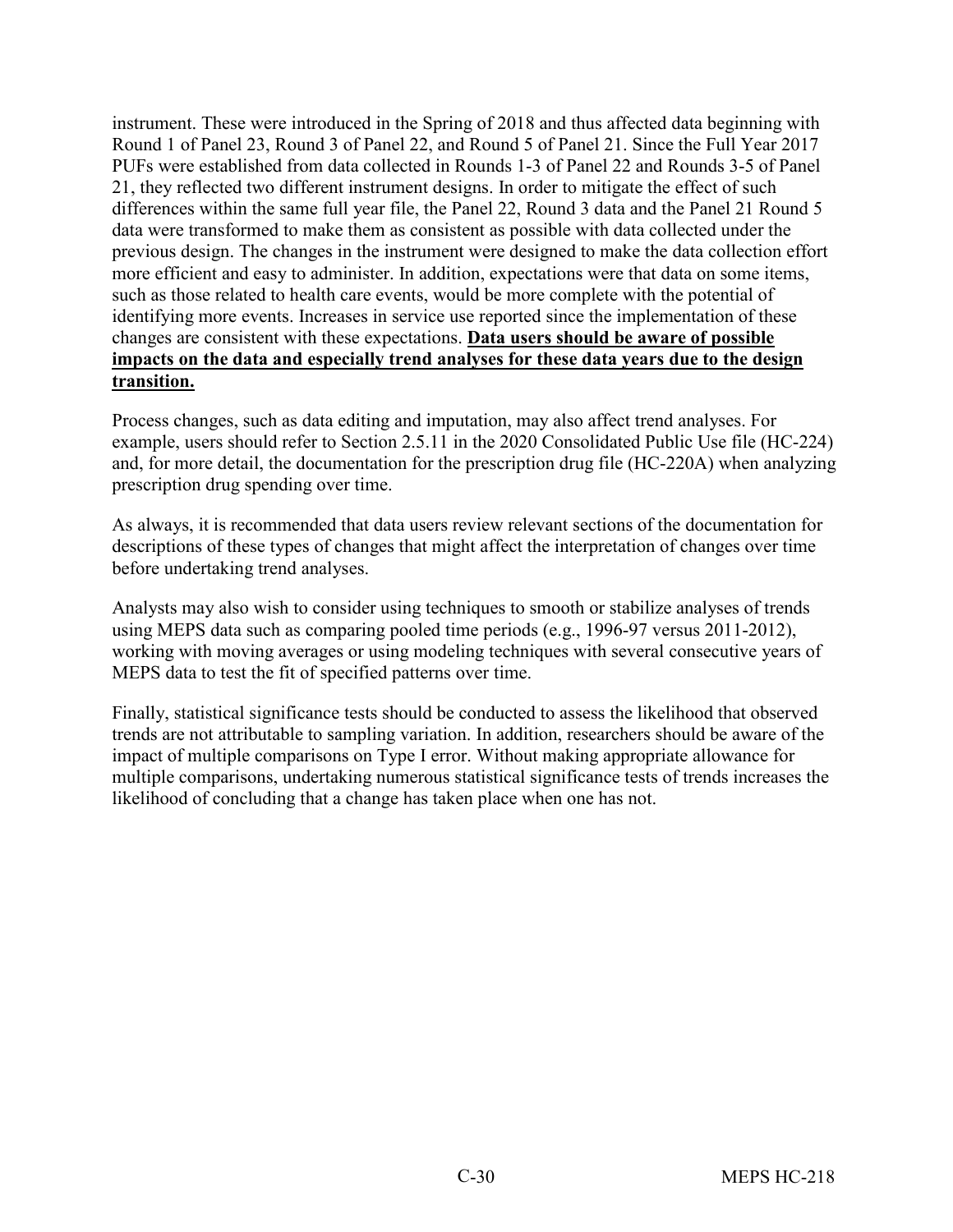## **References**

<span id="page-36-0"></span>Bramlett, M.D., Dahlhamer, J.M., & Bose, J. (2021, September). [Weighting Procedures and Bias](https://ftp.cdc.gov/pub/Health_Statistics/NCHS/Dataset_Documentation/NHIS/2020/nonresponse-report-508.pdf)  [Assessment for the 2020 National Health Interview Survey.](https://ftp.cdc.gov/pub/Health_Statistics/NCHS/Dataset_Documentation/NHIS/2020/nonresponse-report-508.pdf) Centers for Disease Control and Prevention.

[Current Population Survey: 2021 Annual Social and Economic \(ASEC\) Supplement](https://www2.census.gov/programs-surveys/cps/techdocs/cpsmar21.pdf)*.* (2021). U.S. Census Bureau.

Dahlhamer, J.M., Bramlett, M.D., Maitland, A., & Blumberg, S.J. (2021). [Preliminary evaluation](https://www.cdc.gov/nchs/data/nhis/earlyrelease/nonresponse202102-508.pdf)  [of nonresponse bias due to the COVID-19 pandemic on National Health Interview Survey](https://www.cdc.gov/nchs/data/nhis/earlyrelease/nonresponse202102-508.pdf) [estimates, April-June 2020](https://www.cdc.gov/nchs/data/nhis/earlyrelease/nonresponse202102-508.pdf). National Center for Health Statistics.

Daily, D., Cantwell, P.J., Battle, K., & Waddington, D.G. (2021, October 27), [An Assessment of](https://www.census.gov/content/dam/Census/library/working-papers/2021/acs/2021_CensusBureau_01.pdf.)  [the COVID-19 Pandemic's Impact on the 2020 ACS 1-Year Data](https://www.census.gov/content/dam/Census/library/working-papers/2021/acs/2021_CensusBureau_01.pdf.). U.S. Census Bureau.

Lau, D.T., Sosa, P., Dasgupta, N., & He, H. (2021). [Impact of the COVID-19 Pandemic on](https://doi.org/10.2105/AJPH.2021.306551) [Public Health Surveillance and Survey Data Collections in the United States.](https://doi.org/10.2105/AJPH.2021.306551) *American Journal of Public Health, 111* (12), pp. 2118-2121.<https://doi.org/10.2105/AJPH.2021.306551>

Rothbaum, J. & Bee, A. (2021, May 3). [Coronavirus Infects Surveys, Too: Survey Nonresponse](https://www.census.gov/content/dam/Census/library/working-papers/2020/demo/sehsd-wp2020-10.pdf.) [Bias and the Coronavirus Pandemic.](https://www.census.gov/content/dam/Census/library/working-papers/2020/demo/sehsd-wp2020-10.pdf.) U.S. Census Bureau.

Rothbaum, J., Eggleston, J., Bee, A., Klee, M., & Mendez-Smith, B. (2021). [Addressing](https://www.census.gov/content/dam/Census/library/working-papers/2021/acs/2021_Rothbaum_01.pdf.) [Nonresponse Bias in the American Community Survey During the Pandemic Using](https://www.census.gov/content/dam/Census/library/working-papers/2021/acs/2021_Rothbaum_01.pdf.) [Administrative Data.](https://www.census.gov/content/dam/Census/library/working-papers/2021/acs/2021_Rothbaum_01.pdf.) U.S. Census Bureau.

Villa Ross, C.A., Shin, H.B., & Marlay, M.C. (2021, October 27). [Pandemic Impact on 2020](https://www.census.gov/newsroom/blogs/random-samplings/2021/10/pandemic-impact-on-2020-acs-1-year-data.html) [American Community Survey 1-Year Data](https://www.census.gov/newsroom/blogs/random-samplings/2021/10/pandemic-impact-on-2020-acs-1-year-data.html)*.* U.S. Census Bureau.

Zuvekas, S.H. & Kashihara, D. (2021). [The Impacts of the Covid-19 Pandemic on the Medical](http://doi.org/10.2105/AJPH.2021.306534) [Expenditure Panel Survey](http://doi.org/10.2105/AJPH.2021.306534). *American Journal of Public Health, 111 (12)*, pp. 2157-2166. <http://doi.org/10.2105/AJPH.2021.306534>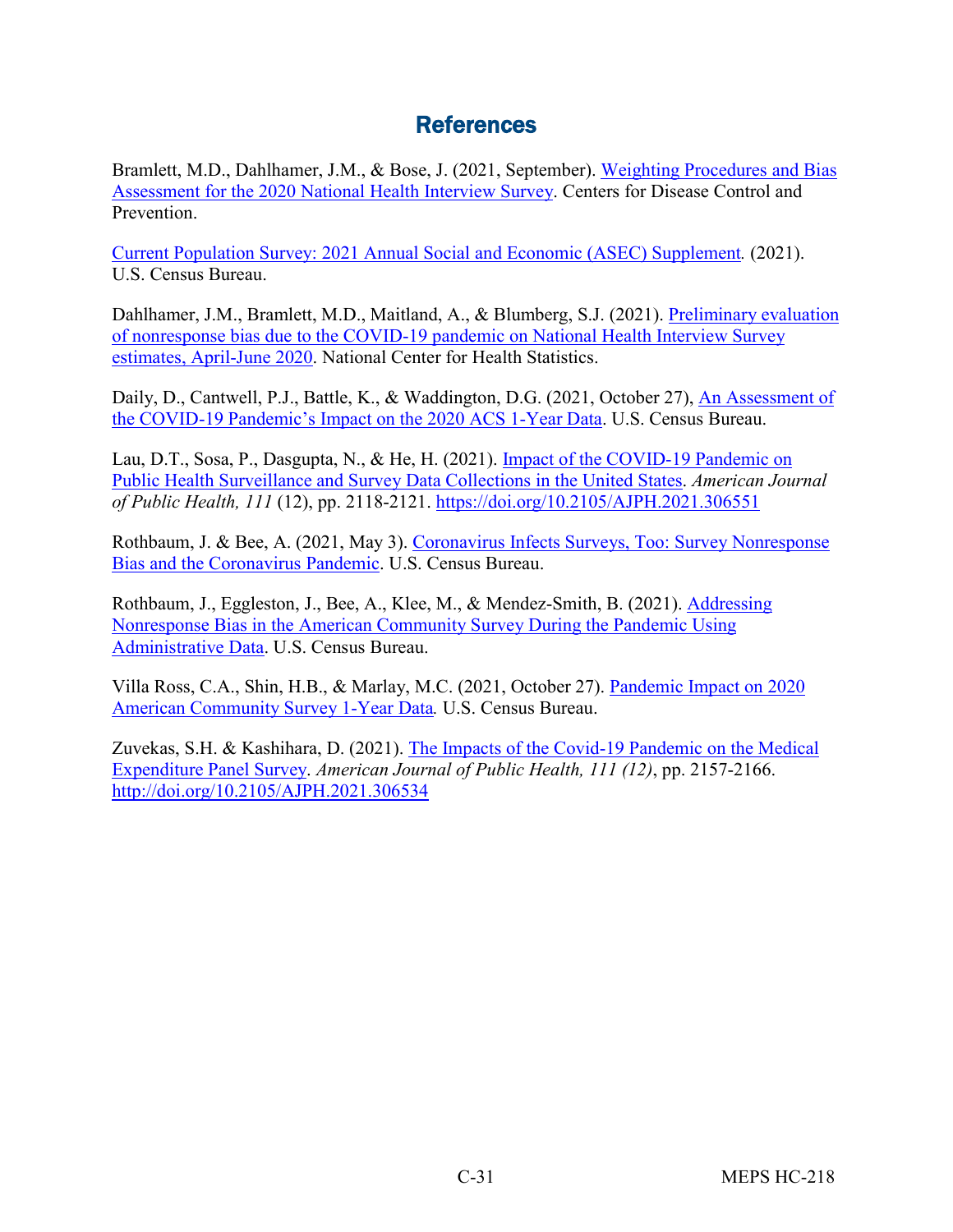## FOR MEPS PUBLIC USE RELEASE HC-218

| <b>VARIABLE</b> | <b>DESCRIPTION</b>                  | <b>SOURCE</b>                 |
|-----------------|-------------------------------------|-------------------------------|
| <b>JOBSIDX</b>  | Job-round identifier                | <b>CAPI</b> Derived/Encrypted |
| <b>JOBIDX</b>   | Person's unique job identifier      | <b>CAPI</b> Derived/Encrypted |
| <b>JOBNUM</b>   | Unique DU-job identifier            | <b>CAPI</b> Derived           |
| <b>DUPERSID</b> | Person ID $(DUID + PID)$            | Assigned in Sampling          |
| <b>DUID</b>     | Panel $#$ + encrypted DU identifier | Assigned in Sampling          |
| <b>PID</b>      | Person Number                       | Assigned in Sampling          |
| <b>RN</b>       | Round                               | <b>CAPI</b> Derived           |
| OrigRnd         | Round job reported                  | <b>CAPI</b> Derived           |
| <b>PANEL</b>    | Panel to which Jobholder Belongs    | Assigned in Sampling          |

## <span id="page-37-0"></span>SURVEY ADMINISTRATION VARIABLES - PUBLIC USE

## EMPLOYMENT VARIABLES - PUBLIC USE

| <b>VARIABLE</b> | <b>DESCRIPTION</b>      | <b>SOURCE</b>                                                    |
|-----------------|-------------------------|------------------------------------------------------------------|
| <b>JSTRTM</b>   | Job start date – month  | EM60 02, EM90 02,<br>EM110 02, EM130 02,<br>EM190 02, EM250 02   |
| <b>JSTRTY</b>   | Job start date $-$ year | EM60 01, EM90 01,<br>EM110 01, EM130 01,<br>EM190 01, EM250 01   |
| <b>JSTOPM</b>   | Job stop date $-$ month | EM140 02, EM200 02,<br>EM260 02, EM310 02,<br>EM400 02, RJ120 02 |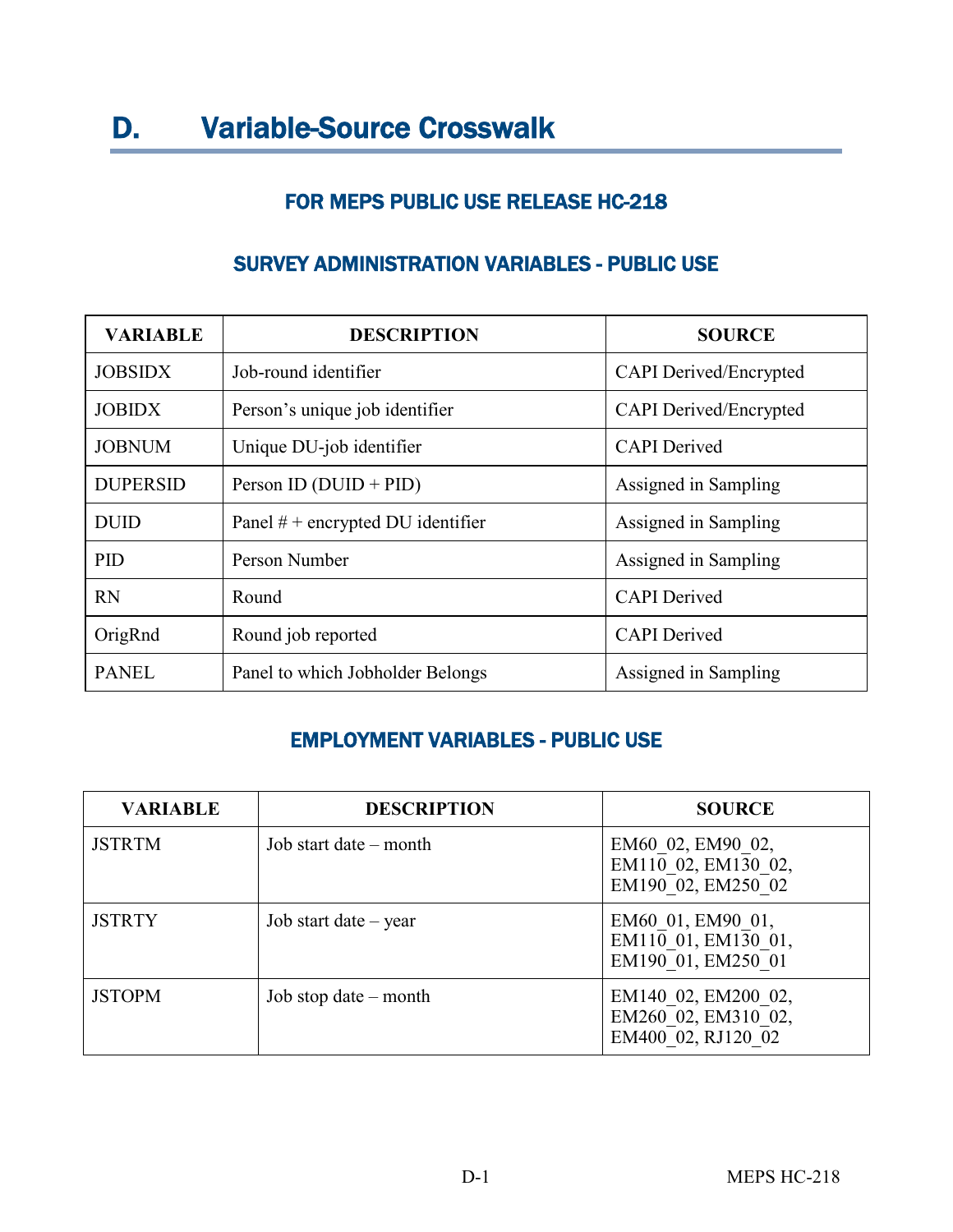| <b>VARIABLE</b>      | <b>DESCRIPTION</b>                                     | <b>SOURCE</b>                                                                          |
|----------------------|--------------------------------------------------------|----------------------------------------------------------------------------------------|
| <b>JSTOPY</b>        | Job stop date $-$ year                                 | EM140 01, EM200 01,<br>EM260 01, EM310 01,<br>EM400 01, RJ120 01                       |
| <b>RETIRJOB</b>      | Person retired from this job                           | EM50, EM80, EM100, EM270,<br><b>EM380</b>                                              |
| <b>SUBTYPE</b>       | Job sub-type                                           | EM50, EM80, EM100, EM120,<br>EM180, EM270, EM340,<br>EM380, EM390, EM410,<br>RJ10/RJ60 |
| <b>STILLAT</b>       | Still works at main job establishment                  | RJ10                                                                                   |
| <b>TYPECHGD</b>      | Job sub-type changed between rounds                    | Constructed                                                                            |
| <b>MAIN JOB</b>      | Still main job or business                             | RJ20                                                                                   |
| <b>DIFFWAGE</b>      | Any change in wage amount                              | RJ30                                                                                   |
| <b>StillWorkFTPT</b> | Still works full or part time                          | RJ40                                                                                   |
| WhyChngPTToFT        | Why change part to full time                           | RJ50                                                                                   |
| WhyChngFTToPT        | Why change full to part time                           | RJ55                                                                                   |
| <b>STILLWRK</b>      | Still works at misc job establishment                  | RJ60                                                                                   |
| <b>OFFTAKEI</b>      | Offered insurance and now take                         | RJ70                                                                                   |
| <b>NOWTAKEI</b>      | Now offered and take insurance                         | <b>RJ80</b>                                                                            |
| <b>ESTBTHRU</b>      | Offered insurance, did not take (review)               | RJ90                                                                                   |
| <b>INSESTB</b>       | Insurance offered to any employees<br>(review)         | <b>RJ100</b>                                                                           |
| <b>HIDISAVW</b>      | Capi q where health insur thru emp/union<br>disavowed  | Constructed                                                                            |
| RvwTotNumEmp         | Establishment size at continuing self-<br>employed job | RJ110                                                                                  |
| WHY_LEFT_M18         | Reason why no longer at job now                        | RJ130                                                                                  |
| <b>JOBTYPE</b>       | Self-employed or works for someone else                | <b>EM420</b>                                                                           |
| <b>NUMEMPS</b>       | Establishment size at not self-employed job            | <b>EM430</b>                                                                           |
| ESTMATE1 M19         | Categorical approximate establishment size             | <b>EM440</b>                                                                           |
| <b>MORELOC</b>       | Employer has more than one location                    | <b>EM450</b>                                                                           |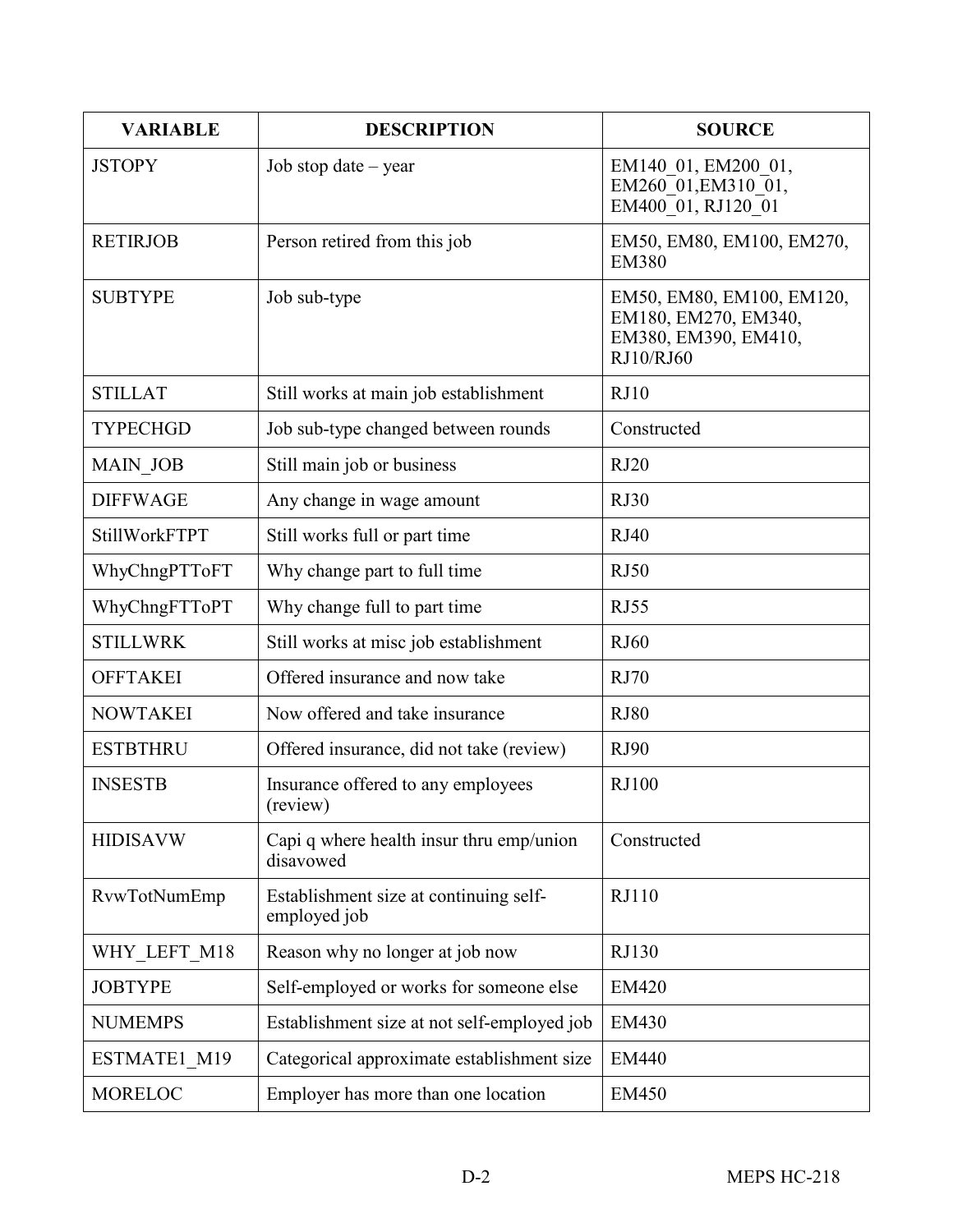| <b>VARIABLE</b> | <b>DESCRIPTION</b>                                  | <b>SOURCE</b>                       |
|-----------------|-----------------------------------------------------|-------------------------------------|
| <b>BUSINC</b>   | Business incorporated                               | <b>EM460</b>                        |
| <b>PROPRIET</b> | Proprietorship or partnership                       | <b>EM470</b>                        |
| <b>TYPEEMPL</b> | Employee type                                       | <b>EM480</b>                        |
| YLEFT_M18       | Reason why no longer at job                         | <b>EM520</b>                        |
| YNOBUSN_M18     | Reason why no longer has business                   | <b>EM530</b>                        |
| <b>HRSPRWK</b>  | Number of hours worked per week                     | EM540, EM620                        |
| HRS35WK         | Works at least 35 hours per week                    | <b>EM550</b>                        |
| <b>TEMPJOB</b>  | Job at employer is temporary                        | EM560, EM630                        |
| <b>SESNLJOB</b> | Job available certain time of year                  | EM570, EM640                        |
| <b>SICKPAY</b>  | Has paid sick leave thru job                        | <b>EM580</b>                        |
| <b>PAYDRVST</b> | Has paid sick leave for doc visit thru job          | <b>EM590</b>                        |
| <b>PAYVACTN</b> | Has paid vacation leave thru job                    | <b>EM600</b>                        |
| <b>RETIRPLN</b> | Has pension/retirement plan thru job                | EM610                               |
| <b>WKLYAMT</b>  | Usual weekly gross income at misc job               | <b>EM650</b>                        |
| <b>EMPLINS</b>  | Has health insurance thru current main job          | <b>EM660</b>                        |
| <b>JOBHASHI</b> | Has health insurance thru job                       | <b>EM660</b>                        |
| <b>OFFRDINS</b> | Offered insurance but chose not to take             | <b>EM670</b>                        |
| <b>DIFFPLNS</b> | Choice of different health insurance plans          | <b>EM680</b>                        |
| ANYINS          | Health insurance offered to any employees           | <b>EM690</b>                        |
| <b>INUNION</b>  | Belongs to labor union                              | <b>EM700</b>                        |
| <b>PROVDINS</b> | Employer, union, both provides health ins           | <b>EM710</b>                        |
| HHMEMBER M18    | Any other hh member wrk at this business            | <b>EM730</b>                        |
| TOTLEMP M18     | Current establishment size at self-<br>employed job | Constructed from EM740 and<br>RJ110 |
| TotNumEmp       | Establishment size at new self-employed<br>job      | <b>EM740</b>                        |
| <b>SALARIED</b> | Person salaried, paid by hour, some other<br>way    | EW10                                |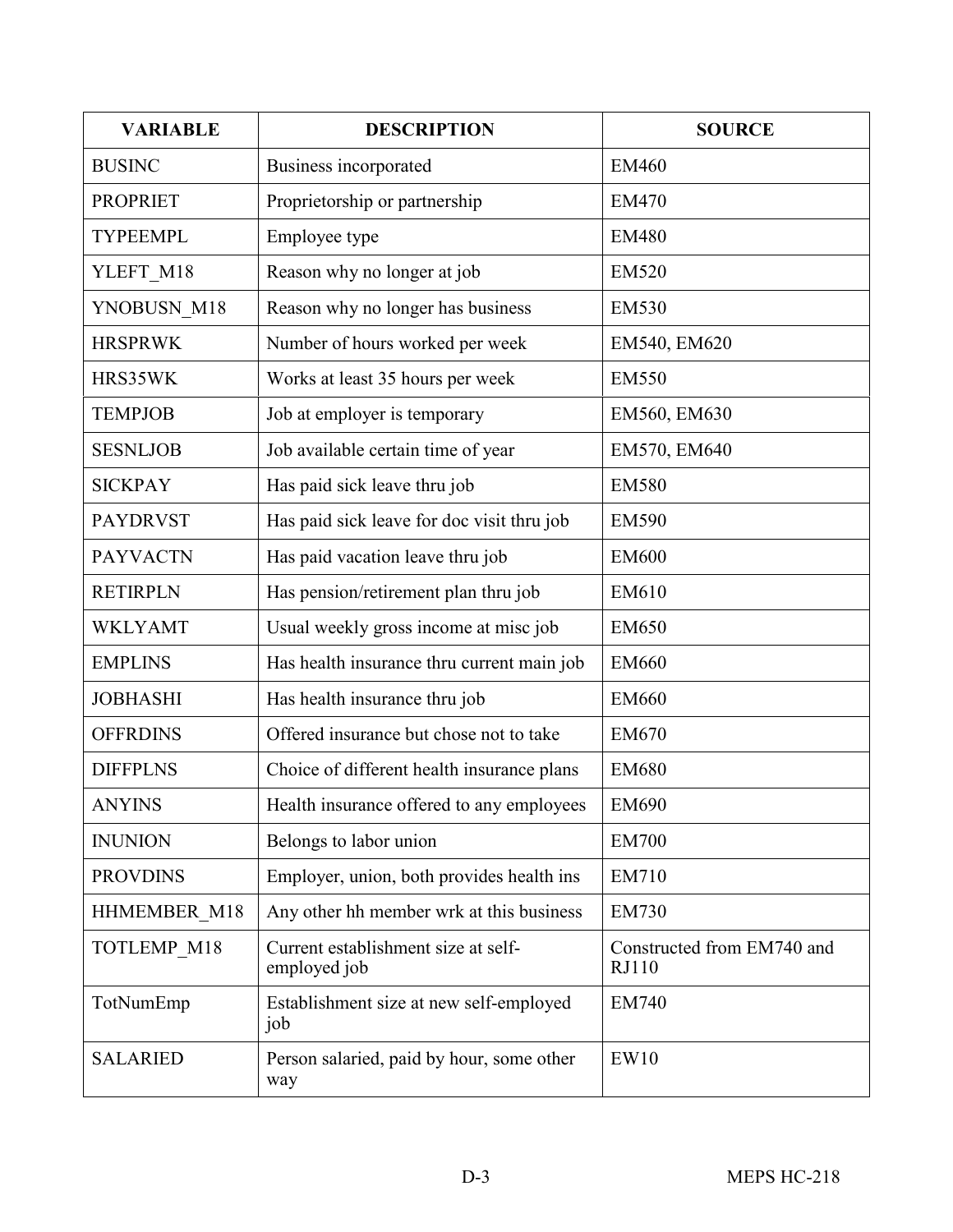| <b>VARIABLE</b> | <b>DESCRIPTION</b>                                 | <b>SOURCE</b>       |
|-----------------|----------------------------------------------------|---------------------|
| <b>HOWPAID</b>  | How is person paid                                 | <b>EW20</b>         |
| <b>DAYWAGE</b>  | Person's daily wage rate                           | <b>EW30</b>         |
| <b>HRSPRDY</b>  | Number of hours person worked in one day           | <b>EW40</b>         |
| <b>MAKEAMT</b>  | How much money does person make                    | <b>EW50</b>         |
| PERUNIT_M18     | Period for which person is paid                    | <b>EW60</b>         |
| <b>HRLYWAGE</b> | How much person makes per hour                     | EW70, EW140, EW190  |
| MORE10          | Person makes more or less than \$10/hour           | EW80, EW150, EW200  |
| MORE15          | Person makes more or less than \$15/hour           | EW90, EW160, EW210  |
| <b>MOREMINM</b> | Person makes more or less than min. wage           | EW100, EW170, EW220 |
| <b>GROSSPAY</b> | Person's salary before taxes (gross)               | EW110               |
| <b>GROSSPER</b> | Period in which gross salary was earned            | EW120               |
| <b>SALRYWKS</b> | Number of weeks per year salary is based           | EW130               |
| <b>HRSALBAS</b> | Hours per week salary based on                     | <b>EW180</b>        |
| <b>EARNTIPS</b> | Person earns tips                                  | <b>EW230A</b>       |
| <b>EARNBONS</b> | Person earns bonuses                               | <b>EW230B</b>       |
| <b>EARNCOMM</b> | Person earns commission                            | <b>EW230C</b>       |
| <b>TIPSAMT</b>  | How much are person's tips                         | <b>EW240</b>        |
| TIPSUNIT M18    | Period which tip earnings are based on             | <b>EW250</b>        |
| <b>BONSAMT</b>  | How much are person's bonuses                      | EW260               |
| <b>BONSUNIT</b> | Period which bonuses are based on                  | EW270               |
| <b>COMMAMT</b>  | How much are person's commissions                  | <b>EW280</b>        |
| <b>COMMUNIT</b> | Period which commissions are based on              | <b>EW290</b>        |
| <b>INDCODEX</b> | Condensed industry code                            | <b>EM490</b>        |
| <b>OCCCODEX</b> | Condensed occupation code                          | EM500, EM510        |
| ADJR5           | P23 job adj in 2020 special R5/6 job<br>processing | Constructed         |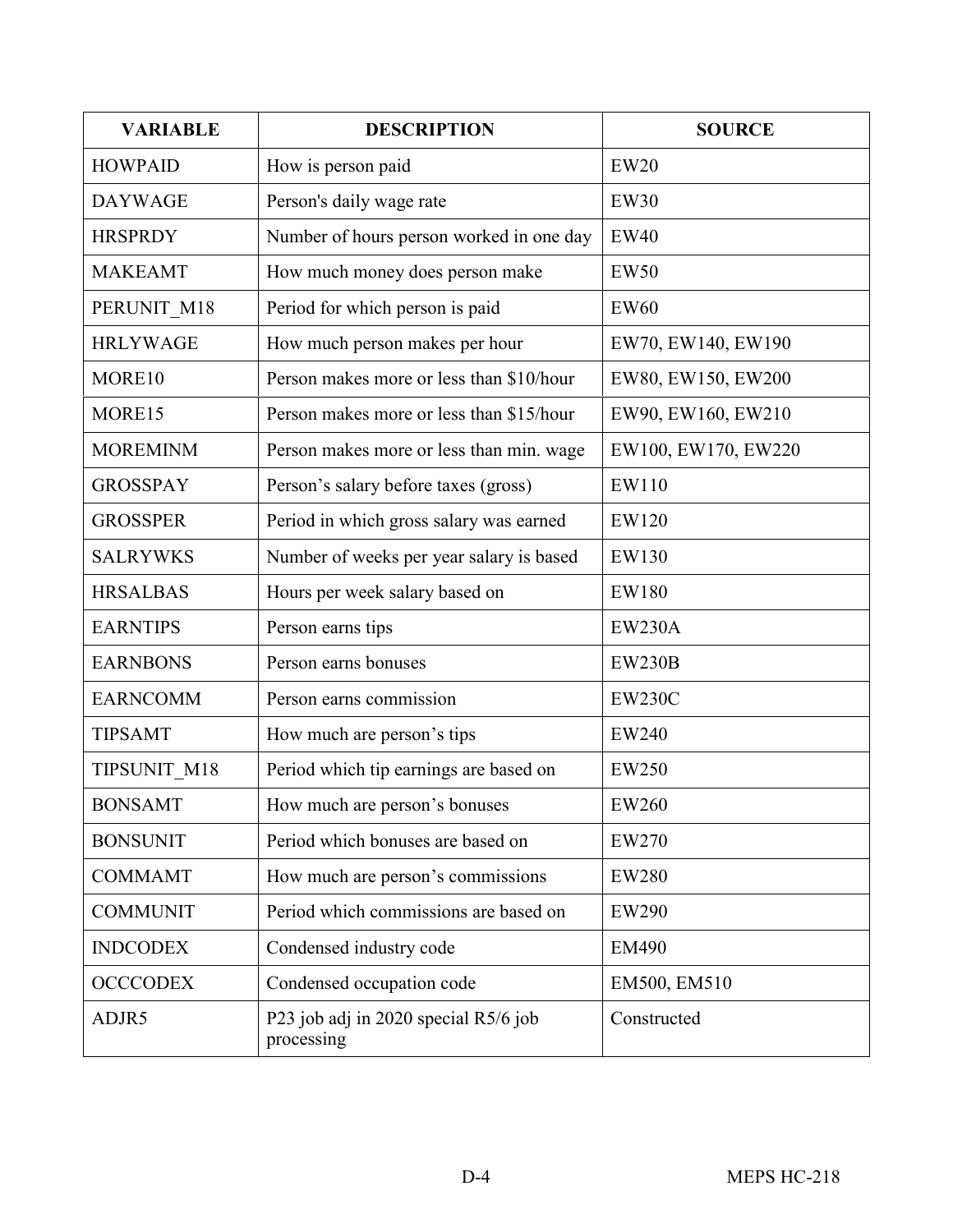<span id="page-41-0"></span>\*\*\* APP20.sas \*\*\*;

OPTIONS LS=132 PS=79;

```
 -----------------------------------------------------------------------------------
    Program Name: SAMPLE.SAS
*** 
*** Description: This job provides an example of how to get job info 
*** from Round 1 or Round 2 in the FY2018 JOBS file<br>*** or Round 3 or Round 4 in the FY2019 when a conti
*** or Round 3 or Round 4 in the FY2019 when a continuation<br>*** current main ich in the FY2020 JOBS file is
*** current main job in the FY2020 JOBS file is<br>*** first reperted in either FY2019 or FY2019 J
                    first reported in either FY2018 or FY2019 JOBS File.
*** 
*** This example creates a dataset of continuation JOBS<br>*** Tecords with a SICKPAYX variable copied from the
*** records with a SICKPAYX variable copied from the<br>*** Pound 1 2 3 or 4 newly reported ich
                     Round 1, 2, 3, or 4 newly reported job.
***-----------------------------------------------------------------------------------;
libname jobs18 "c:\mydata\jobs18";
 libname jobs19 "c:\mydata\jobs19";
 libname jobs20 "c:\mydata\jobs20";
*** a.
*** Select continuing Panel 23 Round 5 or Panel 24 Round 3 ***
*** Current Main JOBS (SUBTYPE=1, STILLAT=1) from the FY 2020 JOBS file ***<br>*** and print selected variables from the first 20 observations ***;
*** and print selected variables from the first 20 observations
data j20r53;
   set jobs20.jobs20;<br>if ((pane
              if ((panel=23 and rn=5 and origrnd<5)
                 or (panel=24 and rn=3 and origrnd<3))
       and subtype=1<br>and stillat=1
       and stillat=1<br>and sickpay=-
               sickpay=-1; 
run;
proc print data=j20r53 (obs=20);
   title1 'Print Sample of Continuation Current Main JOBS';
   title2 'Panel 23 Round 5 or Panel 24 Round 3 Records';
       var jobidx panel rn origrnd subtype stillat sickpay;
run;
*** b.
*** Select newly reported Panel 23 or Panel 24 Current Main JOBS ***
*** records from the FY 2019 JOBS file and print selected variables ***
*** from the first 20 observations. ***;data j19;
     set jobs19.jobs19;
        if ((panel=23 and rn in (3,4))
                 or (panel=24 and rn in (1,2)))
        and subtype=1<br>and stillat=-
             stillat=-1
         ; 
run;
proc print data= j19 (obs=20);
   title1 'Print Sample of Newly Reported Current Main JOBS';
   title2 'Panel 23 Round 3 or 4 or Panel 24 Round 1 or 2 Records';
var jobidx panel rn origrnd subtype stillat sickpay;
run;
proc freq data= j19 ;
     tables sickpay/list missing;
     title1 'Sickpay Value of FY2019 Newly Reported Current Main JOBS';
     title2 'Panel 23 Round 3 or 4 or Panel 24 Round 1 or 2 Records';
run;
```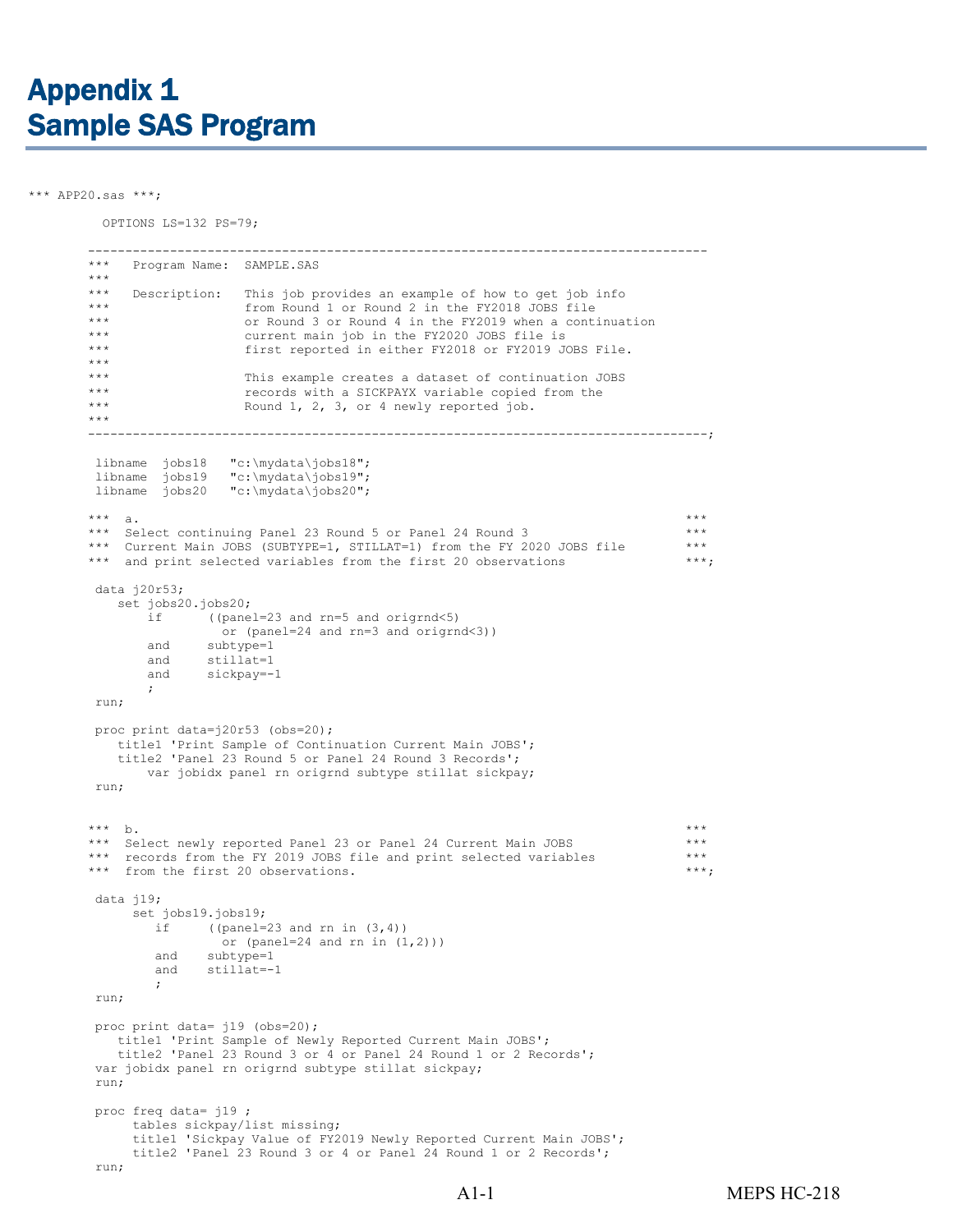```
title2;
```

```
*** C.
      *** Select newly reported Panel 23 Current Main JOBS records from ***
      *** the FY 2018 JOBS file and print selected variables from the ***
      *** first 20 observations. ***;data j18;
           set jobs18.jobs18;<br>if subtype=
           if subtype=1<br>and stillat=-
                  stillat=-1
            and panel=23
            and rn in (1,2);
       run;
       proc print data=j18 (obs=20);
         title1 'Print Sample of Newly Reported Current Main JOBS';
          title2 'Panel 23 Round 1 or 2 Records';
           var jobidx panel rn subtype stillat sickpay;
       run;
       proc freq data=j18;
           tables sickpay/list missing;
           title1 'Sickpay Value of FY2018 Newly Reported Current Main JOBS';
           title2 'Panel 23 Round 1 or 2 Records';
       run;
      *** d. ***
      *** Sort and merge datasets into J20R53F *** *** *** *** ***
      *** Prepare FY2018, FY2019 and FY2020 data for merge ***;
       proc sort data=j20r53;
          by jobidx;
       run;
       proc sort data=j19;
         by jobidx;
       run;
        proc sort data=j18;
           by jobidx;
        run;
 *** e. ***
 *** Create a dataset (J20R53F) that includes all variables ***
 *** for the continuation Panel 23 Round 5 or Panel 24 Round 3 ***
      *** Current Main JOBS and create the new variable SICKPAYX by *** <br>*** copying SICKPAY from the corresponding Round 1, Round 2, Round 3 ***
      *** copying SICKPAY from the corresponding Round 1, Round 2, Round 3 ***<br>*** or Round 4 newly reported iob record Heers may prefer to drop
 *** or Round 4 newly reported job record. Users may prefer to drop ***
*** "yy" variables at this point ***; data j20r53f;
             merge j20r53 (in=a)
                  j19 (in=b keep = jobidx sickpay rename=(sickpay=SICKPAY19))
                       (in=c keep = jobidx sickpay rename=(sickpay=SICKPAY18));
             by jobidx;
        if a and b and SICKPAY19 ^{\wedge} = .
             then SICKPAYX = SICKPAY19;
        else if a and c and SICKPAY18 ^{\wedge} = .
             then SICKPAYX = SICKPAY18;
         if a and (b or c);
         run;
         proc freq data=j20r53f;
             tables panel*rn*sickpay*sickpayx/list missing;
             title1 'Diagnostic Post-Merge - Sickpay * Sickpayx';
             title2 'Panel 23 Round 5 or Panel 24 Round 3 Continuation Current Main JOBS';
         run;
         ----------------------------------------------------------------------------------;
```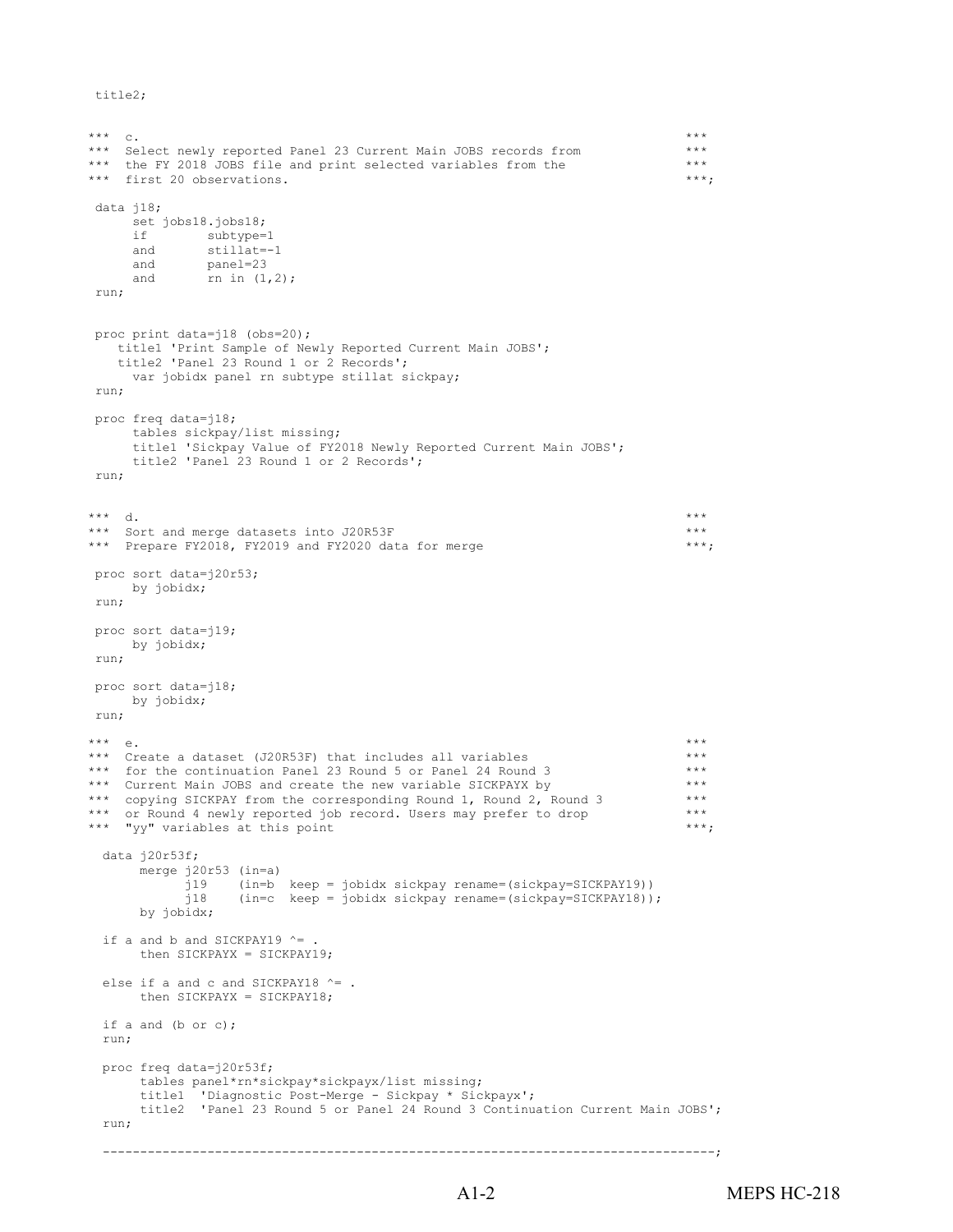#### **Sample SAS Program Log**

```
6 *** APP20.sas ***;
7 
                      OPTIONS LS=132 PS=79;
\frac{9}{10}10 -----------------------------------------------------------------------------------
11 *** Program Name: SAMPLE.SAS<br>12 ***
\begin{matrix} 12 & & & \star\star\star\\ 13 & & & \star\star\star \end{matrix}13 *** Description: This job provides an example of how to get job info<br>14 *** Interest of the mound 1 or Round 2 in the FY2018 JOBS file
14 *** from Round 1 or Round 2 in the FY2018 JOBS file<br>15 *** or Round 3 or Round 4 in the FY2019 when a cont.
15 *** or Round 3 or Round 4 in the FY2019 when a continuation<br>16 *** current main iob in the FY2020 JOBS file is
16 *** current main job in the FY2020 JOBS file is<br>17 *** first reported in either FY2018 or FY2019 JO
17 *** first reported in either FY2018 or FY2019 JOBS File. 
18 ***<br>19 ***
19 *** This example creates a dataset of continuation JOBS<br>20 *** Tecords with a SICKPAYX variable copied from the
20 *** records with a SICKPAYX variable copied from the<br>21 *** Round 1, 2, 3, or 4 newly reported iob.
      *** Round 1, 2, 3, or 4 newly reported job.
22<br>2323 -----------------------------------------------------------------------------------; 
24<br>25
25 libname jobs18 "c:\mydata\jobs18";<br>26 libname jobs19 "c:\mydata\jobs19";
26 libname jobs19 "c:\mydata\jobs19";
27 libname jobs20 "c:\mydata\jobs20";
\frac{28}{29}29 *** a.
30 *** Select continuing Panel 23 Round 5 or Panel 24 Round 3 ***
31 *** Current Main JOBS (SUBTYPE=1, STILLAT=1) from the FY 2020 JOBS file ***<br>32 *** and print selected variables from the first 20 observations ***;
      *** and print selected variables from the first 20 observations
33<br>34
34 data j20r53;<br>35 set jobs235 set jobs20.jobs20;<br>36 if (toane
36 if ((panel=23 and rn=5 and origrnd<5)
37 or (panel=24 and rn=3 and origrnd<3))
38 and subtype=1<br>39 and stillat=1
39 and stillat=1<br>40 and sickpay=-
40 and sickpay=-1<br>41 ,
41 ;
42 run;
NOTE: There were 47776 observations read from the data set JOBS20.JOBS20.
NOTE: The data set WORK.J20R53 has 7379 observations and 84 variables.
NOTE: Compressing data set WORK.J20R53 decreased size by 5.13 percent. 
       Compressed is 37 pages; un-compressed would require 39 pages.
NOTE: DATA statement used (Total process time):<br>real time 1.08 seconds
      real time 1.08 seconds<br>cpu time 0.04 seconds
                           0.04 seconds
43 
44 proc print data=j20r53 (obs=20);<br>45 title1 'Print Sample of Conti
45 title1 'Print Sample of Continuation Current Main JOBS';<br>46 title2 'Panel 23 Round 5 or Panel 24 Round 3 Records':
46 title2 'Panel 23 Round 5 or Panel 24 Round 3 Records';<br>47 var iobidx panel rn original subtype stillat sickna:
47 var jobidx panel rn origrnd subtype stillat sickpay;
                     run;
NOTE: There were 20 observations read from the data set WORK.J20R53.
NOTE: The PROCEDURE PRINT printed page 1.
NOTE: PROCEDURE PRINT used (Total process time):
      real time 0.10 seconds<br>cpu time 0.01 seconds
                           0.01 seconds
49 
50<br>51
51 *** b. *** b.
52 *** Select newly reported Panel 23 or Panel 24 Current Main JOBS ***
*** records from the FY 2019 JOBS file and print selected variables ***<br>54 *** from the first 20 observations. ***;
      *** from the first 20 observations.
55<br>56
56 data j19;<br>57 set.
57 set jobs19.jobs19;<br>58 if (panel=
58 if ((panel=23 and rn in (3,4))<br>59 or (panel=24 and rn in (1)
59 or (panel=24 and rn in (1,2)))<br>60 and subtype=1
                                   subtype=1
```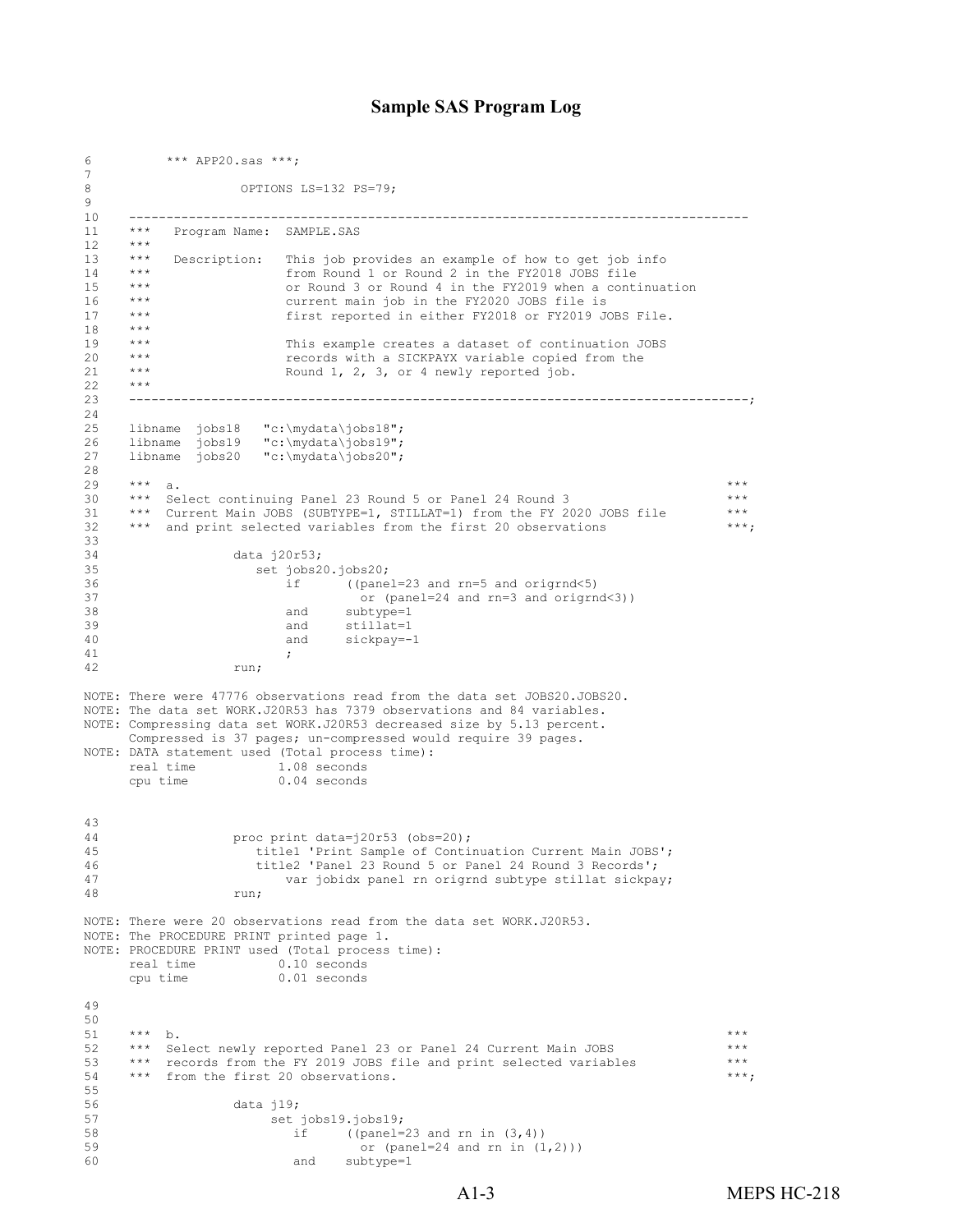```
61 and stillat=-1 \overline{62} ,
62 ;
63 run;
NOTE: There were 50334 observations read from the data set JOBS19.JOBS19.
NOTE: The data set WORK.J19 has 8924 observations and 84 variables.
NOTE: Compressing data set WORK.J19 decreased size by 6.38 percent. 
      Compressed is 44 pages; un-compressed would require 47 pages.
NOTE: DATA statement used (Total process time):<br>real time 1.06 seconds
      real time 1.06 seconds<br>cpu time 0.07 seconds
                           0.07 seconds
64<br>65
65 proc print data= j19 (obs=20);<br>66 title1 'Print Sample of New
66 title1 'Print Sample of Newly Reported Current Main JOBS';<br>67 title2 'Panel 23 Round 3 or 4 or Panel 24 Round 1 or 2 Rec
67 title2 'Panel 23 Round 3 or 4 or Panel 24 Round 1 or 2 Records';<br>68 var ichidy panel rn original subtune stillat sicknay:
68 var jobidx panel rn origrnd subtype stillat sickpay;
                     run;
NOTE: There were 20 observations read from the data set WORK.J19.
NOTE: The PROCEDURE PRINT printed page 2.
NOTE: PROCEDURE PRINT used (Total process time):
70 
71 proc freq data= j19;<br>72 tables sickpay/li
72 tables sickpay/list missing;<br>73 title1 'Sickpay Value of FY2
73 title1 'Sickpay Value of FY2019 Newly Reported Current Main JOBS';<br>74 title2 'Panel 23 Round 3 or 4 or Panel 24 Round 1 or 2 Records';
74 title2 'Panel 23 Round 3 or 4 or Panel 24 Round 1 or 2 Records';
75 run;
NOTE: There were 8924 observations read from the data set WORK.J19.
NOTE: The PROCEDURE FREQ printed page 3.
NOTE: PROCEDURE FREQ used (Total process time):<br>real time 0.06 seconds
      real time 0.06 seconds<br>cpu time 0.03 seconds
                           0.03 seconds
76 
                     title2;
78 
79 
80 *** c.
81 *** Select newly reported Panel 23 Current Main JOBS records from ***
82 *** the FY 2018 JOBS file and print selected variables from the ***<br>83 *** first 20 observations.
      *** first 20 observations.
84 
85 data j18;<br>86 set
86 set jobs18.jobs18;<br>87 if subtype=
87 if subtype=1<br>88 and stillat=-
88 and stillat=-1<br>89 and panel=23
89 and panel=23<br>90 and rn in (1
90 and \overline{r} and \overline{r} in (1,2);
                     run;
NOTE: There were 53323 observations read from the data set JOBS18.JOBS18.
NOTE: The data set WORK.J18 has 7774 observations and 85 variables.
NOTE: Compressing data set WORK.J18 decreased size by 7.14 percent. 
      Compressed is 39 pages; un-compressed would require 42 pages.
NOTE: DATA statement used (Total process time):<br>real time 0.81 seconds
      real time 0.81 seconds<br>cpu time 0.12 seconds
                           0.12 seconds
92 
93 
94 proc print data=j18 (obs=20);<br>95 bitle1 'Print Sample of Ne
95 title1 'Print Sample of Newly Reported Current Main JOBS';<br>96 title2 'Panel 23 Round 1 or 2 Records':
96 title2 'Panel 23 Round 1 or 2 Records';<br>97 year iobidy panel rn subtune stillet s
97 var jobidx panel rn subtype stillat sickpay;<br>98 vun:
                     run;
NOTE: There were 20 observations read from the data set WORK.J18.
NOTE: The PROCEDURE PRINT printed page 4.
NOTE: PROCEDURE PRINT used (Total process time):<br>real time 0.00 seconds
      real time 0.00 seconds<br>cpu time 0.00 seconds
                           0.00 seconds
99<br>100
                     proc freq data=j18;
```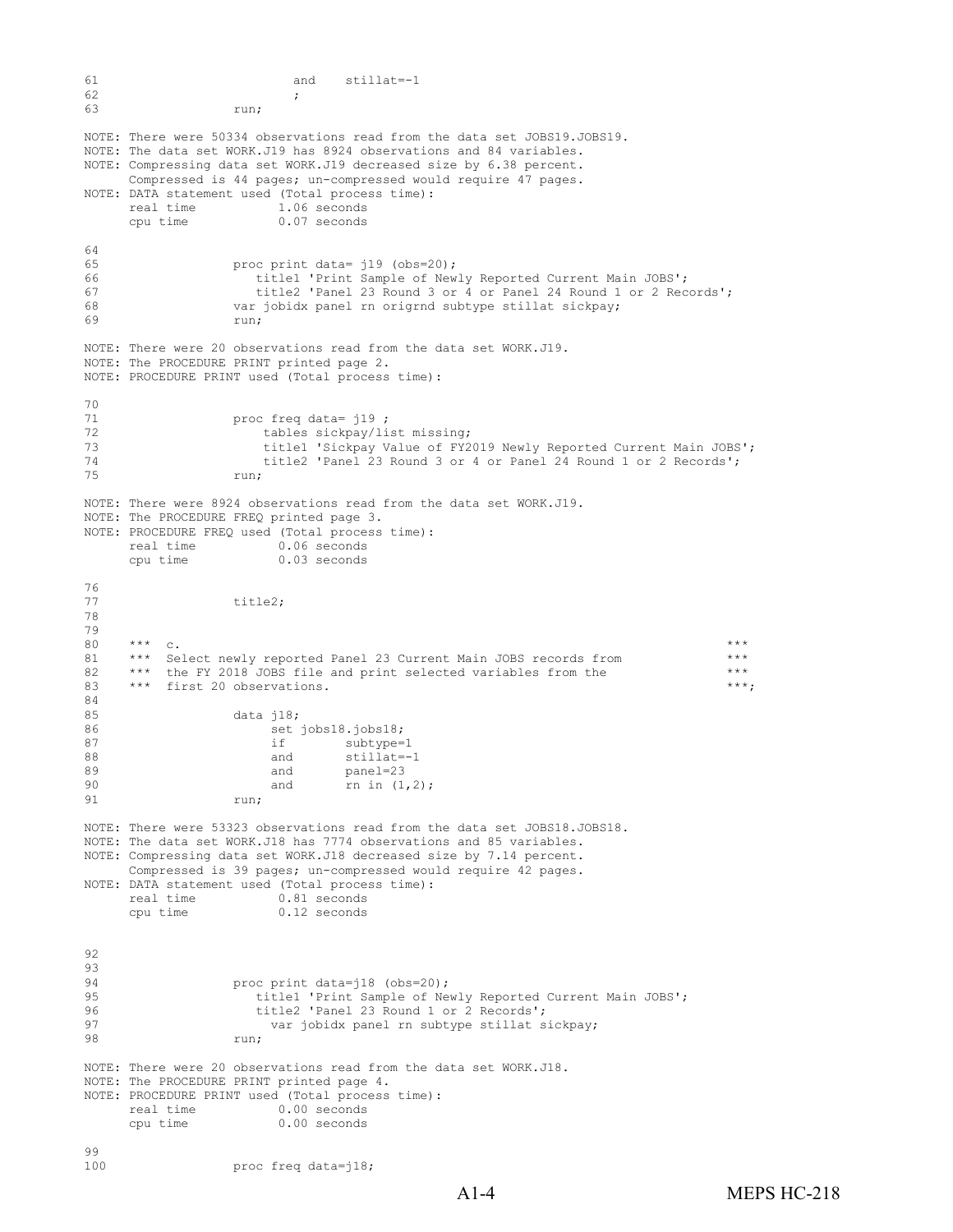```
101 tables sickpay/list missing;<br>102 title1 'Sickpay Value of FY2
102 title1 'Sickpay Value of FY2018 Newly Reported Current Main JOBS';<br>103 title2 'Panel 23 Round 1 or 2 Records':
103 title2 'Panel 23 Round 1 or 2 Records';<br>104 run;
                    run;
NOTE: There were 7774 observations read from the data set WORK.J18.
NOTE: The PROCEDURE FREQ printed page 5.
NOTE: PROCEDURE FREQ used (Total process time):
      real time 0.00 seconds<br>cpu time 0.00 seconds
                          0.00 seconds
105 
106<br>107
107 *** d.
108 *** Sort and merge datasets into J20R53F ***
109 *** Prepare FY2018, FY2019 and FY2020 data for merge ***;110<br>111
111 proc sort data=j20r53;<br>112 by iobidx:
112 by jobidx;<br>113 cun:
113 run;
NOTE: There were 7379 observations read from the data set WORK.J20R53.
NOTE: SAS sort was used.
NOTE: The data set WORK.J20R53 has 7379 observations and 84 variables.
NOTE: Compressing data set WORK.J20R53 decreased size by 5.13 percent. 
     Compressed is 37 pages; un-compressed would require 39 pages.
NOTE: PROCEDURE SORT used (Total process time):<br>real time 0.10 seconds
     real time<br>cpu time
                          0.03 seconds
114<br>115115 proc sort data=j19;<br>116 by iobidx:
116 by jobidx;<br>117 min:
117 run;
NOTE: There were 8924 observations read from the data set WORK.J19.
NOTE: SAS sort was used.
NOTE: The data set WORK.J19 has 8924 observations and 84 variables.
NOTE: Compressing data set WORK.J19 decreased size by 6.38 percent. 
      Compressed is 44 pages; un-compressed would require 47 pages.
NOTE: PROCEDURE SORT used (Total process time):
     real time 0.03 seconds<br>cpu time 0.03 seconds
                          0.03 seconds
\frac{118}{119}119 proc sort data=j18;<br>120 by iobidy:
120 by jobidx;<br>121 cun:
                    run;
NOTE: There were 7774 observations read from the data set WORK.J18.
NOTE: SAS sort was used.
NOTE: The data set WORK.J18 has 7774 observations and 85 variables.
NOTE: Compressing data set WORK.J18 decreased size by 7.14 percent. 
     Compressed is 39 pages; un-compressed would require 42 pages.
NOTE: PROCEDURE SORT used (Total process time):<br>real time 0.02 seconds
      real time<br>cpu time
                          0.03 seconds
122 
123 
124 *** e.
125 *** Create a dataset (J20R53F) that includes all variables ***
126 *** for the continuation Panel 23 Round 5 or Panel 24 Round 3 ***
<sup>***</sup> Current Main JOBS and create the new variable SICKPAYX by ***<br>128 *** copying SICKPAY from the corresponding Round 1, Round 2, Round 3 ***
*** copying SICKPAY from the corresponding Round 1, Round 2, Round 3 ***<br>129 *** or Round 4 newly reported iob record. Users may prefer to drop ***
129 *** or Round 4 newly reported job record. Users may prefer to drop ***
130 *** "yy" variables at this point the second second state of the state of the state of the state of the state of the state of the state of the state of the state of the state of the state of the state of the state of th
131<br>132
132 data j20r53f;<br>133 merge i2
133 merge j20r53 (in=a)<br>134 j19 (in=b
134 in=b keep = jobidx sickpay rename=(sickpay=SICKPAY19))<br>135 139 (in=c keep = jobidx sickpay rename=(sickpay=SICKPAY18))
135 j18 (in=c keep = jobidx sickpay rename=(sickpay=SICKPAY18));<br>136
                           by jobidx;
137<br>138
138 if a and b and SICKPAY19 ^{\circ} = .<br>139 then SICKPAYX = SICKPAY1
                           then SICKPAYX = SICKPAY19;
140
```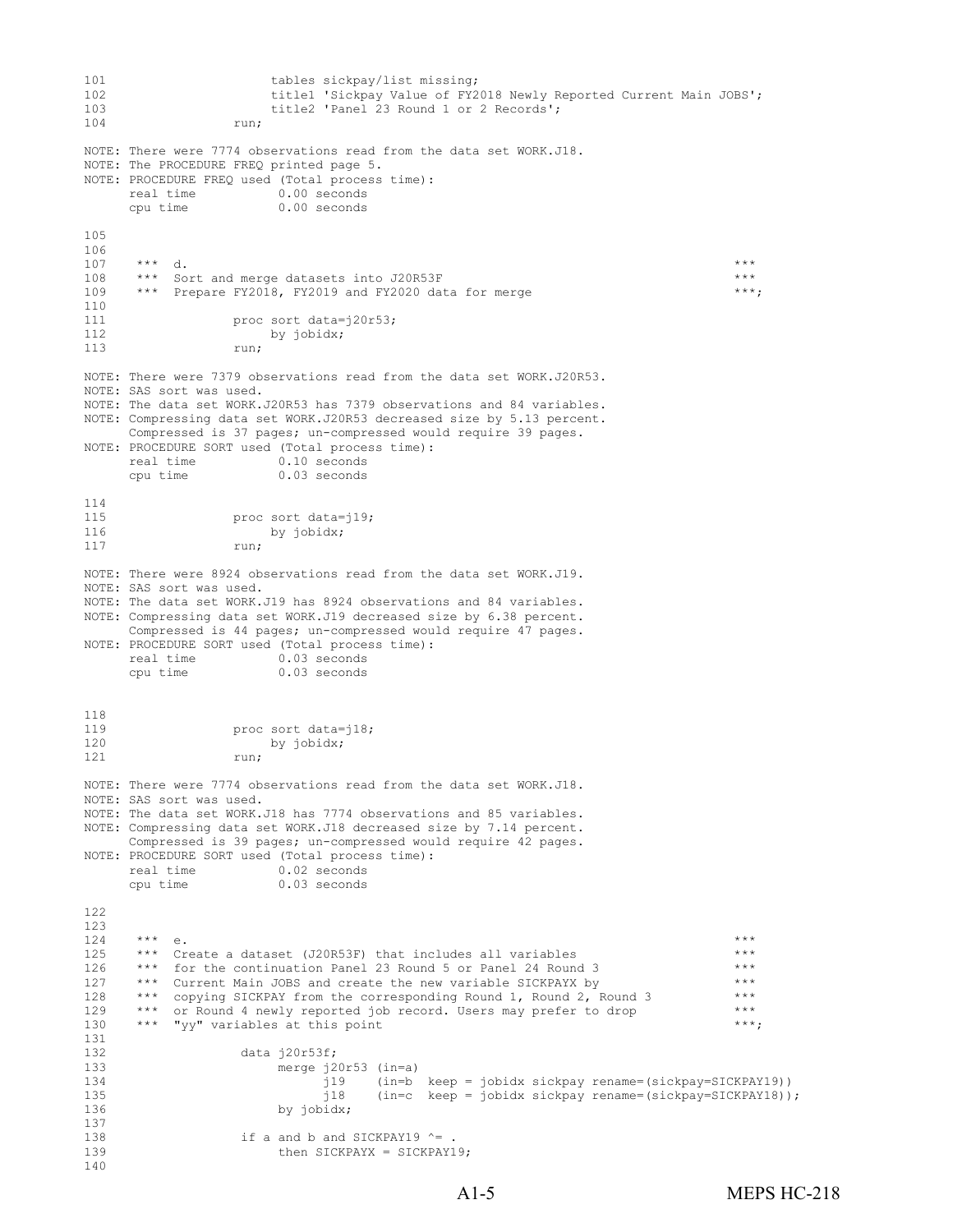| 141<br>142<br>143                      |                                                                                                                      | else if a and c and SICKPAY18 $^{\circ}$ = .<br>then SICKPAYX = SICKPAY18;                                                                                                                                                                                                                                                                                                                                                                  |  |
|----------------------------------------|----------------------------------------------------------------------------------------------------------------------|---------------------------------------------------------------------------------------------------------------------------------------------------------------------------------------------------------------------------------------------------------------------------------------------------------------------------------------------------------------------------------------------------------------------------------------------|--|
| 144<br>145                             | run;                                                                                                                 | if a and $(b$ or $c)$ ;                                                                                                                                                                                                                                                                                                                                                                                                                     |  |
|                                        |                                                                                                                      | NOTE: There were 7379 observations read from the data set WORK.J20R53.<br>NOTE: There were 8924 observations read from the data set WORK.J19.<br>NOTE: There were 7774 observations read from the data set WORK.J18.<br>NOTE: The data set WORK.J20R53F has 7377 observations and 87 variables.<br>NOTE: Compressing data set WORK.J20R53F decreased size by 5.00 percent.<br>Compressed is 38 pages; un-compressed would require 40 pages. |  |
| 146<br>147<br>148<br>149<br>150<br>151 | run;                                                                                                                 | proc freq data=j20r53f;<br>tables panel*rn*sickpay*sickpayx/list missing;<br>title1 'Diagnostic Post-Merge - Sickpay * Sickpayx';<br>title2 'Panel 23 Round 5 or Panel 24 Round 3 Continuation Current Main JOBS ';                                                                                                                                                                                                                         |  |
|                                        | NOTE: The PROCEDURE FREQ printed page 6.<br>NOTE: PROCEDURE FREO used (Total process time):<br>real time<br>cpu time | NOTE: There were 7377 observations read from the data set WORK.J20R53F.<br>0.01 seconds<br>0.01 seconds                                                                                                                                                                                                                                                                                                                                     |  |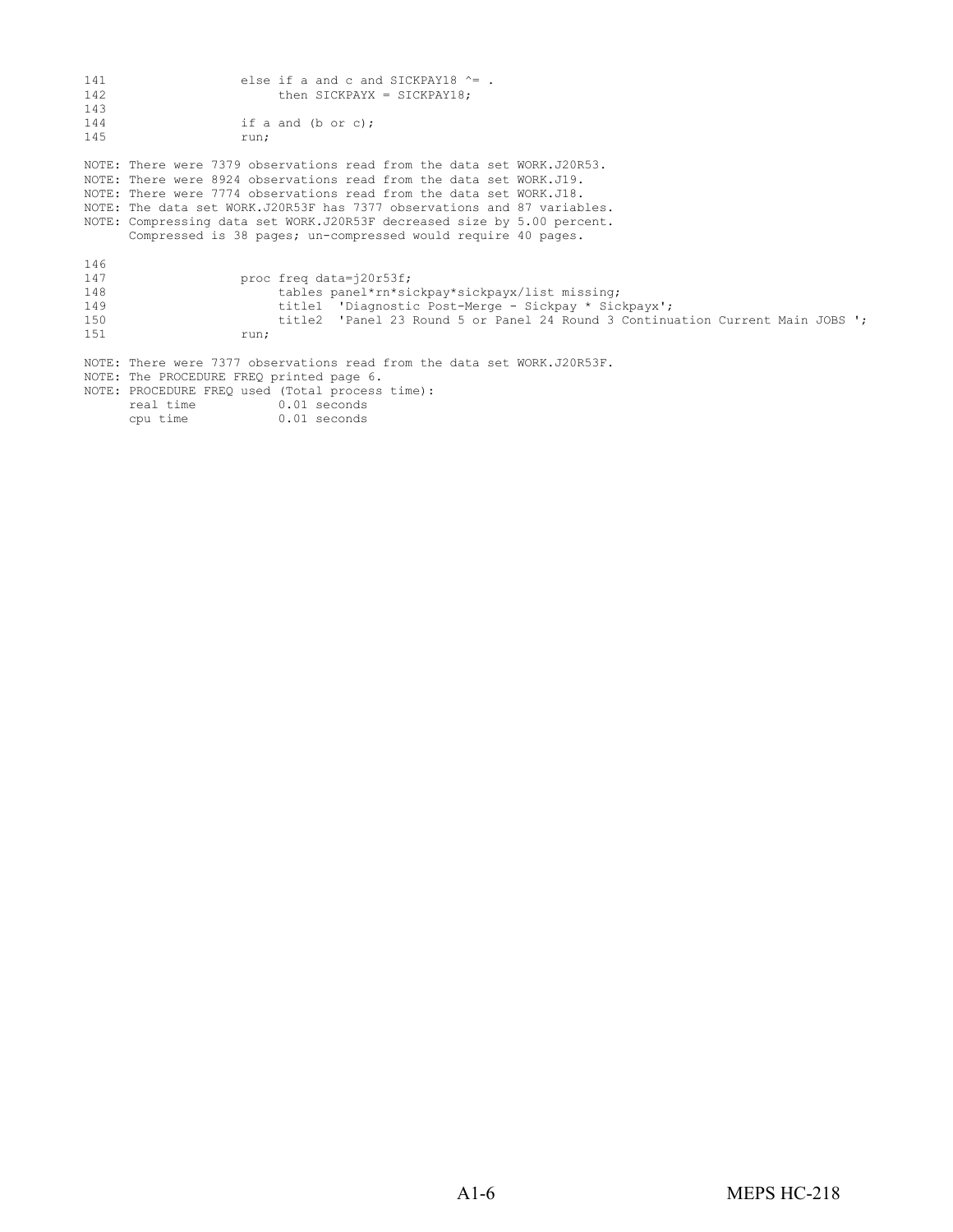## **Sample SAS Program Output**

| <b>Obs</b>     | <b>JOBIDX</b> | <b>PANEL</b> | <b>RN</b> | <b>ORIGRND</b> | <b>SUBTYPE</b> | <b>STILLAT</b> | <b>SICKPAY</b> |
|----------------|---------------|--------------|-----------|----------------|----------------|----------------|----------------|
|                | 2320019102205 | 23           | 5         | 2              |                |                | $-1$           |
|                | 2320019103207 | 23           | 5         | 3              | 1              |                | $-1$           |
| 3              | 2320019104204 | 23           | 5         |                | 1              |                | $-1$           |
| $\overline{4}$ | 2320022103106 | 23           | 5         | 3              | 1              |                | $-1$           |
| 5              | 2320024102102 | 23           | 5         |                | 1              |                | $-1$           |
| 6              | 2320027102103 | 23           | 5         |                |                |                | $-1$           |
|                | 2320028102108 | 23           | 5         | 4              | 1              |                | $-1$           |
| 8              | 2320032101101 | 23           | 5         |                | 1              |                | $-1$           |
| 9              | 2320032102102 | 23           | 5         | 1              | 1              |                | $-1$           |
| 10             | 2320035101102 | 23           | 5         |                | 1              |                | $-1$           |
| 11             | 2320038101101 | 23           | 5         |                |                |                | $-1$           |
| 12             | 2320041101102 | 23           | 5         | 4              | 1              |                | $-1$           |
| 13             | 2320043101101 | 23           | 5         |                |                |                | $-1$           |
| 14             | 2320043102102 | 23           | 5         | 1              | 1              |                | $-1$           |
| 15             | 2320045101104 | 23           | 5         | 4              |                |                | $-1$           |
| 16             | 2320045102103 | 23           | 5         | 2              | 1              |                | $-1$           |
| 17             | 2320050101101 | 23           | 5         |                | 1              |                | $-1$           |
| 18             | 2320051101101 | 23           | 5         |                |                |                | $-1$           |
| 19             | 2320057101101 | 23           | 5         |                | 1              |                | $-1$           |
| 20             | 2320057102103 | 23           | 5         | 2              |                |                | $-1$           |

## *Print Sample of Continuation Current Main JOBS Panel 23 Round 5 or Panel 24 Round 3 Records*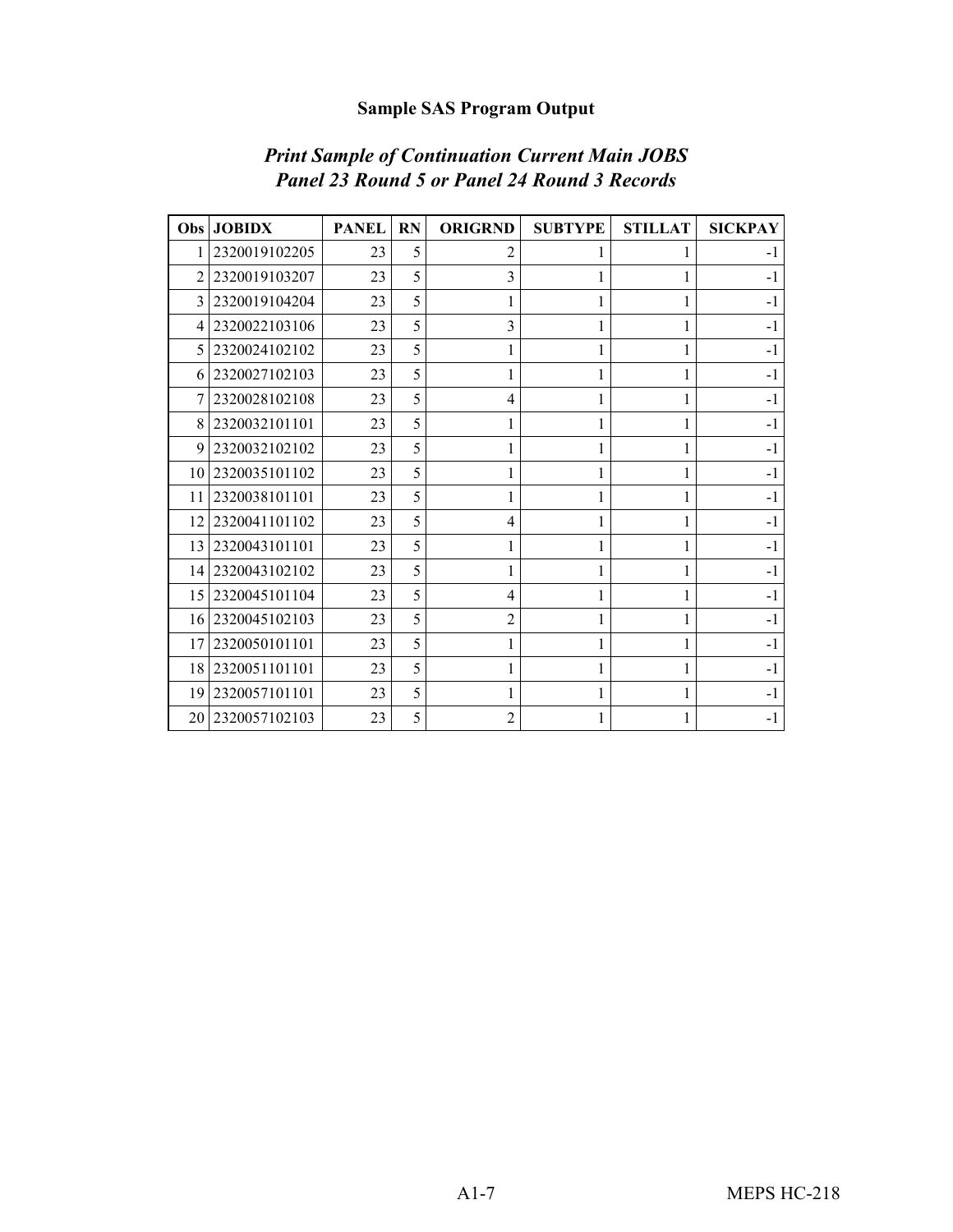### *Print Sample of Newly Reported Current Main JOBS Panel 23 Round 3 or 4 or Panel 24 Round 1 or 2 Records*

| Obs            | <b>JOBIDX</b>    | <b>PANEL</b> | <b>RN</b>      | <b>ORIGRND</b> | <b>SUBTYPE</b> | <b>STILLAT</b> | <b>SICKPAY</b> |
|----------------|------------------|--------------|----------------|----------------|----------------|----------------|----------------|
| 1              | 2320002101202    | 23           | 3              |                | 1              | $-1$           | 2              |
| $\mathfrak{D}$ | 2320002102102    | 23           | 4              | 4              | 1              | $-1$           | $\overline{c}$ |
| 3              | 2320006102201    | 23           | 4              | 4              | 1              | $-1$           | $\overline{2}$ |
| 4              | 2320019101103    | 23           | 3              | 3              | 1              | $-1$           | $\overline{c}$ |
| 5              | 2320019103207    | 23           | $\overline{3}$ | 3              | 1              | $-1$           | $\overline{2}$ |
| 6              | 2320022103106    | 23           | 3              | 3              | 1              | $-1$           | $\overline{c}$ |
| 7              | 2320028101105    | 23           | 3              | 3              | 1              | $-1$           | 1              |
| 8              | 2320028102108    | 23           | 4              | 4              | 1              | $-1$           |                |
| 9              | 2320028103107    | 23           | 3              | 3              | 1              | $-1$           | $\overline{c}$ |
| 10             | 2320034101104    | 23           | 3              | 3              | 1              | $-1$           | 1              |
| 11             | 2320034102105    | 23           | $\overline{3}$ | 3              | 1              | $-1$           | $\overline{2}$ |
| 12             | 2320034102108    | 23           | 4              | 4              | 1              | $-1$           | $\overline{2}$ |
| 13             | 2320034107107    | 23           | 3              | 3              | 1              | $-1$           | 1              |
| 14             | 2320036102103    | 23           | 4              | 4              | 1              | $-1$           | $\overline{2}$ |
| 15             | 2320041101102    | 23           | 4              | 4              | 1              | $-1$           | $\overline{c}$ |
| 16             | 2320045101104    | 23           | 4              | 4              | 1              | $-1$           |                |
| 17             | 2320069101103    | 23           | 3              | 3              | 1              | $-1$           | $-1$           |
| 18             | 2320074102103    | 23           | $\overline{3}$ | 3              | $\mathbf{1}$   | $-1$           | $\overline{2}$ |
| 19             | 2320091101104    | 23           | 4              | 4              | 1              | $-1$           |                |
|                | 20 2320102101102 | 23           | 3              | 3              |                | $-1$           |                |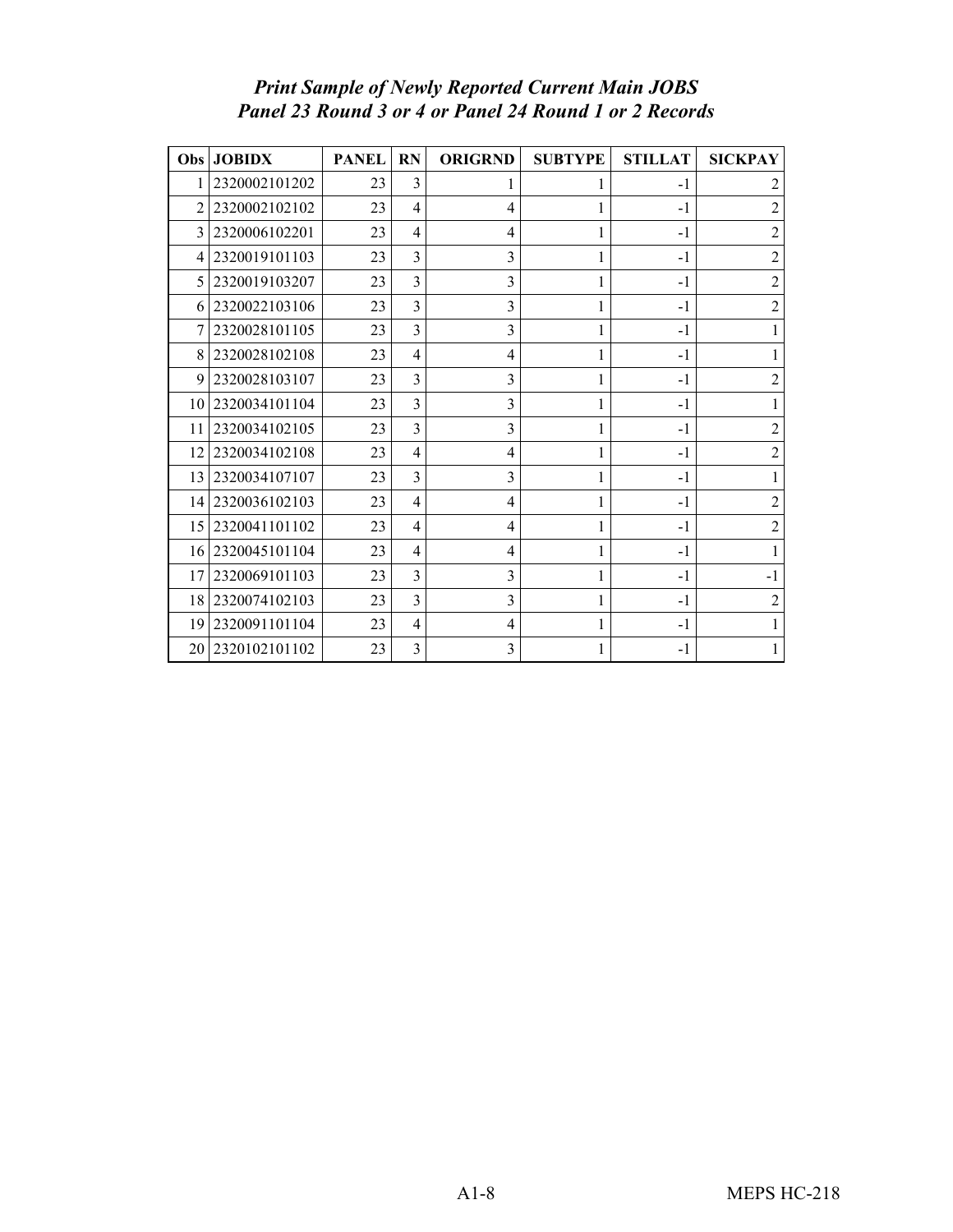#### *Sickpay Value of FY2019 Newly Reported Current Main JOBS Panel 23 Round 3 or 4 or Panel 24 Round 1 or 2 Records*

| <b>SICKPAY</b> | Frequency | Percent | <b>Cumulative</b><br>Frequency | Cumulative<br><b>Percent</b> |
|----------------|-----------|---------|--------------------------------|------------------------------|
| $-8$           | 276       | 3.09    | 276                            | 3.09                         |
| -7             | 14        | 0.16    | 290                            | 3.25                         |
| -1             | 1004      | 11.25   | 1294                           | 14.50                        |
|                | 4566      | 51.17   | 5860                           | 65.67                        |
|                | 3064      | 34.33   | 8924                           | 100.00                       |

## **HAS PAID SICK LEAVE THRU JOB**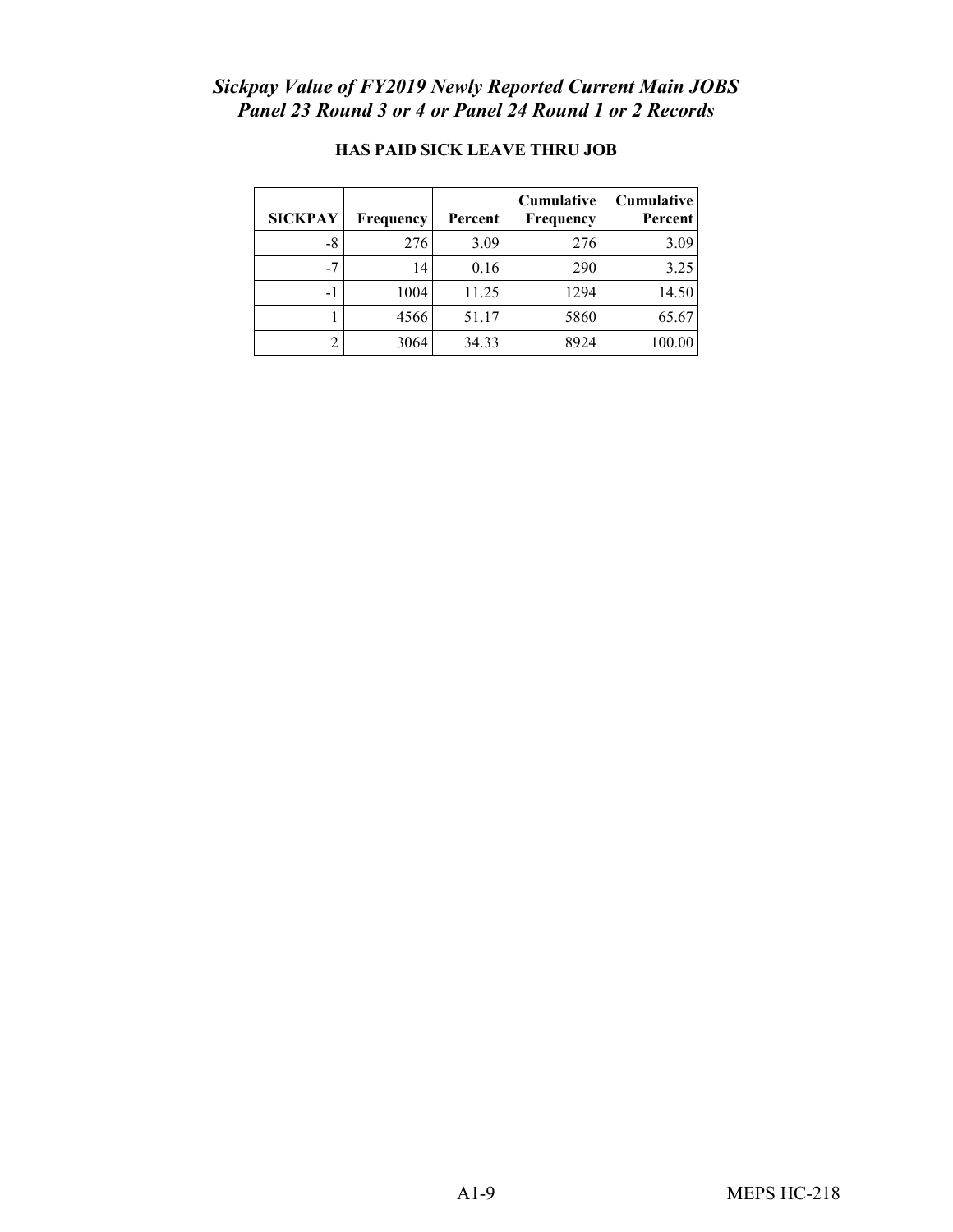| Obs            | <b>JOBIDX</b> | <b>PANEL</b> | <b>RN</b>      | <b>SUBTYPE</b> | <b>STILLAT</b> | <b>SICKPAY</b> |
|----------------|---------------|--------------|----------------|----------------|----------------|----------------|
| 1              | 2320002101201 | 23           | 1              | 1              | $-1$           | 2              |
| $\overline{2}$ | 2320002101203 | 23           | $\overline{2}$ | 1              | $-1$           | $\overline{2}$ |
| 3              | 2320002102101 | 23           | 1              | 1              | $-1$           | 1              |
| 4              | 2320003102102 | 23           | 1              | 1              | $-1$           | $-8$           |
| 5              | 2320008102101 | 23           | 1              | 1              | $-1$           | 1              |
| 6              | 2320019101101 | 23           | 1              | 1              | $-1$           | 1              |
| 7              | 2320019102203 | 23           | 1              | 1              | $-1$           | $\overline{2}$ |
| 8              | 2320019102205 | 23           | $\overline{2}$ | 1              | $-1$           | $-1$           |
| 9              | 2320019103201 | 23           | 1              | 1              | $-1$           | $\overline{2}$ |
| 10             | 2320019104204 | 23           | 1              | 1              | $-1$           | 1              |
| 11             | 2320022103103 | 23           | 1              | 1              | $-1$           | $\overline{2}$ |
| 12             | 2320022104104 | 23           | 1              | $\mathbf 1$    | $-1$           | $\overline{2}$ |
| 13             | 2320022104105 | 23           | $\overline{2}$ | 1              | $-1$           | 1              |
| 14             | 2320024102102 | 23           | 1              | 1              | $-1$           | 1              |
| 15             | 2320027102103 | 23           | 1              | 1              | $-1$           | 1              |
| 16             | 2320028102102 | 23           | 1              | 1              | $-1$           | $\overline{2}$ |
| 17             | 2320032101101 | 23           | 1              | 1              | $-1$           | 1              |
| 18             | 2320032102102 | 23           | 1              | 1              | $-1$           | 1              |
| 19             | 2320034101101 | 23           | 1              | 1              | $-1$           | 1              |
| 20             | 2320034102102 | 23           | 1              | 1              | $-1$           | $\overline{2}$ |

### *Print Sample of Newly Reported Current Main JOBS Panel 23 Round 1 or 2 Records*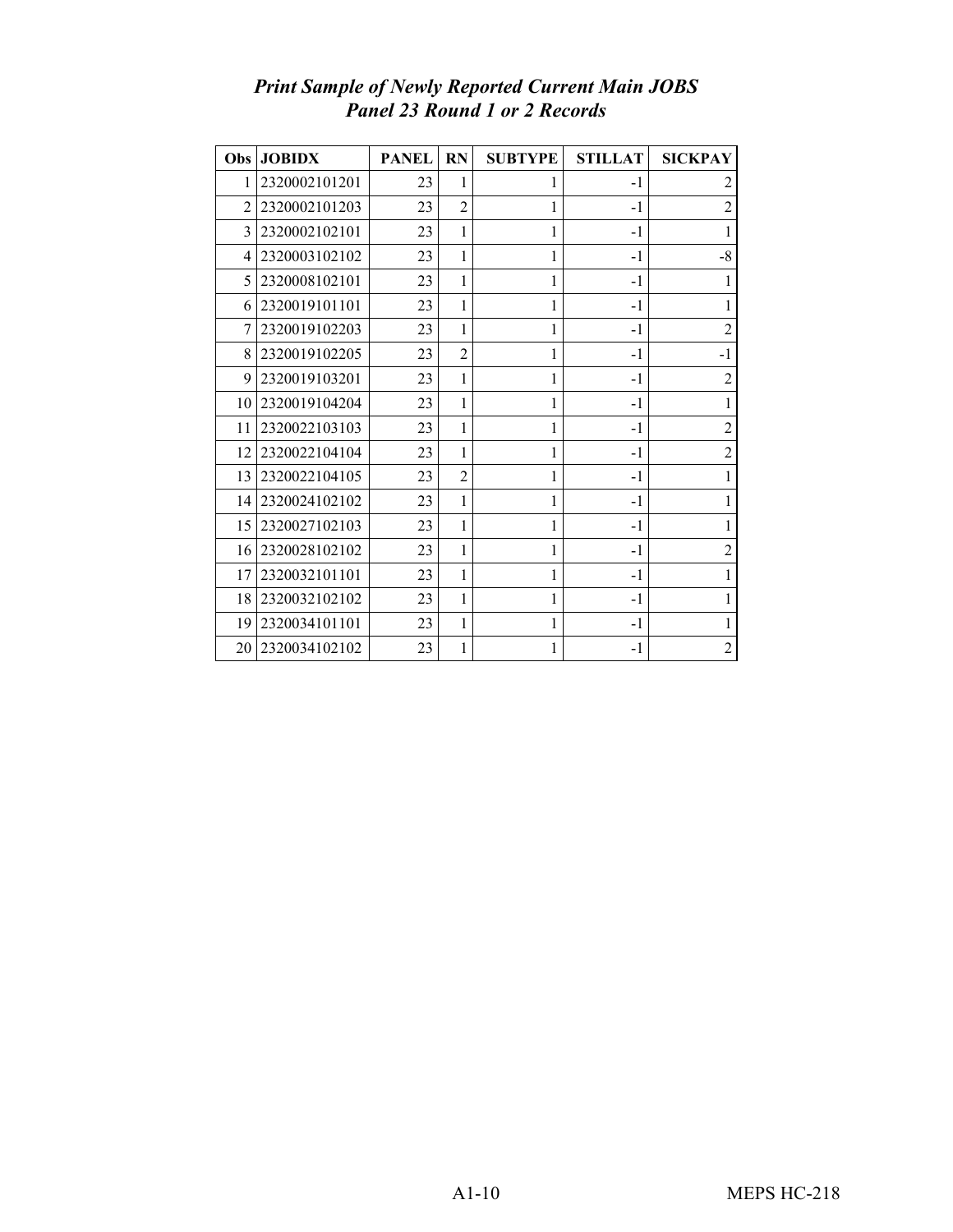## *Sickpay Value of FY2018 Newly Reported Current Main JOBS Panel 23 Round 1 or 2 Records*

| <b>SICKPAY</b> | Frequency | Percent | Cumulative<br><b>Frequency</b> | <b>Cumulative</b><br>Percent |
|----------------|-----------|---------|--------------------------------|------------------------------|
| -8             | 246       | 3.16    | 246                            | 3.16                         |
| -7             | 18        | 0.23    | 264                            | 3.40                         |
|                | 921       | 11.85   | 1185                           | 15.24                        |
|                | 4066      | 52.30   | 5251                           | 67.55                        |
|                | 2523      | 32.45   | 7774                           | 100.00                       |

### **HAS PAID SICK LEAVE THRU JOB**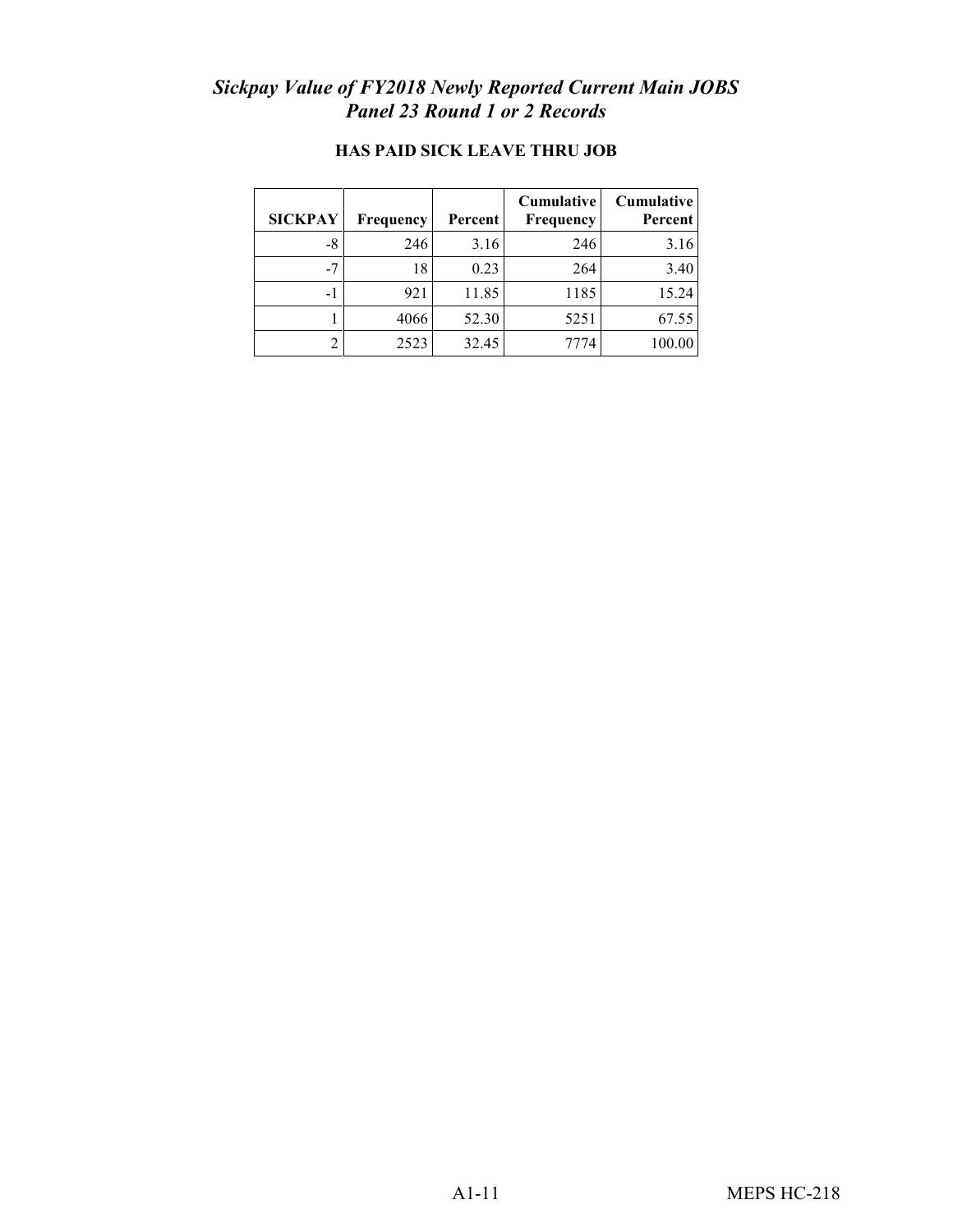| <b>PANEL</b> | <b>RN</b> | <b>SICKPAY</b> | <b>SICKPAYX</b> | Frequency | Percent | <b>Cumulative</b><br>Frequency | <b>Cumulative</b><br>Percent |
|--------------|-----------|----------------|-----------------|-----------|---------|--------------------------------|------------------------------|
| 23           | 5         | $-1$           | $-8$            | 94        | 1.27    | 94                             | 1.27                         |
| 23           | 5         | $-1$           | $-7$            | 10        | 0.14    | 104                            | 1.41                         |
| 23           | 5         | $-1$           | $-1$            | 458       | 6.21    | 562                            | 7.62                         |
| 23           | 5         | $-1$           |                 | 1969      | 26.69   | 2531                           | 34.31                        |
| 23           | 5         | $-1$           | $\overline{2}$  | 983       | 13.33   | 3514                           | 47.63                        |
| 24           | 3         | $-1$           | $-8$            | 73        | 0.99    | 3587                           | 48.62                        |
| 24           | 3         | $-1$           | $-7$            | 5         | 0.07    | 3592                           | 48.69                        |
| 24           | 3         | $-1$           | $-1$            | 517       | 7.01    | 4109                           | 55.70                        |
| 24           | 3         | $-1$           |                 | 2254      | 30.55   | 6363                           | 86.25                        |
| 24           | 3         | $-1$           | 2               | 1014      | 13.75   | 7377                           | 100.00                       |

## *Diagnostic Post-Merge - Sickpay \* Sickpayx Panel 23 Round 5 or Panel 24 Round 3 Continuation Current Main JOBS*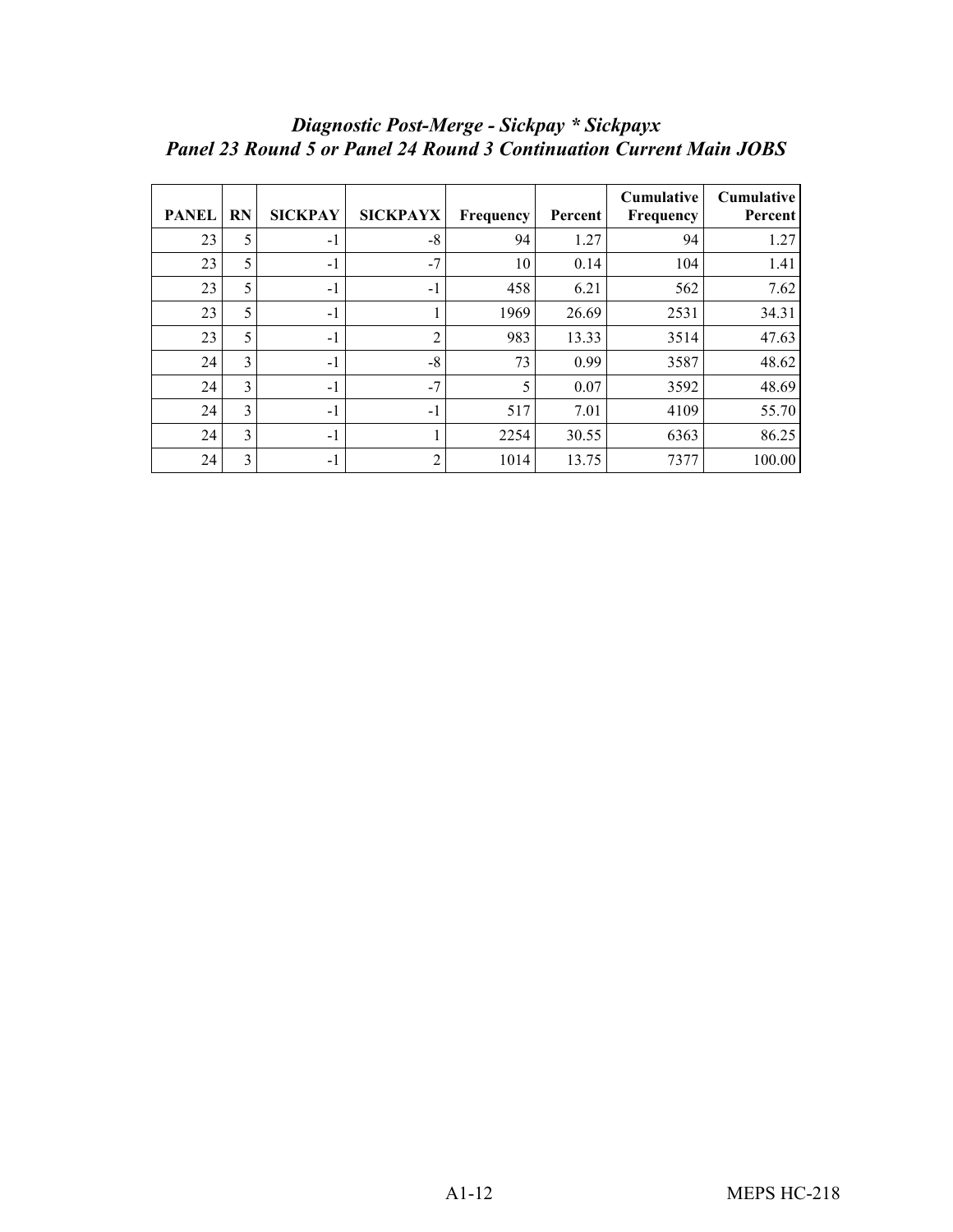# <span id="page-53-0"></span>Appendix 2 Sample Stata Program

#### **Convert SAS Datasets to .dat Files**

#### **Sample SAS Program**

libname jobs18 "c:\mydata\jobs18"; libname jobs19 "c:\mydata\jobs19"; libname jobs20 "c:\mydata\jobs20"; proc export data=jobs18.jobs18 outfile= jobs18.dta; run; proc export data=jobs19.jobs19 outfile= jobs19.dta; run; proc export data=jobs20.jobs20 outfile= jobs20.dta; run;

#### **Sample Convert SAS Program Log**

```
1 libname jobs18 "c:\mydata\jobs18";
NOTE: Libref JOBS18 was successfully assigned as follows: 
      Engine:
       Physical Name: c:\mydata\jobs18 
2 libname jobs19 "c:\mydata\jobs19";
NOTE: Libref JOBS19 was successfully assigned as follows: 
       Engine: V9 
Physical Name: c:\mydata\jobs19<br>3 1ibname jobs20 "c:\myda
           libname jobs20 "c:\mydata\jobs20";
NOTE: Libref JOBS20 was successfully assigned as follows: 
      Engine:
      Physical Name: c:\mydata\jobs20
\frac{4}{5}5 proc export data=jobs18.jobs18 outfile=<br>5 contratations18\iobs18 dta":
5 ! "c:\mydata\josh18\josh18.dta";
            6 run;
NOTE: The export data set has 53323 observations and 85 variables.
NOTE: "c:\mydata\jobs18\jobs18.dta" file was successfully created.
NOTE: PROCEDURE EXPORT used (Total process time):<br>real time 3.71 seconds
      real time 3.71 seconds<br>cpu time 0.29 seconds
                             0.29 seconds
\frac{7}{8}8 proc export data=jobs19.jobs19 outfile=<br>8 l "c:\mydata\iobs19\iobs19 dta";
8 ! "c:\mydata\jobs19\jobs19.dta";
            run:
NOTE: The export data set has 50334 observations and 84 variables.
NOTE: "c:\mydata\jobs19\jobs19.dta" file was successfully created.
NOTE: PROCEDURE EXPORT used (Total process time):<br>real time 3.01 seconds
      real time 3.01 seconds<br>cpu time 0.20 seconds
                              0.20 seconds
\begin{array}{c} 10 \\ 11 \end{array}11 proc export data=jobs20.jobs20 outfile=<br>11 : "c:\mydata\jobs20\jobs20.dta";
11 \text{! "c:\mydata\jobs20\jobs20.dat"};run;
NOTE: The export data set has 47776 observations and 84 variables.
NOTE: "c:\mydata\jobs20\jobs20.dta" file was successfully created.
NOTE: PROCEDURE EXPORT used (Total process time):
      real time 2.96 seconds<br>cou time 0.20 seconds
                              0.20 seconds
```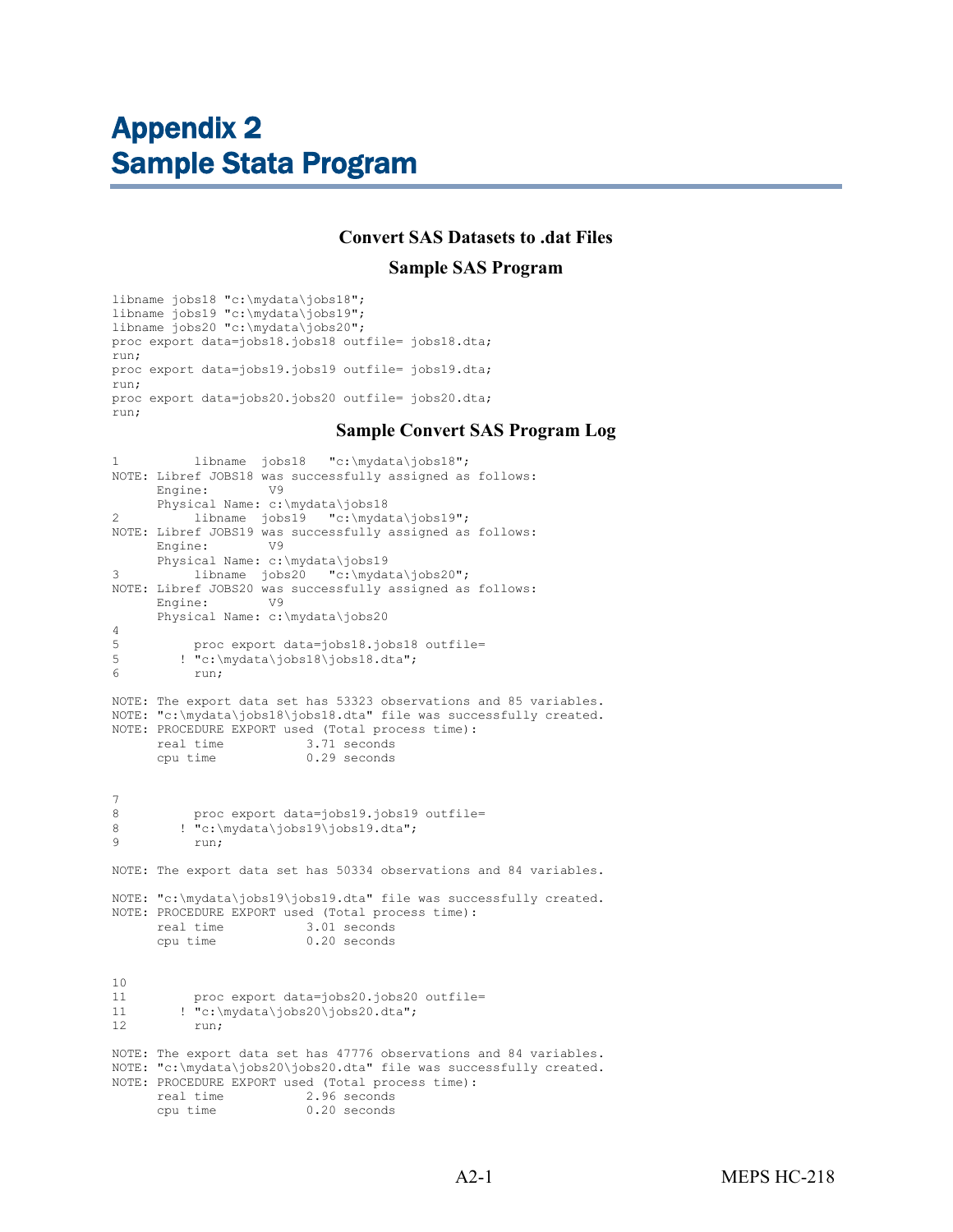#### **Sample Stata Program**

\*#delimit ; set linesize 100 log using "c:\mydata\APPdofile.log", replace ----------------------------------------------------------------------------------- \*a. Select continuing Panel 23 Round 5 or Panel 24 Round 3 Current Main JOBS (SUBTYPE=1, STILLAT=1) from the FY 2020 JOBS file \* and print selected variables from the first 20 observations ---------------------------------------------------------------------------------- use "c:\mydata\jobs20.dta", clear format PANEL SUBTYPE STILLAT SICKPAY %3.0f keep if (PANEL==23 & RN==5 & ORIGRND < 5 & SUBTYPE==1 & STILLAT==1 & SICKPAY==-1) | (PANEL==24 & RN==3 & ORIGRND < 3 & SUBTYPE==1 & STILLAT==1 & SICKPAY==-1) -------------------------------------------------------------------------- \*Print Sample of Continuation P23 R5 and P24 R3 Current Main Job Records ------------------------------------------------------------------------- asdoc list JOBIDX PANEL RN ORIGRND SUBTYPE STILLAT SICKPAY if  $_n<=20$ , font(arial) fs(8) separator(0) noobs, save(stata output.doc) title(Print Sample of Continuation P23 R5 or P24 R3 Records) sort JOBIDX save "c:\mydata\j20.dta", replace ---------------------------------------------------------------------------------- \*b. Select newly reported Panel 23 or Panel 24 Current Main JOBS records from the FY 2019 JOBS file and print selected variables from the first 20 observations. --------------------------------------------------------------------------------- use "c:\mydata\jobs19.dta", clear format PANEL SUBTYPE STILLAT SICKPAY %3.0f keep if ((PANEL==23 & (RN==3 | RN==4) ) | (PANEL==24 & (RN==1 | RN==2))) & SUBTYPE==1 & STILLAT==-1 ----------------------------------------------------------------------- \*Print Sample of Newly Reported P23 R3 or 4 and P24 R1 or 2 Records ---------------------------------------------------------------------- asdoc list JOBIDX PANEL RN ORIGRND SUBTYPE STILLAT SICKPAY if \_n<=20, font(arial) fs(8) separator(0) noobs, save(stata output.doc) title(Print Sample of Newly Reported P23 R3 or 4 and P24 R1 or 2 Records) sort JOBIDX rename SICKPAY SICKPAY19 keep JOBIDX SICKPAY19 save "c:\mydata\j19.dta", replace ------------------------------------------------------------------------ \*Sickpay Value of FY2019 P23 R3 or 4 and P24 R1 or 2 Newly Reported CMJs ----------------------------------------------------------------------- asdoc tabulate SICKPAY19, font(arial) fs(8), save(stata output.doc) title(Sickpay Value of FY2019 P23 R3 or 4 and P24 R 1 or 2 Newly Reported CMJs)

-----------------------------------------------------------------------------------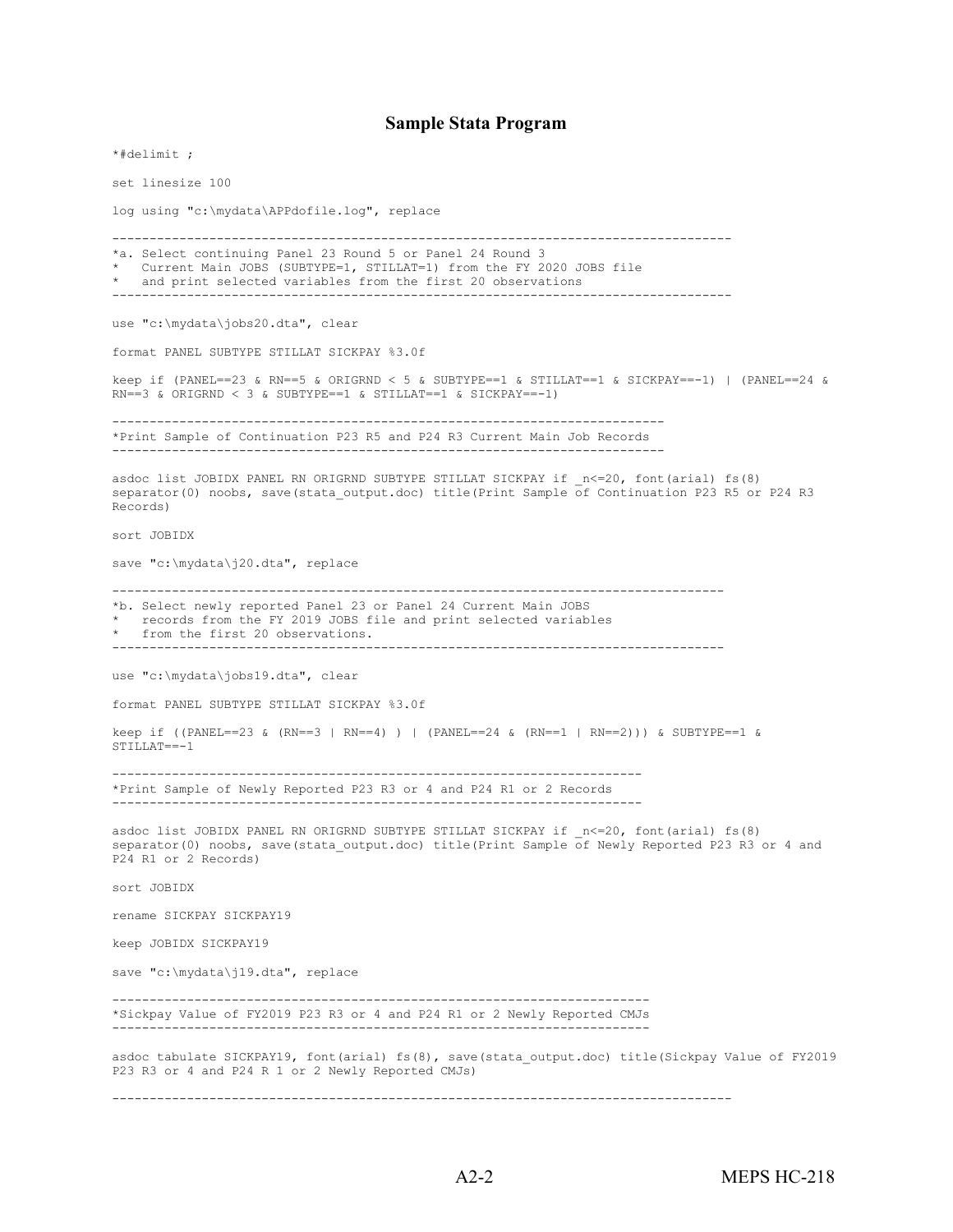\*c. Select newly reported Panel 23 Current Main JOBS records from \* the FY 2018 JOBS file and print selected variables from the \* first 20 observations. --------------------------------------------------------------------------------- use "c:\mydata\jobs18.dta", clear format PANEL SUBTYPE STILLAT SICKPAY %3.0f keep if PANEL==23 & (RN==1 | RN==2) & SUBTYPE==1 & STILLAT==-1 ------------------------------------------------------------------- \*Print Sample of Newly Reported P23 R1 or 2 Records ------------------------------------------------------------------ asdoc list JOBIDX PANEL RN SUBTYPE STILLAT SICKPAY if  $n<=20$ , font(arial) fs(8) separator(0) noobs, save(stata output.doc) title(Print Sample of Newly Reported P23 R1 or 2 Records) ------------------------------------------------------------------- \*Sickpay Value of FY2018 P23 R1 or 2 Newly Reported CMJs ------------------------------------------------------------------ sort JOBIDX rename SICKPAY SICKPAY18 keep JOBIDX SICKPAY18 save "c:\mydata\j18.dta", replace asdoc tabulate SICKPAY18, font(arial) fs(8), save(stata output.doc) title(Sickpay Value of FY2018 P23 R1 or 2 Newly Reported CMJs) ---------------------------------------------------------------------------------- \*d. Create a dataset (J20R53F) that includes all variables for the continuation Panel 23 Round 5 or Panel 24 Round 3 Current Main JOBS and create the new variable SICKPAYX by copying SICKPAY from the corresponding Round 1, Round 2, \* Round 3, or Round 4 newly reported job record. --------------------------------------------------------------------------------- use "c:\mydata\j20.dta", clear merge 1:m JOBIDX using "c:\mydata\j19.dta", generate(matchvar19) gen SICKPAYX = . keep if matchvar19 ==  $1 \mid$  matchvar19 == 3 replace SICKPAYX = SICKPAY19 if SICKPAY19 != . merge 1:m JOBIDX using "c:\mydata\j18.dta", generate(matchvar18) keep if matchvar18 ==  $3$  | matchvar19 ==  $3$ replace SICKPAYX = SICKPAY18 if SICKPAY19 == . save "c:\mydata\j20r53f.dta", replace ------------------------------------------------------- \* Diagnostic Post-Merge - Sickpay \* Sickpayx \* Continuation P23 R5 and P24 R3 Current Main Jobs Only ------------------------------------------------------ asdoc tabulate SICKPAY SICKPAYX, save(stata\_output.doc) font(arial) fs(8) title(Diagnostic Post-Merge - Sickpay \* Sickpayx) log close ------------------------------------------------------------------------------------------------- ---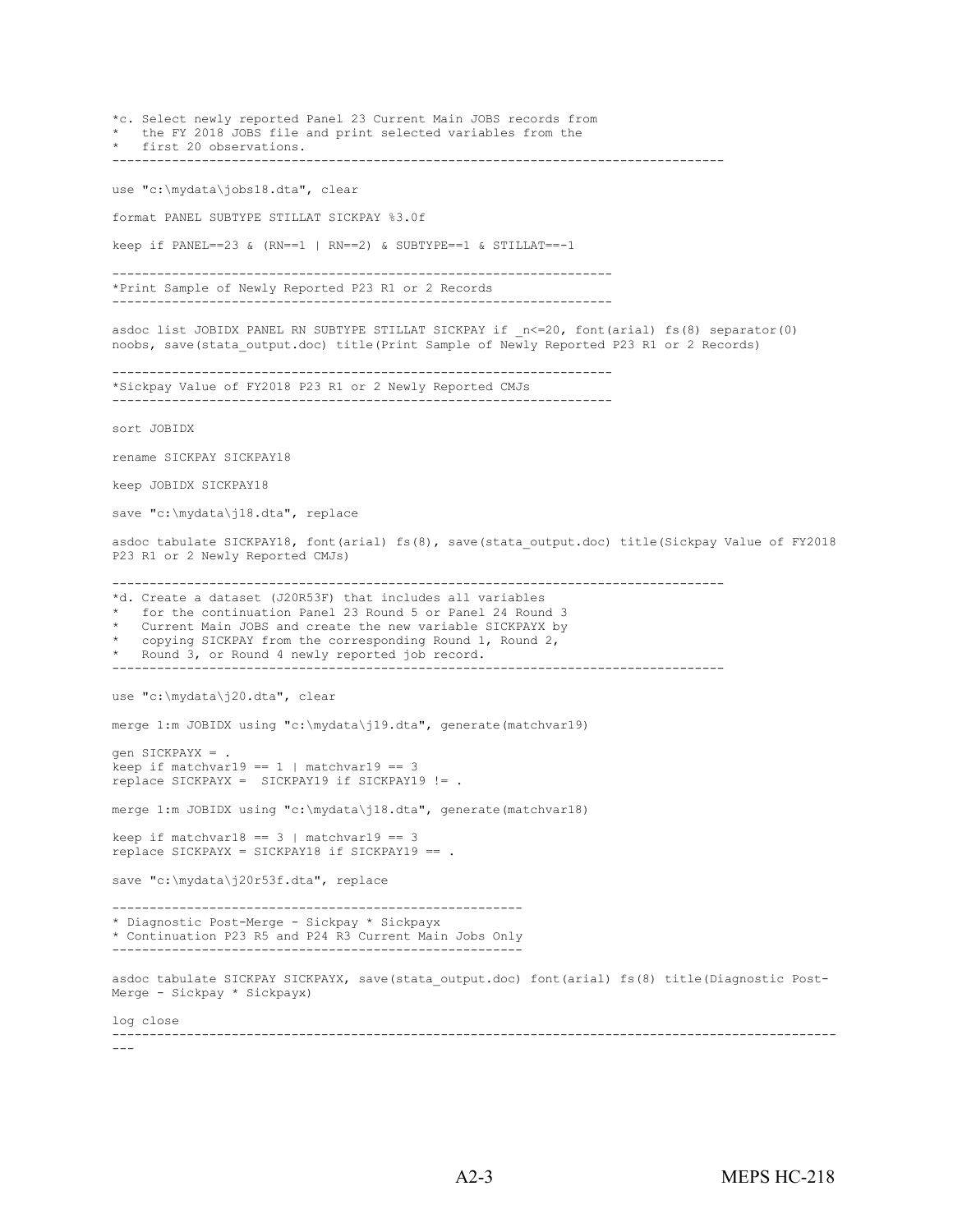```
-------------------------------------------------------------------------------------------------
---
name: <unnamed>
log: c:\mydata\APPdofile.log
log type: text
. 
. -----------------------------------------------------------------------------------
. *a. Select continuing Panel 23 Round 5 or Panel 24 Round 3
. * Current Main JOBS (SUBTYPE=1, STILLAT=1) from the FY 2020 JOBS file
. * and print selected variables from the first 20 observations
. -----------------------------------------------------------------------------------
. 
. use "c:\mydata\jobs20.dta", clear
. 
. format PANEL SUBTYPE STILLAT SICKPAY %3.0f
. 
. keep if (PANEL==23 & RN==5 & ORIGRND < 5 & SUBTYPE==1 & STILLAT==1 & SICKPAY==-1) | (PANEL==24 
& R
> N==3 & ORIGRND < 3 & SUBTYPE==1 & STILLAT==1 & SICKPAY==-1)
(40,397 observations deleted)
. 
. -------------------------------------------------------
. *Print Sample of Continuation P23 R5 and P24 R3 Records
   . -------------------------------------------------------
. 
. asdoc list JOBIDX PANEL RN ORIGRND SUBTYPE STILLAT SICKPAY if _n<=20, font(arial) fs(8) 
separator(
> 0) noobs, save(stata output.doc) title(Print Sample of Continuation P23 R5 or P24 R3 Records)
(File stata output.doc already exists, option append was assumed)
. 
. sort JOBIDX
. 
. save "c:\mydata\j20.dta", replace 
file c:\mydata\j20.dta saved
. 
. 
         . ---------------------------------------------------------------------------------
.*b. Select newly reported Panel 23 or Panel 24 Current Main JOBS 
.* records from the FY 2019 JOBS file and print selected variables<br>
* from the first 20 observations
    from the first 20 observations.
. ---------------------------------------------------------------------------------
. 
. use "c:\mydata\jobs19.dta", clear
. 
. format PANEL SUBTYPE STILLAT SICKPAY %3.0f
. 
. keep if ((PANEL==23 & (RN==3 | RN==4) ) | (PANEL==24 & (RN==1 | RN==2))) & SUBTYPE==1 & 
STILLAT==- 
> 1 
(41,410 observations deleted)
. 
. -------------------------------------------------------------------
. *Print Sample of Newly Reported P23 R3 or 4 and P24 R1 or 2 Records
. -------------------------------------------------------------------
. 
. asdoc list JOBIDX PANEL RN ORIGRND SUBTYPE STILLAT SICKPAY if _n<=20, font(arial) fs(8) 
separator(
> 0) noobs, save(stata_output.doc) title(Print Sample of Newly Reported P23 R3 or 4 and P24 R1 or 
\mathcal{P}> Records)
```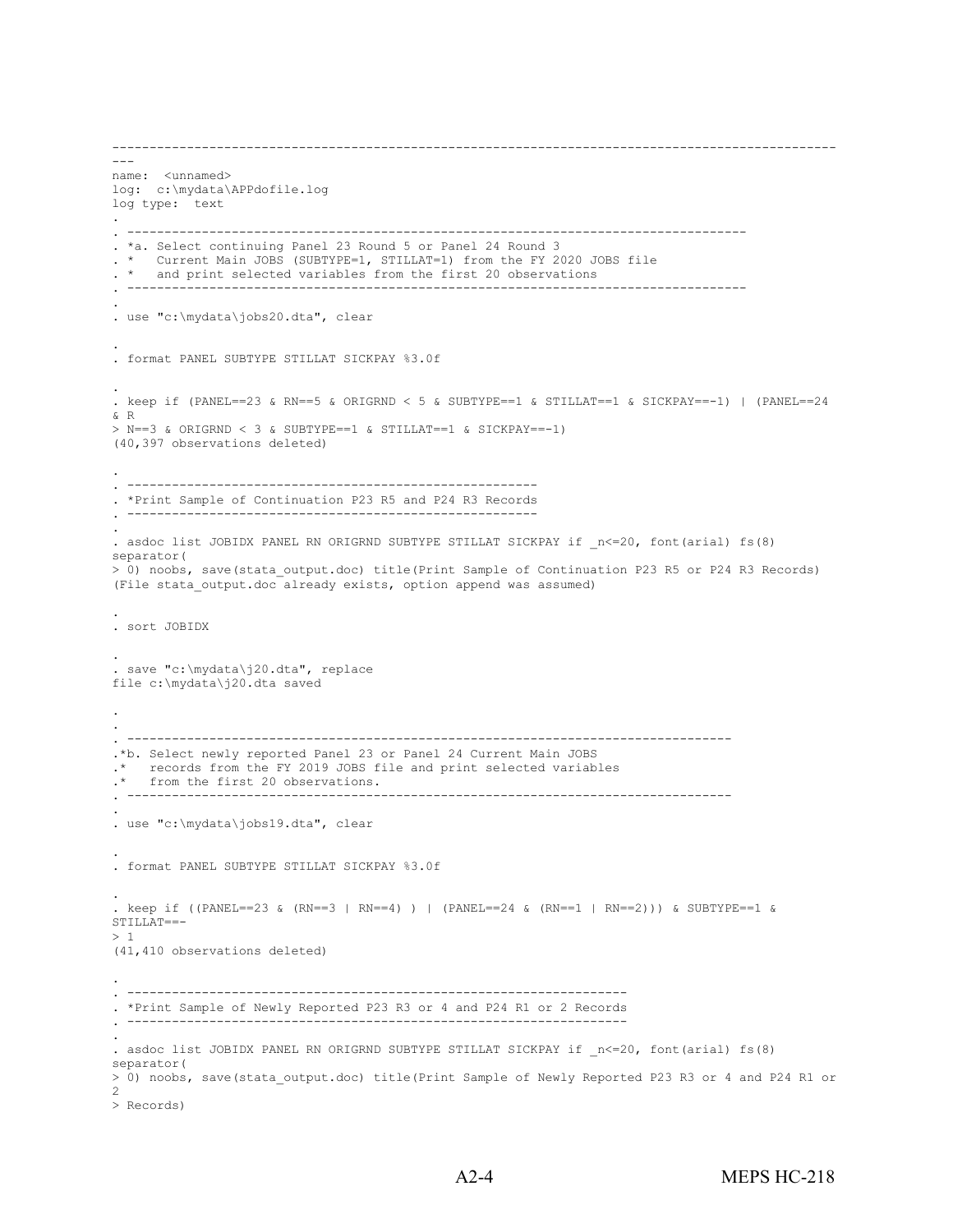```
(File stata output.doc already exists, option append was assumed)
. 
. sort JOBIDX
. 
. rename SICKPAY SICKPAY19
. 
. keep JOBIDX SICKPAY19
. 
. save "c:\mydata\j19.dta", replace 
file c:\mydata\j19.dta saved
. 
. ------------------------------------------------------------------------
. *Sickpay Value of FY2019 P23 R3 or 4 and P24 R1 or 2 Newly Reported CMJs
. ------------------------------------------------------------------------
. 
. asdoc tabulate SICKPAY19, font(arial) fs(8), save(stata output.doc) title(Sickpay Value of
FY2019 
> P23 R3 or 4 and P24 R 1 or 2 Newly Reported CMJs)
(File stata output.doc already exists, option append was assumed)
. 
. 
.----------------------------------------------------------------------------------
.*c. Select newly reported Panel 23 Current Main JOBS records from<br>* the FY 2018 JOBS file and print selected variables from the
.* the FY 2018 JOBS file and print selected variables from the 
.* first 20 observations. 
.----------------------------------------------------------------------------------
. 
. use "c:\mydata\jobs18.dta", clear
. 
. format PANEL SUBTYPE STILLAT SICKPAY %3.0f
. 
. keep if PANEL=-23 & (RN=-1 | RN=-2) & SUBTYPE=-1 & STILLAT=-1(45,549 observations deleted)
. 
. ---------------------------------------------------
. *Print Sample of Newly Reported P23 R1 or 2 Records
. ---------------------------------------------------
. 
. asdoc list JOBIDX PANEL RN SUBTYPE STILLAT SICKPAY if _n<=20, font(arial) fs(8) separator(0) 
noobs
>, save(stata output.doc) title(Print Sample of Newly Reported P23 R1 or 2 Records)
(File stata output.doc already exists, option append was assumed)
. 
. --------------------------------------------------------
. *Sickpay Value of FY2018 P23 R1 or 2 Newly Reported CMJs
. --------------------------------------------------------
. 
. sort JOBIDX
. 
. rename SICKPAY SICKPAY18
. 
. keep JOBIDX SICKPAY18
. 
. save "c:\mydata\j18.dta", replace 
file c:\mydata\j18.dta saved
```
.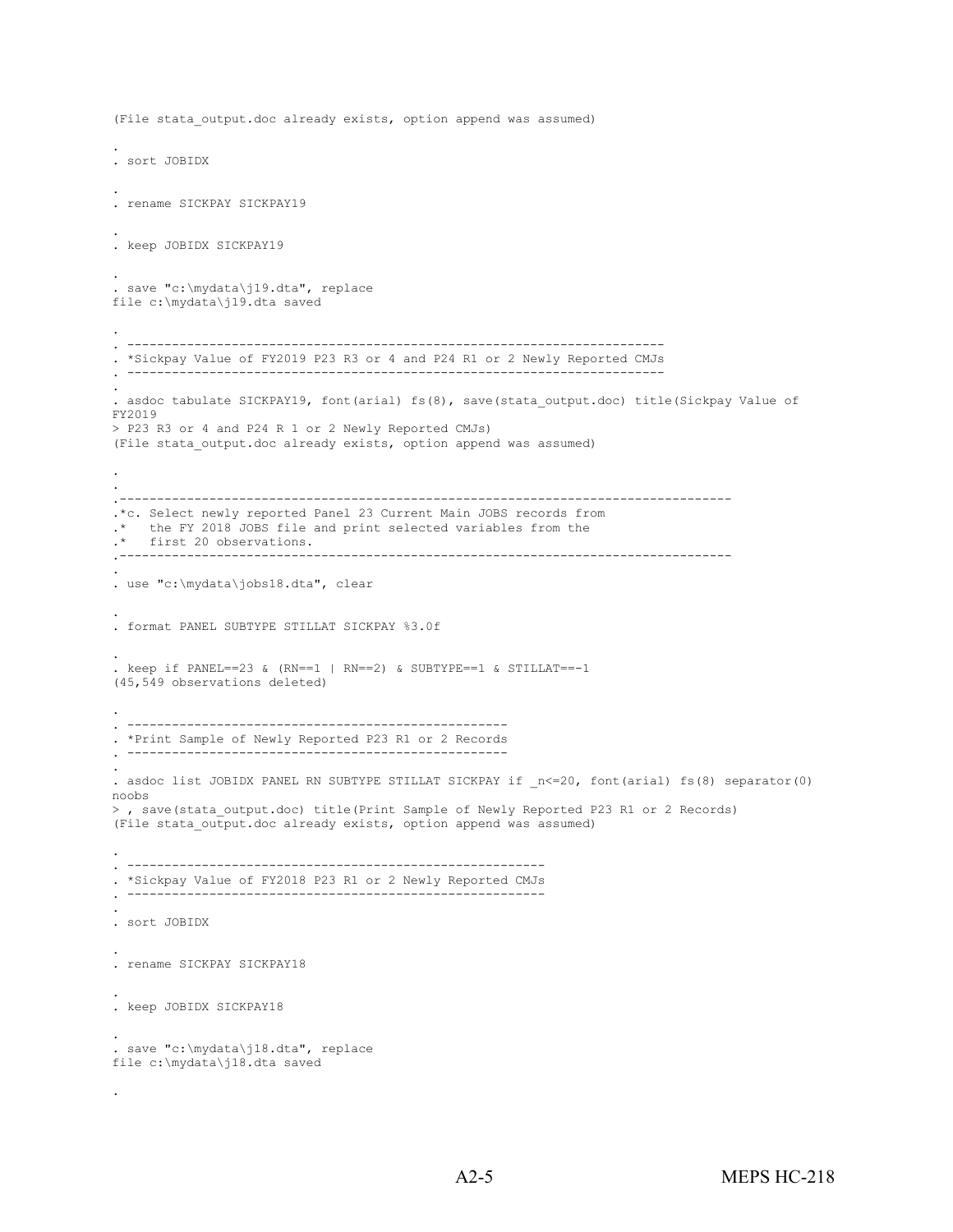```
. asdoc tabulate SICKPAY18, font(arial) fs(8), save(stata output.doc) title(Sickpay Value of
FY2018 
> P23 R1 or 2 Newly Reported CMJs)
(File stata output.doc already exists, option append was assumed)
. 
. 
. -----------------------------------------------------------------------------------
.*d. Create a dataset (J20R53F) that includes all variables
    for the continuation Panel 23 Round 5 or Panel 24 Round 3
.* Current Main JOBS and create the new variable SICKPAYX by
.* copying SICKPAY from the corresponding Round 1, Round 2,
.* Round 3, or Round 4 newly reported job record.
.----------------------------------------------------------------------------------. 
. use "c:\mydata\j20.dta", clear
. 
. merge 1:m JOBIDX using "c:\mydata\j19.dta", generate(matchvar19)
   Result # of obs. -----------------------------------------
   not matched<br>from master
        from master 2,785 (matchvar19==1)
        from using 4,330 (matchvar19==2)
   matched 4,594 (matchvar19==3)
          -----------------------------------------
. 
. gen SICKPAYX = . 
(11,709 missing values generated)
. keep if matchvar19 == 1 | matchvar19 == 3
(4,330 observations deleted)
. replace SICKPAYX = SICKPAY19 if SICKPAY19 != .
(4,594 real changes made)
. 
. merge 1:m JOBIDX using "c:\mydata\j18.dta", generate(matchvar18)
   Result # of obs.-----------------------------------------
   not matched<br>from master
       from master <br>from using the set of the 4,989 (matchvar18==2)
                                      4,989 (matchvar18==2)
   matched 2,785 (matchvar18==3)
         -----------------------------------------
. 
. keep if matchvar18 == 3 | matchvar19 == 3(4,991 observations deleted)
. replace SICKPAYX = SICKPAY18 if SICKPAY19 == .
(2,783 real changes made)
. 
. 
. save "c:\mydata\j20r53f.dta", replace 
file c:\mydata\j20r53f.dta saved
. 
. 
. -------------------------------------------------------
. * Diagnostic Post-Merge - Sickpay * Sickpayx
. * Continuation P23 R5 and P24 R3 Current Main Jobs Only
. -------------------------------------------------------
. 
. asdoc tabulate SICKPAY SICKPAYX, save(stata_output.doc) font(arial) fs(8) title(Diagnostic 
Post-Me
> rge - Sickpay * Sickpayx)
```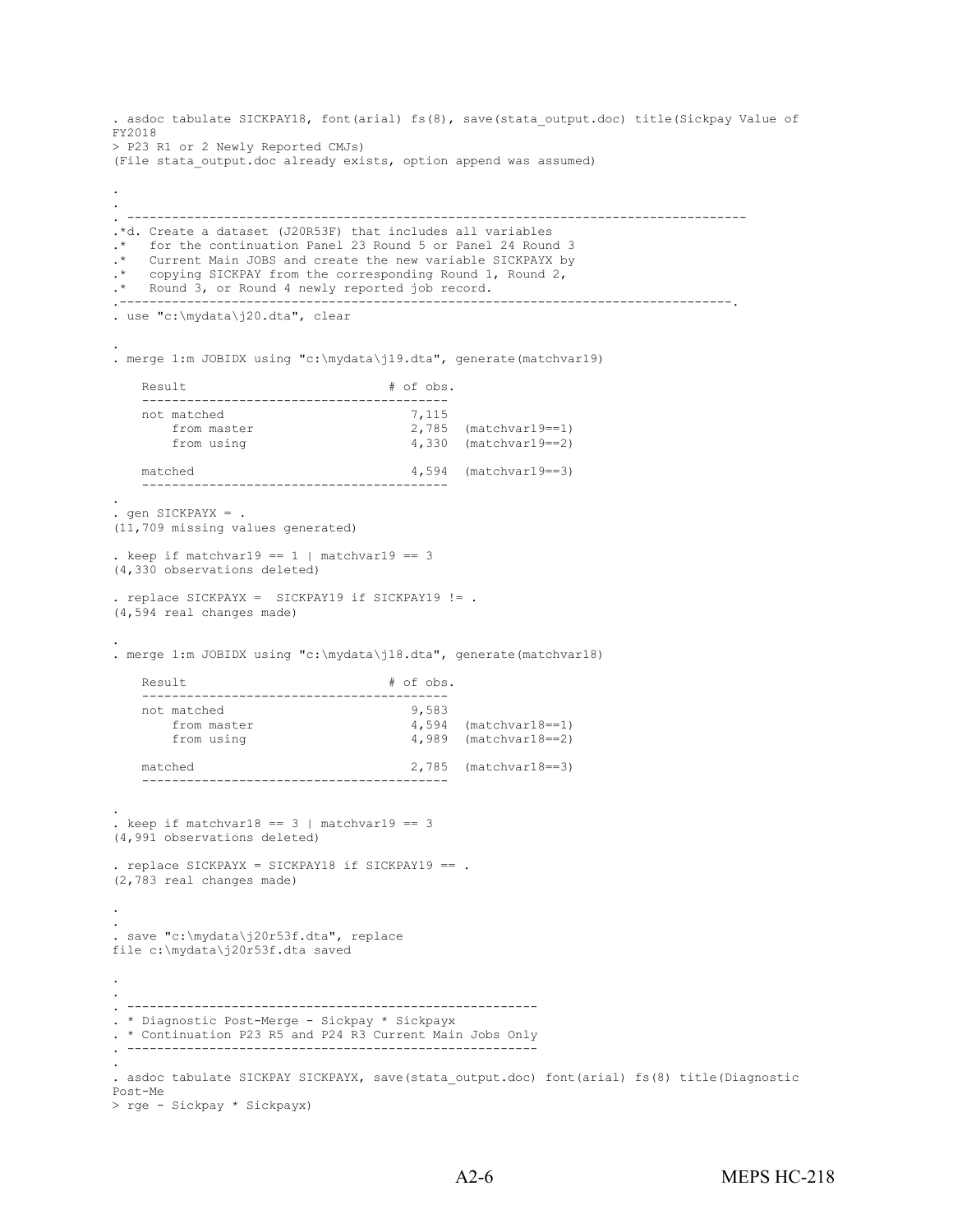(File stata output.doc already exists, option append was assumed)

. . log close name: <unnamed> log: c:\mydata\APPdofile.log log type: text -------------------------------------------------------------------------------------------------

---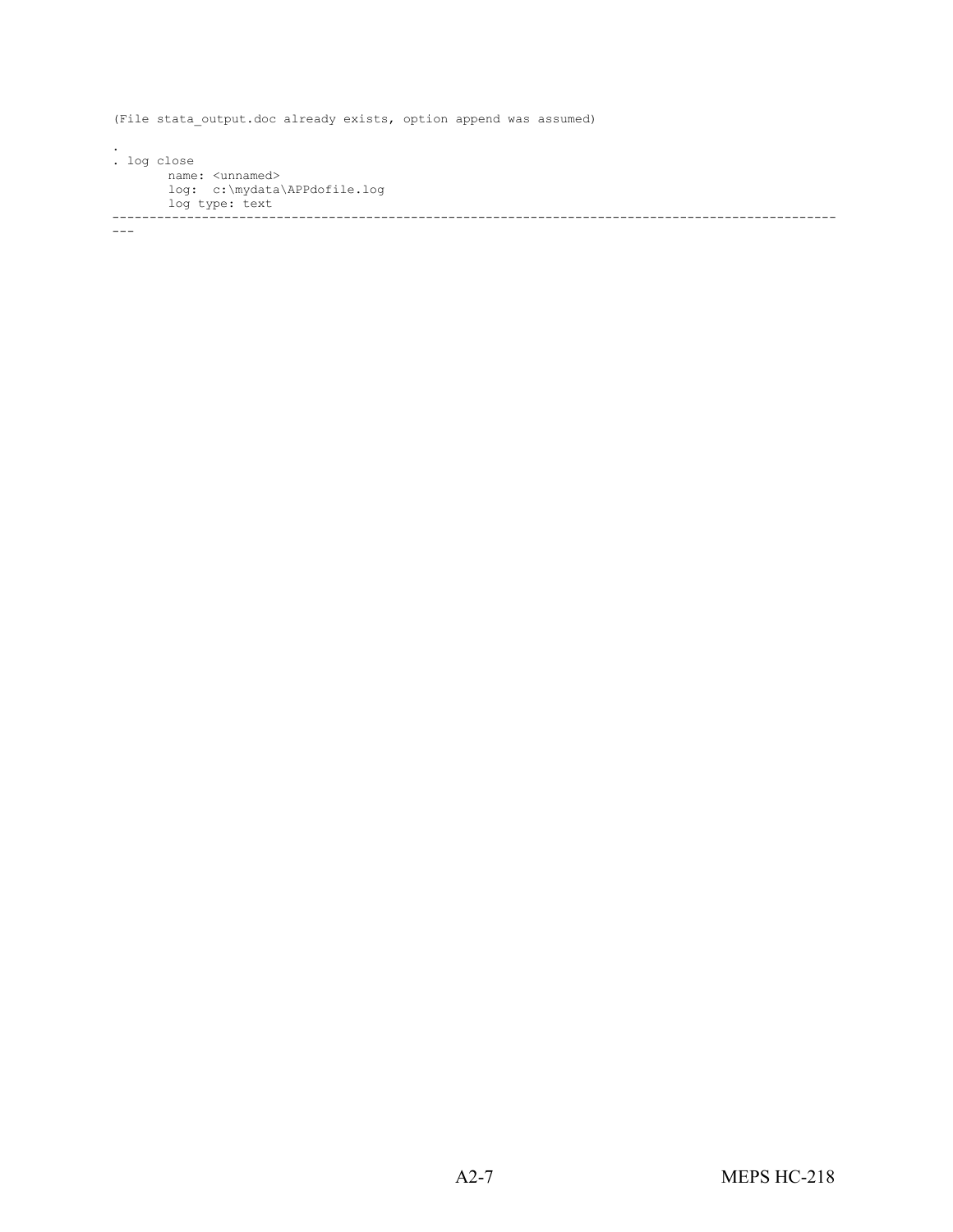<span id="page-60-0"></span>

| <b>Condensed Industry Code</b> | <b>Census Industry Code Range</b> | <b>Description</b>                     |
|--------------------------------|-----------------------------------|----------------------------------------|
|                                | $0170 - 0290$                     | <b>Natural Resources</b>               |
| 2                              | $0370 - 0490$                     | Mining                                 |
| 3                              | 0770                              | Construction                           |
| 4                              | $1070 - 3990$                     | Manufacturing                          |
| 5                              | $4070 - 5790$                     | Wholesale and Retail Trade             |
| 6                              | $0570 - 0690, 6070 - 6390$        | <b>Transportation and Utilities</b>    |
|                                | $6470 - 6780$                     | Information                            |
| 8                              | $6870 - 7190$                     | <b>Financial Activities</b>            |
| 9                              | $7270 - 7790$                     | Professional and Business Services     |
| 10                             | $7860 - 8470$                     | Education, Health, and Social Services |
| 11                             | $8560 - 8690$                     | Leisure and Hospitality                |
| 12                             | $8770 - 9290$                     | Other Services                         |
| 13                             | $9370 - 9590$                     | Public Administration                  |
| 14                             | 9890                              | Military                               |
| 15                             | 9990                              | Unclassifiable Industry                |

#### **MEPS Industry Codes Condensing Rules FY2010 and Subsequent Files**

MEPS uses the 4-digit Census occupation and industry coding systems developed for the Current Population Survey and the American Community Survey.

For industry coding, MEPS uses the 2007 4-digit Census industry codes. Descriptions of the 4 digit Census industry codes can be found at the [U.S. Bureau of Labor Statistics website.](https://www.bls.gov/tus/census07icodes.pdf)

For occupation coding, MEPS uses the 2010 4-digit Census occupation codes. Descriptions of the 4-digit Census occupation codes can be found at the [U.S. Bureau of Labor Statistics website](https://www.bls.gov/cps/cenocc2010.pdf).

See [Census IO Index](https://www.census.gov/topics/employment/industry-occupation/guidance/indexes.html) for more information on the Census coding systems used by MEPS.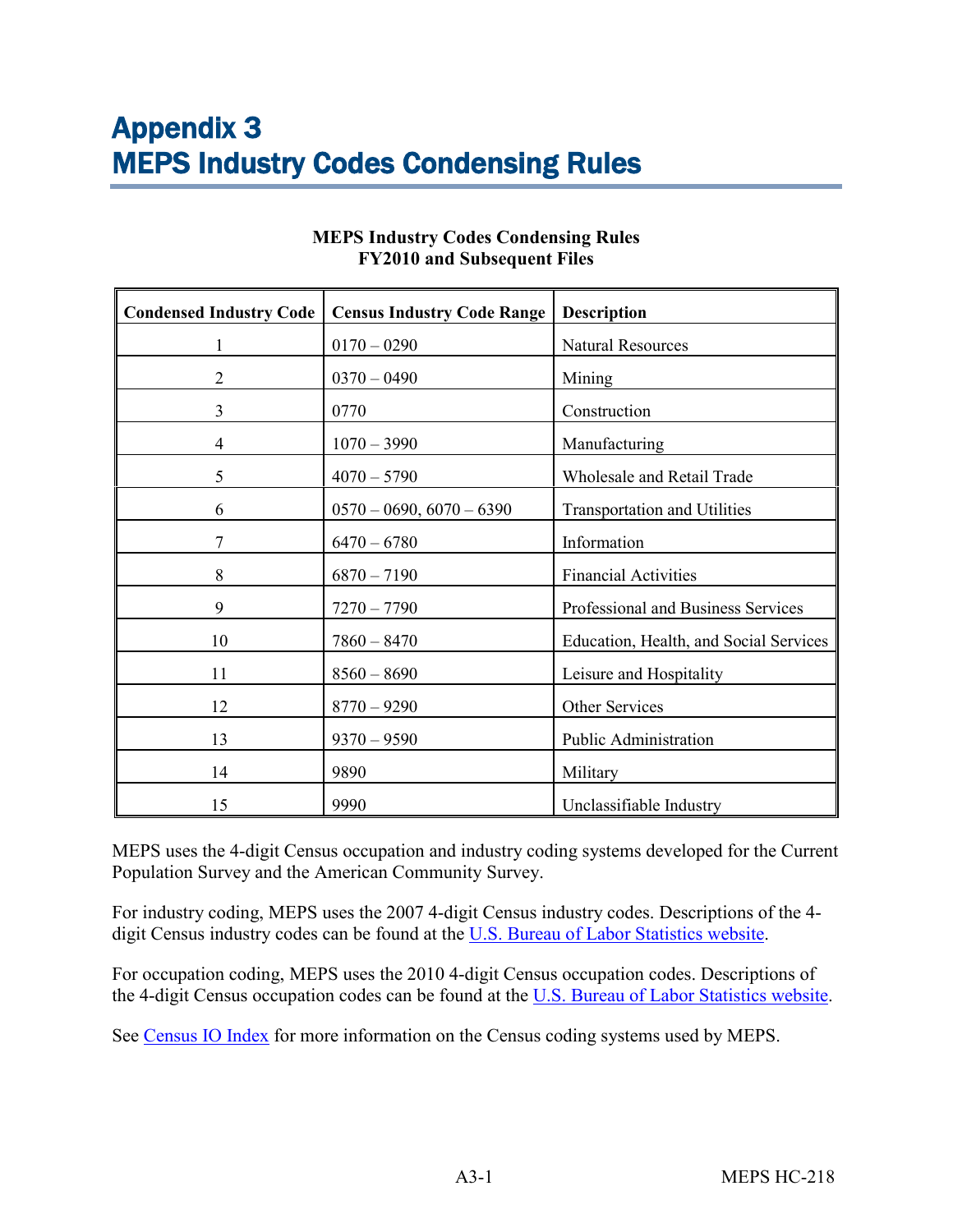<span id="page-61-0"></span>

| <b>Condensed Occupation Code</b> | <b>Census Occupation Code Range</b> | <b>Description</b>                 |
|----------------------------------|-------------------------------------|------------------------------------|
|                                  |                                     | Management, Business, and          |
|                                  |                                     | <b>Financial Operations</b>        |
|                                  | $0010 - 0950$                       | Occupations                        |
|                                  |                                     | Professional and Related           |
| 2                                | $1005 - 3540$                       | Occupations                        |
| 3                                | $3600 - 4650$                       | Service Occupations                |
| 4                                | $4700 - 4965$                       | Sales and Related Occupations      |
|                                  |                                     | Office and Administrative          |
| 5                                | $5000 - 5940$                       | <b>Support Occupations</b>         |
|                                  |                                     | Farming, Fishing, and Forestry     |
| 6                                | $6005 - 6130$                       | Occupations                        |
|                                  |                                     | Construction, Extraction, and      |
| 7                                | $6200 - 7630$                       | Maintenance Occupations            |
|                                  |                                     | Production, Transportation, and    |
| 8                                | $7700 - 9750$                       | <b>Material Moving Occupations</b> |
| 9                                | 9840                                | Military Specific Occupations      |
| 10                               | 9920                                | Not in Labor Force                 |
| 11                               | 9990                                | Unclassifiable Occupation          |

#### **MEPS Occupation Codes Condensing Rules FY2010 and Subsequent Files**

MEPS uses the 4-digit Census occupation and industry coding systems developed for the Current Population Survey and the American Community Survey.

For industry coding, MEPS uses the 2007 4-digit Census industry codes. Descriptions of the 4- digit Census industry codes can be found at the [U.S. Bureau of Labor Statistics website.](https://www.bls.gov/tus/census07icodes.pdf)

For occupation coding, MEPS uses the 2010 4-digit Census occupation codes. Descriptions of the 4-digit Census occupation codes can be found at the [U.S. Bureau of Labor Statistics website](https://www.bls.gov/cps/cenocc2010.pdf).

See the [Census IO Index](https://www.census.gov/topics/employment/industry-occupation/guidance/indexes.html) for more information on the Census coding systems used by MEPS.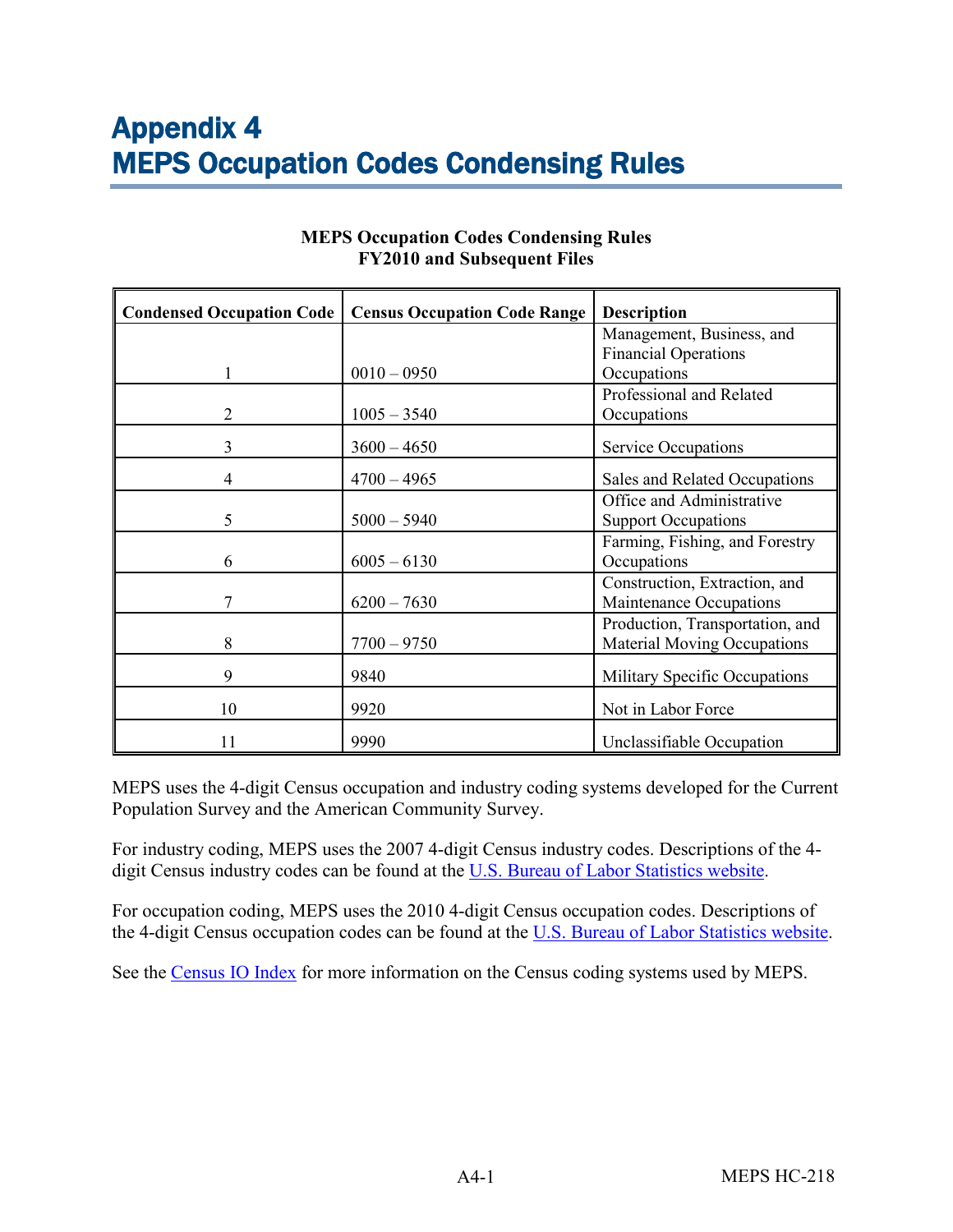# <span id="page-62-0"></span>Appendix 5 Modification of Employment Variables for Panel 23

# **Overview**

Due to the impact of the COVID-19 pandemic on MEPS collection methods and lower response rates in the 2020 calendar year, AHRQ extended fielding for Panel 23 persons to include two additional rounds, Round 6 and Round 7, that collected information about 2020. As a result, 2020 MEPS includes three panels of data, Panel 25 Rounds 1, 2, and 3, Panel 24 Rounds 3, 4, and 5, and Panel 23 Rounds 5, 6, and 7.

The decision to extend Panel 23 to include additional rounds occurred after Panel 23 Round 5 was fielded. As a result, Round 5 was fielded as a traditional terminal round where questions are asked of respondents as of 12/31/2019. Had the decision been made much earlier, Round 5 would have been fielded as a cross-year round (similar to Round 3), where questions would have covered the events through 2020 up to the Round 5 interview date. Given this impromptu design decision, in order to capture data after 12/31/2019, the Panel 23 Round 6 reference period began on January 1, 2020 (not the Round 5 interview date) and ended anywhere from July through October 2020. This duration (7 to 10 months) exceeds a standard round length, which averages 6 months.

In an effort to make the Panel 23 employment variables comparable to the data from prior years, a decision was made to use the data collected in Round 6, along with data in reported in prior rounds, to separately identify employment characteristics and jobs that occurred (a) between the Round 4 and the Round 5 interview date and (b) between the Round 5 and the Round 6 interview dates. If these adjustments had not been made, the collected data would have instead identified characteristics between (c) the Round 4 interview date and 12/31/2019 and (c) 1/1/2020 and the Round 6 interview date.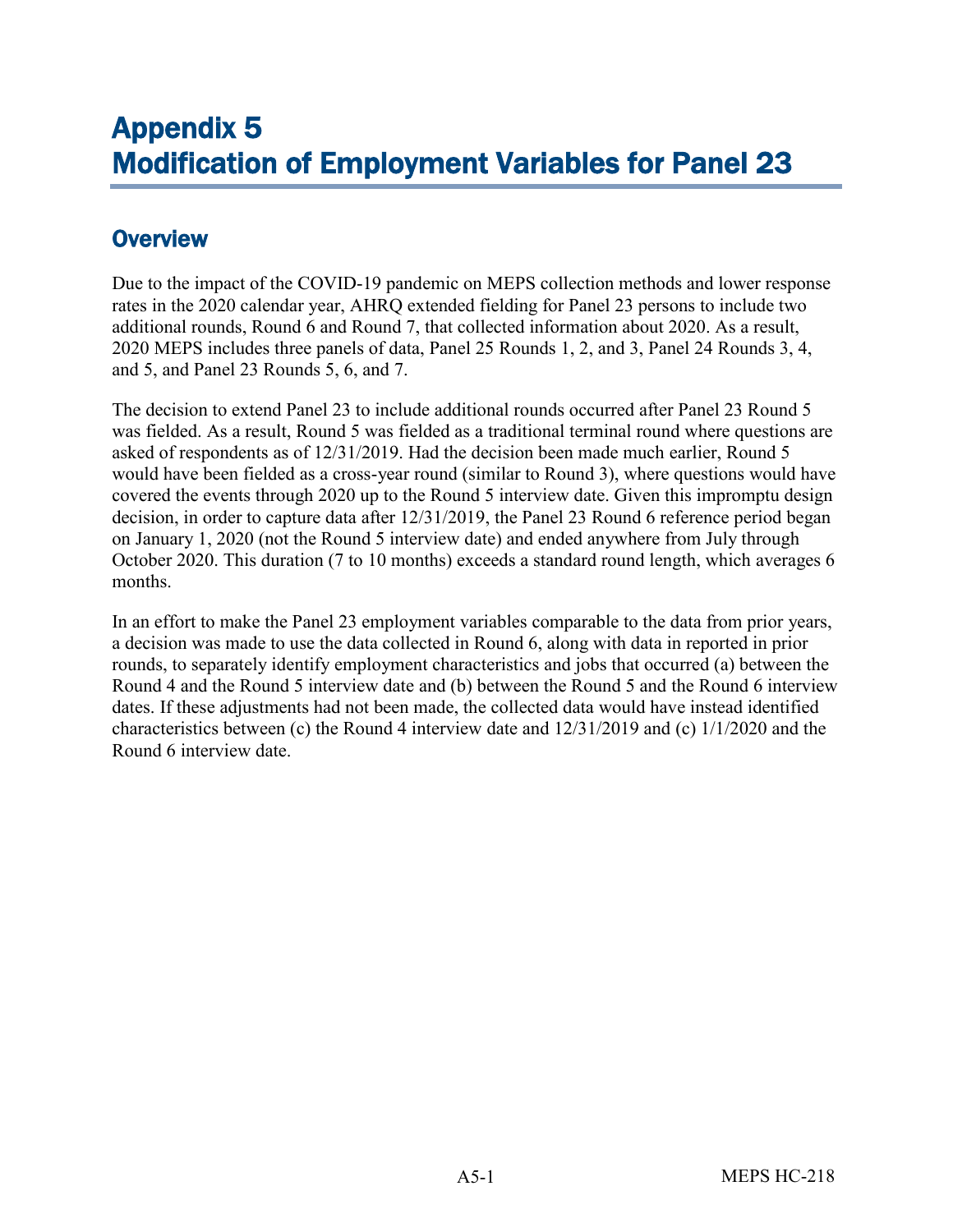

## Special 2020 Panel 23 Round 6 Employment Data Processing

## Developing 2020 Employment Information

In order to create consistency in employment measures over time, AHRQ requested that job rosters and employment status be adjusted for FY 2020 public use files so that (A) Round 5 would represent employment for the time period between 1/1/2020 and the Round 5 interview date and (B) Round 6 would represent employment for the time period between the Round 5 interview date and the Round 6 interview date.

The adjustment lengthens Round 5 to resemble a standard Round 3 cross-year reference period and shortens Round 6 to resemble a standard Round 4 field period

## Persons Eligible for Job Roster Adjustment

Any person who was part of a household in Round 6 and who had one or more Round 6 jobs that began or ended between January 1, 2020 and the Round 5 interview date was eligible for adjustment.

## Number of Jobs and Persons Involved in Special Processing

Job rosters for 610 persons were evaluated for adjustment. These persons had 711 job records whose start and/or stop date was on or before the Round 5 interview date. Some persons had more than one job flagged for review. Of the 610 persons, 188 persons (with 289 job records) either had multiple jobs requiring adjustment or complex Round 5 and Round 6 rosters They include persons with multiple miscellaneous jobs or multiple former jobs in addition to jobs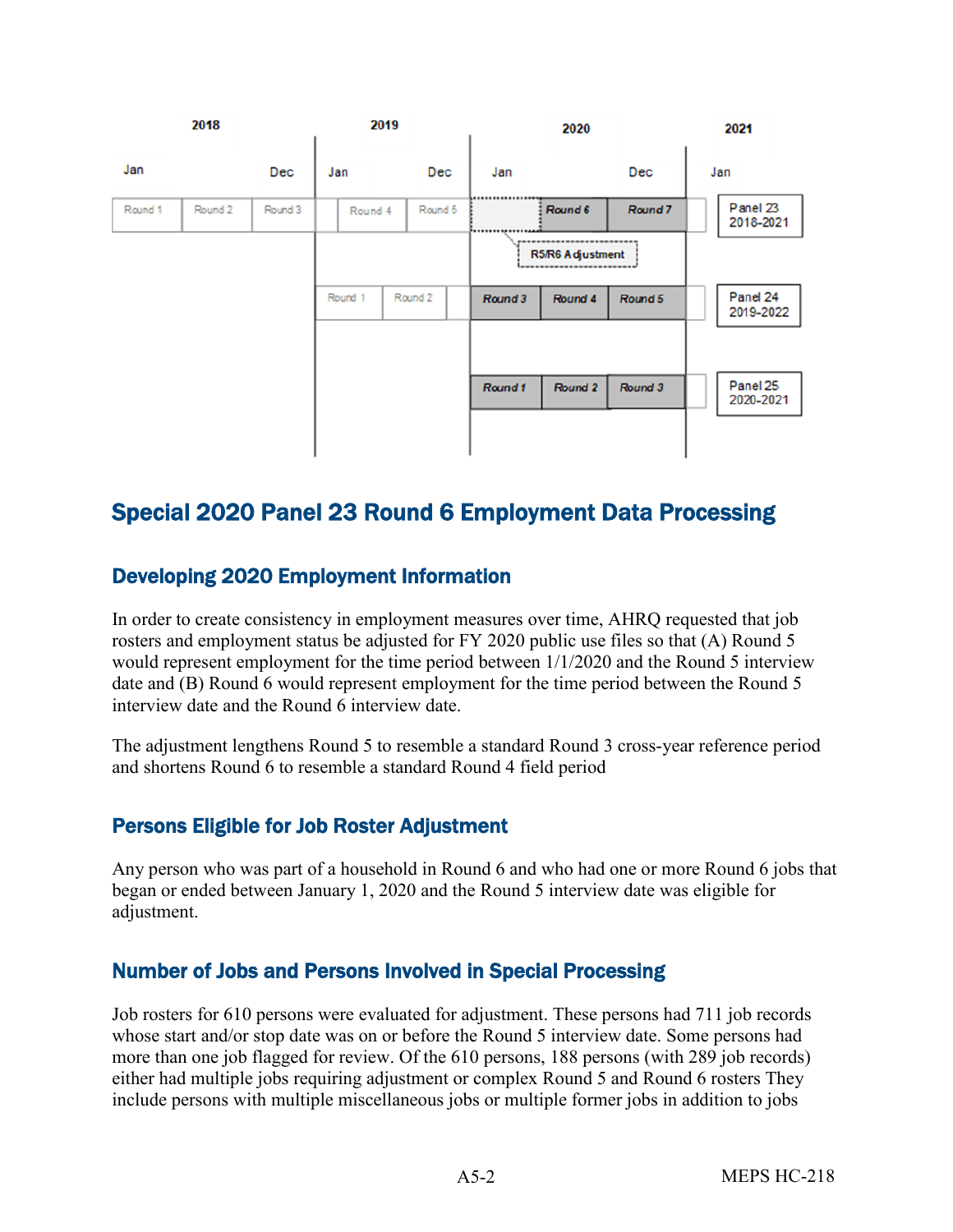requiring adjustment. These rosters were evaluated and adjusted by experienced Employment section instrument analysts (described below). The remaining 422 job records were programmatically adjusted based on how jobs are allowed to be reported in CAPI flow.

# Required Adjustments

## Job Roster Adjustments

The following describes rules for selecting a job for adjustment and the *typical* roster adjustment made:

- 1. New Panel 23 Round 6 current main job or current miscellaneous jobs where
	- a. the job start year is 2020, the job start month is positive and is less than the Round 5 interview month or
	- b. the job start year is 2020 and the job start month the same as the Round 5 interview month and the day is the same as or less than the Round 5 interview day (including unknown values) or
	- c. the job started before 2020

**Roster adjustment**: a new Round 5 job was created from the Round 6 job and the Round 6 job became a reviewed job. In some cases, a new Round 6 job became a new Round 5 miscellaneous job that changed to a main job in Round 6.

- 2. New Panel 23 Round 6 former main job and former miscellaneous jobs where
	- a. the job stop year is 2020, the stop month is positive, and the job stop month is less than the Round 5 interview month or
	- b. the job stop year is 2020, the job stop month is the same as the Round 5 interview month and the job stop day is the same as or less than the Round 5 interview day (including unknown values)
	- c. the job stop year is positive and less than 2020
	- d. the job start year is 2020, the job start month is positive and is less than the Round 5 interview month or
	- e. the job start year is 2020 and the job start month the same as the Round 5 interview month and the day is the same as or less than the Round 5 interview day (including unknown values) or
	- f. the job started before 2020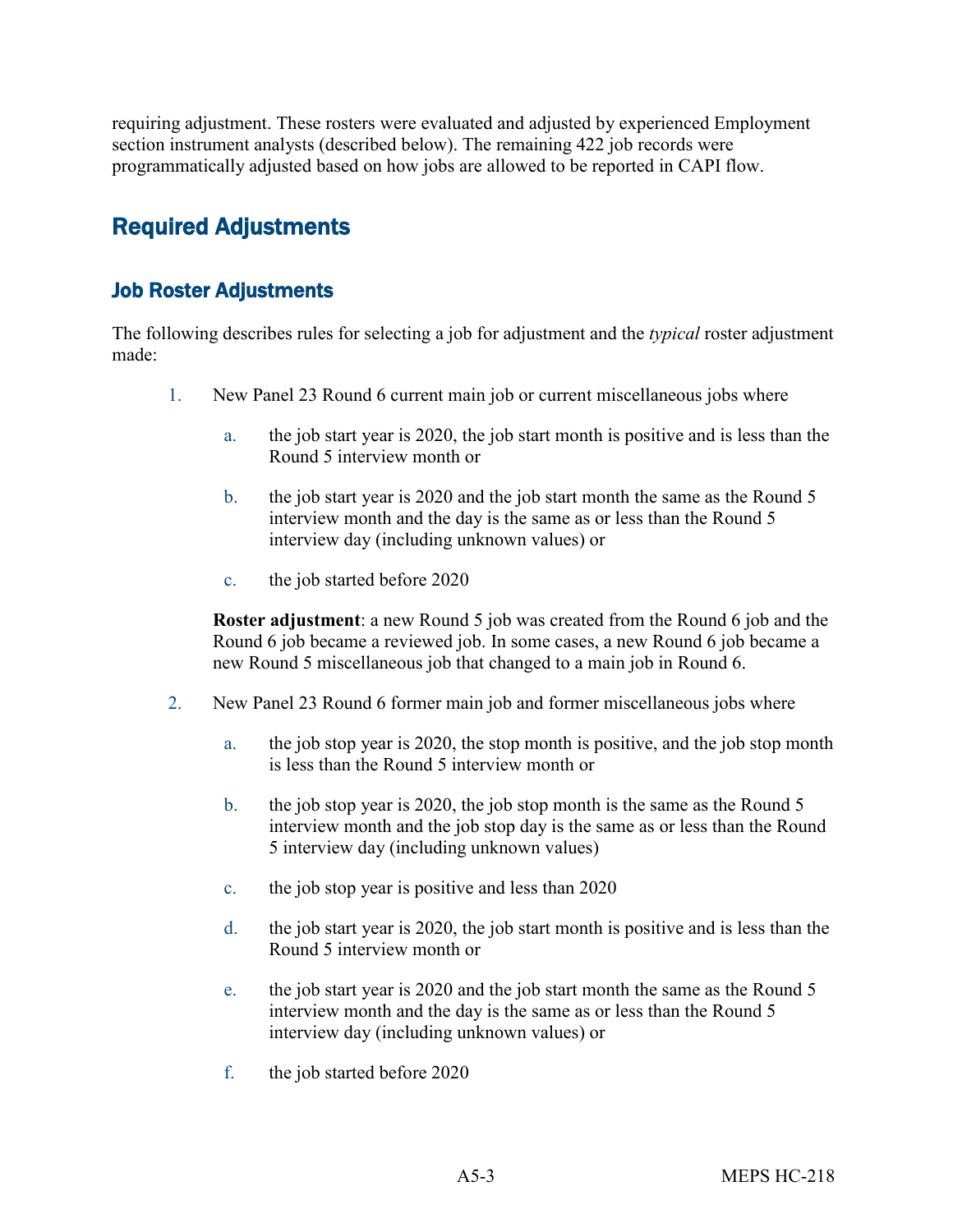**Roster adjustment**: either a new former Round 5 job was created from the Round 6 job and the Round 6 job was deleted or an existing Round 5 job became a former job and the Round 6 job was deleted. For some cases, a new Round 5 current main job was created and the Round 6 job became a reviewed job that ends in Round 6. In cases where a new Round 6 former main job could not be adjusted as the Round 5 current main job because a Round 5 current main job existed, the Round 6 job was retained as reported. No editing was performed in order to retain the more detailed information reported on a former main job.

- 3. New Panel 23 Round 6 last job outside of reference period job or retirement jobs reported at EM380 where
	- a. the job stop year is 2020, the stop month is positive, and the job stop month is less than the Round 5 interview month or
	- b. the job stop year is 2020, the job stop month is the same as the Round 5 interview month and the job stop day is the same as or less than the Round 5 interview day (including unknown values)
	- c. the job stop year is positive and less than 2020

**Roster adjustment**: the Round 6 job became a Round 5 last job outside of reference period or retirement job. If a retirement job at the same establishment was reported in Round 5, no editing was performed and the Round 6 job was retained.

- 4. Reviewed Panel 23 Round 5 main or miscellaneous jobs that end in Round 6 where
	- a. the job stop year is 2020, the stop month is positive, and the job stop month is less than the Round 5 interview month or
	- b. the job stop year is 2020, the job stop month is the same as the Round 5 interview month and the job stop day is the same as or less than the Round 5 interview day
	- c. the job stop year is positive and less than 2020

**Roster adjustment**: the Round 5 current job became a Round 5 former job and the Round 6 job was deleted.

In some cases, Round 7 job-level variables, such as CREATEQ, ORIGRND, and TYPECHGD, required adjustment.

## Person-Level Adjustments

Employment variables rely on other person variables. Internal use versions of administrative variables, INSCOP31 and INSCOP42, and demographic variables, AGE31X and AGE42X, were specially recalculated for use in this process.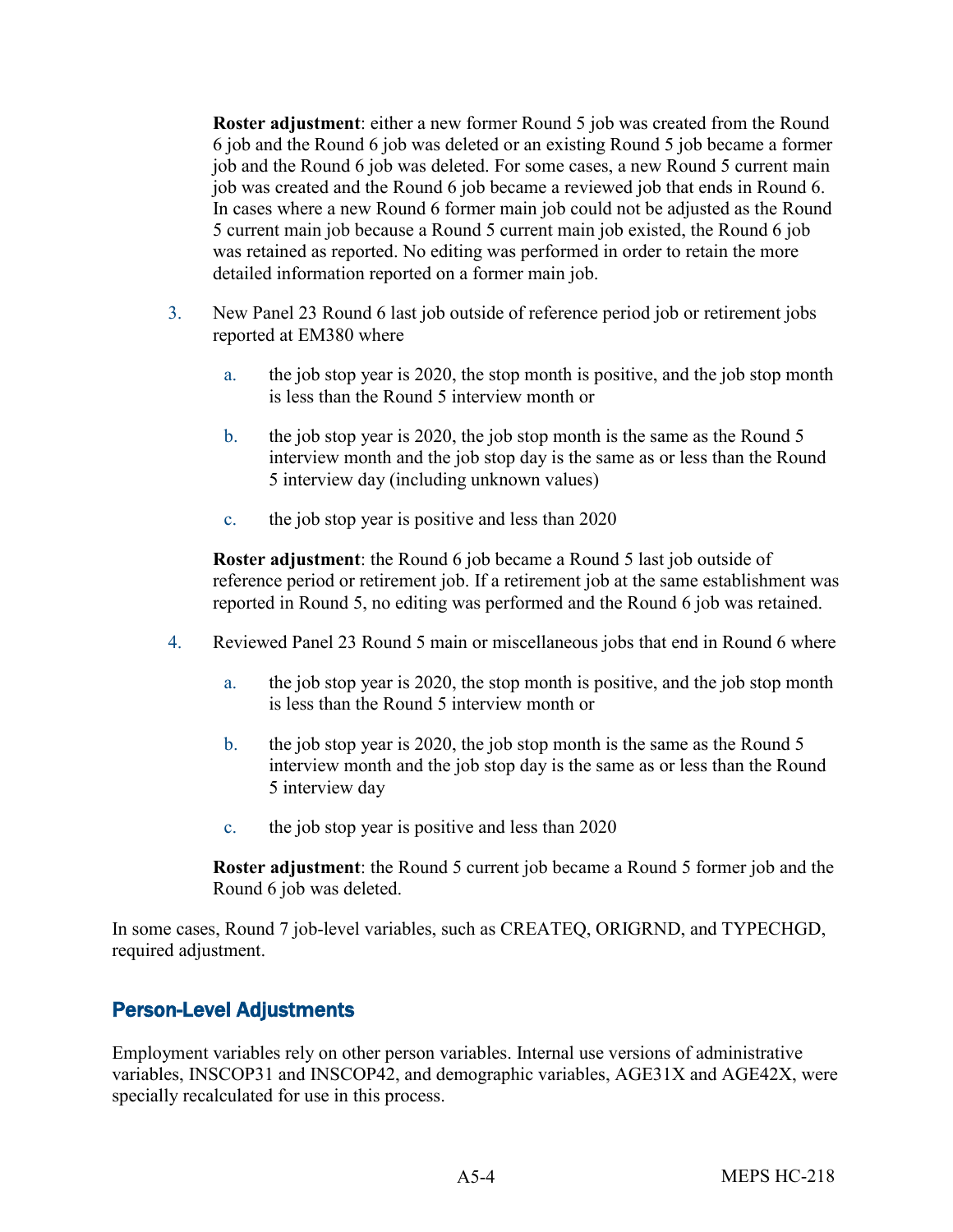#### **Scope**

Scope is used in Employment variable construction to determine household status between Round 4 and Round 5 interview dates and Round 5 and Round 6 interview dates. For Employment purposes, situations of concern were those where (a) a person had a job in Round 5 but left the RU in Round 6 or (b) a person was not present in Round 5 but was part of the Round 6 interview.

For the first group (a), a person maintained their "in scope" status during adjustment so that Round 5 employment status (EMPST31) reflected employment activity in both calendar years consistent with a second panel Round 3 person whose reference period crosses over from one calendar year into the next. Maintaining an 'in scope' status enabled complete setting of EMPST31 for persons where the following is true:

- Round 5 person has no Round 6 interview
- Person has a Round 5 job that ends in the 2019 portion of Round 5
- Person has no Round 5 job but is present in the household at any time between the 1/1/20 and the Round 5 interview date

Persons in the latter group (b) began participation with MEPS in Round 6, so there was no Round 5 data. Therefore, scope was adjusted for these persons during the adjustment process. These persons were set to either:

- '3', meaning person is not in scope at the start of RU reference period, but is in scope at the end of the RU reference period. (For example, the person is in scope from the date the person joined the RU or the person was in the military in the previous round, but is no longer in the military in the current round) or
- '5', meaning person is out-of-scope for all of the reference period during which he or she is an RU member. (For example, the person is in the military)

With either setting, per existing Employment variable logic, a person's Round 5 employment status, EMPST31, can be derived and Employment variables can reflect employment activity.

The following two tables summarize the extent of person-level recalculations of scope:

| <b>2019 R5 INSCOP31</b>                 | <b>Internal Use 2020 R5 Scope</b>      | <b>Number</b>  |
|-----------------------------------------|----------------------------------------|----------------|
|                                         |                                        | 0f             |
|                                         |                                        | <b>Persons</b> |
| 1 INSCOPE FOR WHOLE REF PER             | 2 INSCOPE AT START OF REF PER, NOT END | 3,636          |
| 3 NOT INSCOPE START OF REF PER,         | 4 INSCOPE REF PER, BUT NO START NOR    | 13             |
| <b>INSCOPE END</b>                      | <b>END</b>                             |                |
| 5 MEM OF RU BUT OUT-OF-SCOPE ALL        | 3 NOT INSCOPE START OF REF PER,        |                |
| <b>REF PER</b>                          | <b>INSCOPE END</b>                     |                |
| <b>6 OUT OF SCOPE IN RU DURING THIS</b> | 5 MEM OF RU BUT OUT-OF-SCOPE ALL REF   |                |
| <b>ROUND</b>                            | <b>PER</b>                             |                |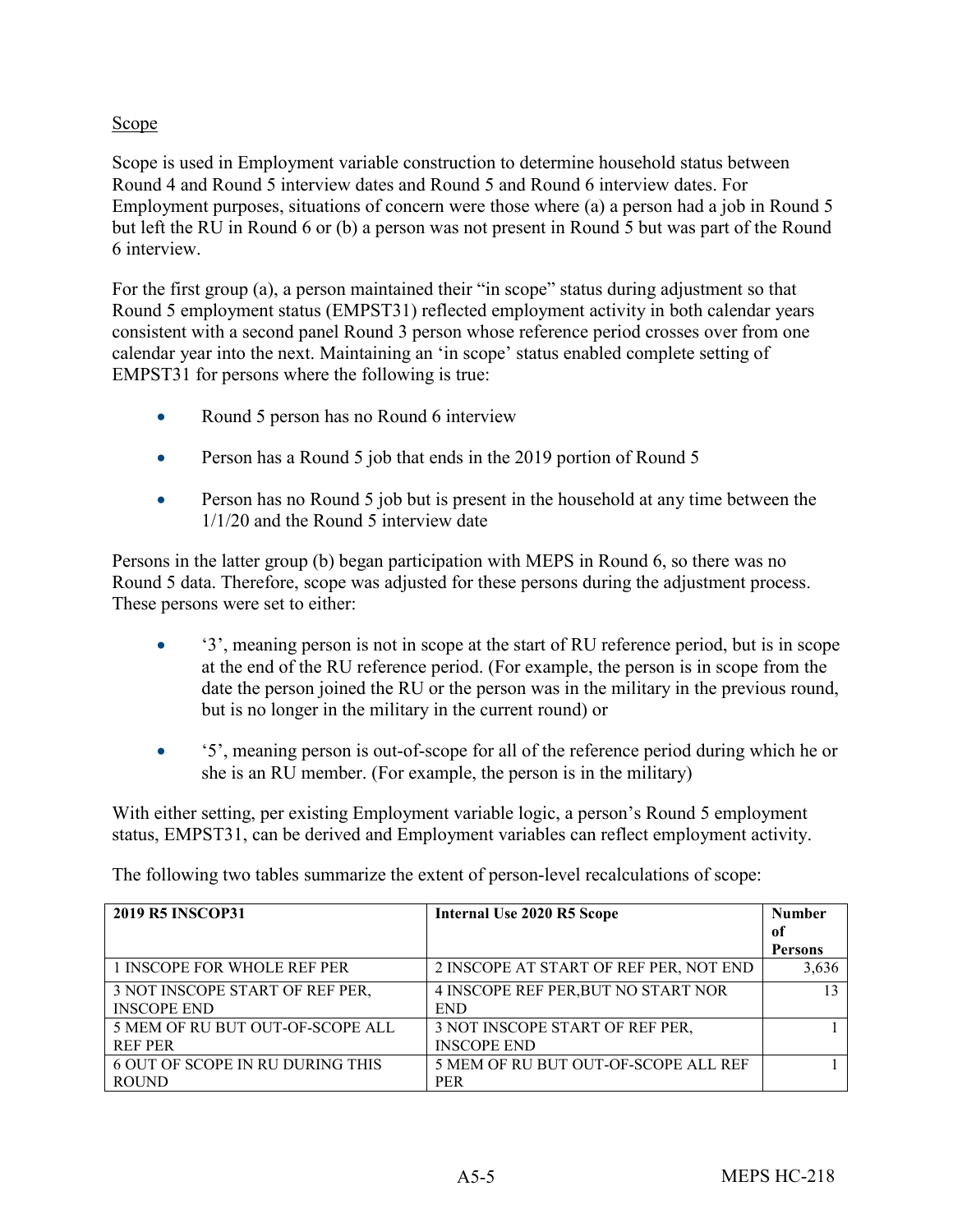| <b>2019 R5 INSCOP31</b>        | Internal Use 2020 R5 Scope                            | <b>Number</b><br>0f<br>Persons |
|--------------------------------|-------------------------------------------------------|--------------------------------|
| 7 NOT IN RU JOINED LATER ROUND | 3 NOT INSCOPE START OF REF PER,<br><b>INSCOPE END</b> | 14                             |

| <b>2020 R6 INSCOP42</b>            | Internal Use 2020 R6 Scope  | <b>Number</b><br>of<br><b>Persons</b> |
|------------------------------------|-----------------------------|---------------------------------------|
| 3 NOT INSCOPE START OF REF PER,    | 1 INSCOPE FOR WHOLE REF PER |                                       |
| <b>INSCOPE END</b>                 |                             |                                       |
| 2 INSCOPE AT START OF REF PER, NOT | <b>8 RU NON-RESPONSE</b>    |                                       |
| <b>END</b>                         |                             |                                       |

R31 Employment variables were constructed for the following groups of persons who had no previous 2019 Round 5 Employment information:

- 1. There were 142 persons who were 16 or older that became in scope for Round 5 and became eligible to have Employment variables constructed in 2020. This means that Round 5 settings in 2019 Population Characteristics public use release will differ from Round 5 settings in 2020 Population Characteristics public use release. Note that not all persons had a job requiring adjustment.
- 2. There were an additional 55 persons with a job flagged for adjustment who joined a household in Round 6 between January 1, 2020 and the Round 5 interview. In addition to including the new Round 5 job in the 2020 Jobs File, R31 Employment variables will reflect some form of employment. These persons do not appear in 2019 Population Characteristics public use release.

#### Age

An internal version of AGE31X was calculated based on the Round 5 interview date instead of 12/31/19. Twenty three persons had their age change from 15 to 16 and nine had a job requiring adjustment, two of which were current main jobs.

## Variable Construction Adjustments

Once jobs were adjusted to reflect whether they occurred in round 5 and/or round 6, "31" and "42" variables identifying the job characteristics were constructed for the JOBS file.

Not all person-round level data required for development of Employment variables could be adjusted. Consequently, variable logic was modified to use both Round 5 and Round 6 in variable development. These variables were EMPSTrr, HELDrrX, OFFERrrX, and DISVWrrX.

1. EMPST31 relied on Round 6 data before using Round 5 data. EMPST31 set to 'Employed at R5 Interview Date (2), 'Not Employed During R5' (4), and 'Cannot Be Computed' (-15) were highly reliant on Round 6 information. In addition,